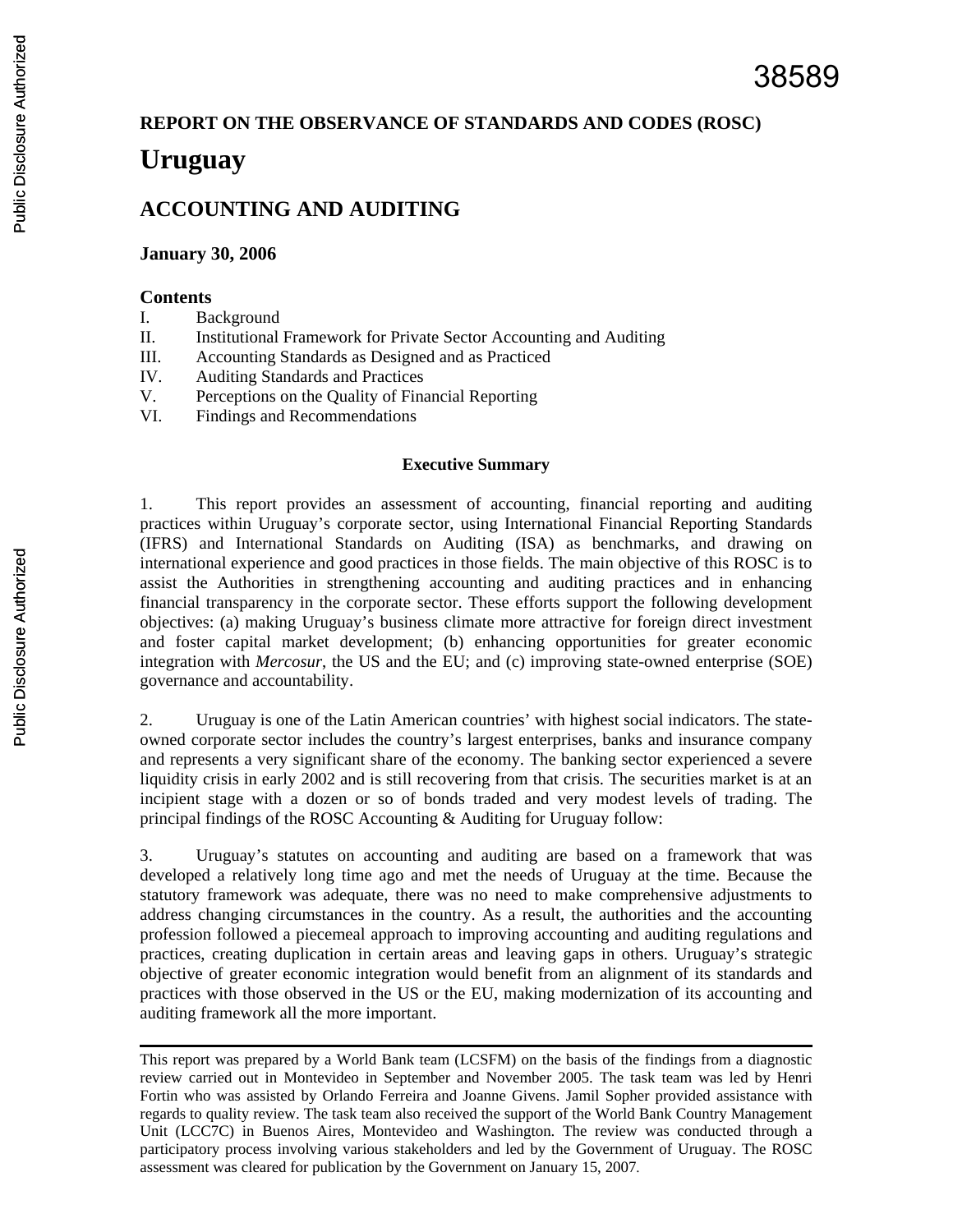4. In 2004, Uruguay adopted IFRS in its existing version at the time (except for the requirement to present comparative information), which contributed to consolidating the country's accounting framework and was thus a very positive decision. In addition, efforts to strengthen the technical capacity of local accountants are being pursued with the technical assistance project co-funded by the Multilateral Investment Fund in cooperation with the accounting profession.

5. Since 2004, however, IFRS have been thoroughly modified to meet the needs of the international community. In view of Uruguay's strategic objective of greater economic integration within Mercosur and on an worldwide level, the best solution would be continue on the path of convergence with global standards and adopt the most recent version of IFRS.

6. In addition, even though IFRS was adopted, different rules still apply to a variety of enterprises depending on their sector or legal form. While this is an issue of lesser importance, further consolidation in the legal framework would benefit the business climate and could also help reduce the cost of doing business in the country.

7. State-owned enterprises (SOEs) play a major role in Uruguay's economy. They are governed by specific provisions of the Constitution, laws and regulations. SOEs are audited by the public sector auditor (Court of Accounts) and, most of the times, by a private audit firm, on a voluntary basis. The review of the IFRS 2003-based financial statements of the four largest SOEs (for 2004) found that the presentation of these financial statements was good, although in one case the auditors reported a number of issues that put in question the reliability of the information presented.

8. The securities market is still at an incipient stage, with a very small market capitalization (\$100 million) and less than a dozen bonds traded on the two stock exchanges of Montevideo. The main challenge the exchanges face at the moment to develop listings and trading levels is a lack of investor confidence. The supervision of listed companies is a shared responsibility of the National Audit Office (AIN) and the Central Bank (BCU). This arrangement is not optimal and weakens the enforcement regime.

9. Non-listed companies are not legally required to have audited financial statements. However, BCU regulations require banks to obtain such audited statements from their larger corporate borrowers, regardless of whether they are non-listed. A recent significant development is the Tax Administration's requirement that mid-sized taxpayers submit financial statements with their annual tax return, accompanied by a limited review report and that 230-odd large taxpayers submit audited financial statements. Although this measure is too recent for its effects to be assessed, it is expected to have a positive impact on local accounting practices.

10. Uruguay is one of few countries in Latin America to require non-listed companies to file their financial statements with an official registry accessible to the public. Smaller companies are exempt from this obligation. In the financial sector, banks and pension funds are required to publish their audited financial statements; for insurance companies, only balance sheets and income statements are published, without the audit report.

11. Listed companies are required by law to appoint a *síndico*, with wide ranging oversight functions that overlap with the work of external auditors, including the issuance of an opinion on the financial statements. The role of *síndicos* is unclear and their added value to the oversight of the financial reporting process is often seen as limited.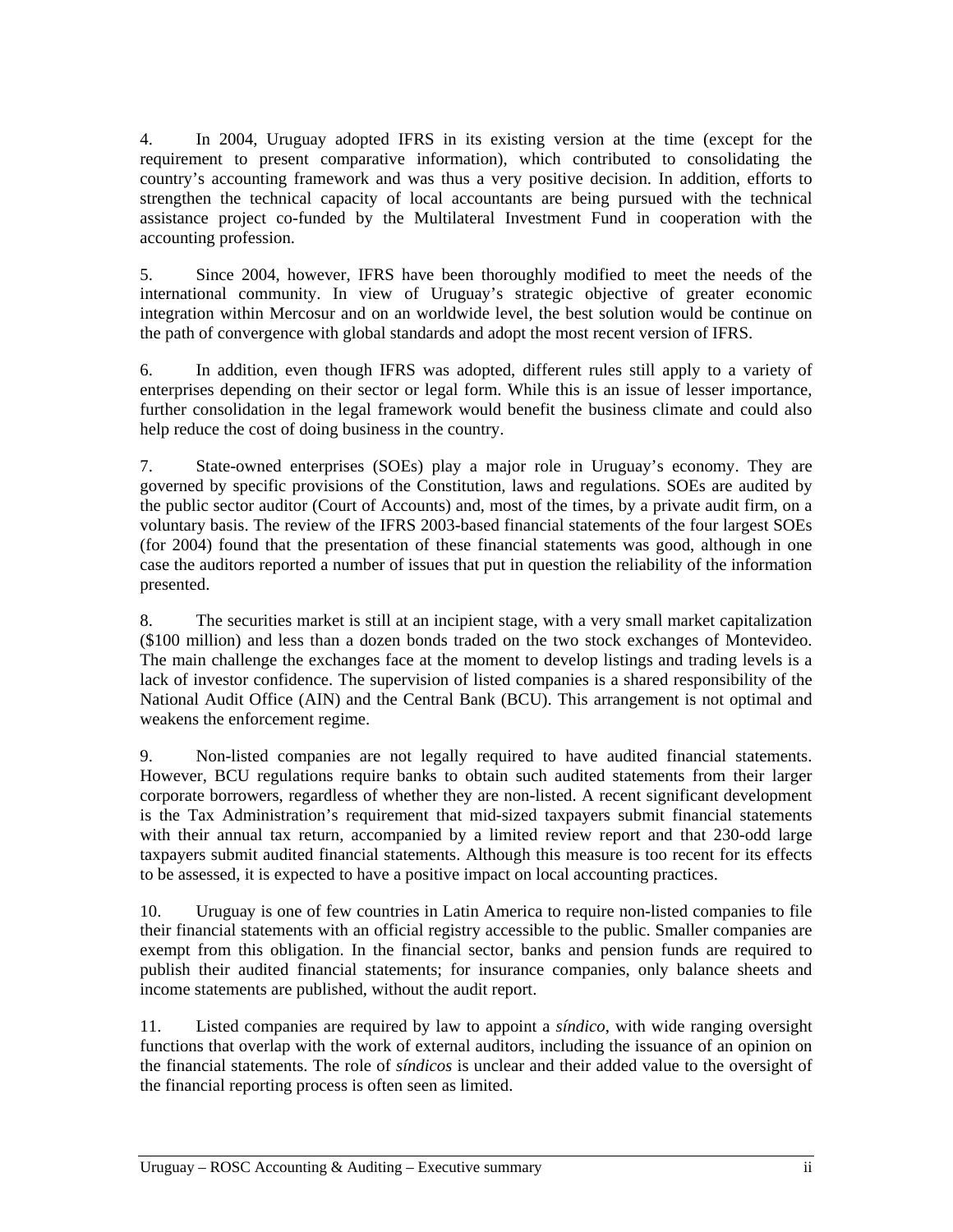12. The Uruguayan accounting profession has garnered a good reputation both locally and throughout Latin America. The professional body, CCEA (*Colegio*), which is the oldest accounting association on the continent, has had a prominent role setting standards for accounting, and even more so for auditing.

13. Accounting education is a strong tradition in Uruguayan universities. However, licensing requirements are not at par with international best practices as codified by IFAC, which include professional examination, professional experience and, after the license is initially awarded, continuing professional development.

14. Notwithstanding the adoption of IFRS, Uruguay's drive toward stronger integration in the world economy poses several challenges to the profession. One is building its technical capacity so as to cope with IFRS and the demand for higher quality corporate financial information, which in turn will enable banks to monitor credit risk more effectively and create conditions favorable to attracting foreign investment. Another challenge is strengthening the audit practice through enforcement actions and an enhanced professional licensing process, comparable to international benchmarks. The absence of mandatory affiliation to CCEA is perceived by the profession as a significant drawback in achieving those goals. Nonetheless, the profession's strong image should provide a sufficient incentive for its members to commit to a higher level of professional standard as this will not only protect its image but also could enhance it on an international level. The CCEA has received the financial support of the Multilateral Investment Fund to help it address some of its current challenges, including enhancing the ability of its membership to use IFRS.

15. CCEA's ethical standards were issued in 1944, which shows that the profession attached importance early on to professional conduct. Sixty years later, there is a need to update the standards with current conditions.

16. General-purpose accounting standards are set in Uruguay through Presidential Decrees. The decrees are drafted by a commission (CPNCA) headed by the AIN. The CPNCA has neither adequate resources nor clear and sufficiently detailed terms of reference. Addressing these issues and thereby enhancing CNPCA's role as a standard-setter is necessary if Uruguay is to keep abreast of the most current version of IFRS.

17. The Central Bank (BCU), which regulates the whole financial sector, including the stock market, plays an important role in the field of accounting and auditing in Uruguay. In the absence of a professional licensing system, BCU had established a registry of external auditors whose members are often considered an elite within the profession. BCU mandates the use of ISA. Even though auditing is a critical process for Uruguay's financial sector, other in-country stakeholders besides the BCU (including CCEA and the stock markets) should play an active role in regulating the audit profession in the country.

18. Accounting standards for financial reporting by banks and insurance are set by the BCU for both prudential and general-purpose reporting. These standards differ substantially from IFRS; the BCU is considering eliminating them in the medium term.

19. Listed companies must publish both their legal-entity and consolidated financial statements, but only the legal-entity statements are audited. Consolidation is not required from SOEs, banks, insurance companies or non-listed enterprises.

20. Except in the financial sector, there is no legal definition of an audit of financial statements, in terms of objectives, content and form of reporting. The CCEA which is a *de facto* standard-setter for non-listed enterprises has adopted a prior version of ISA which omits several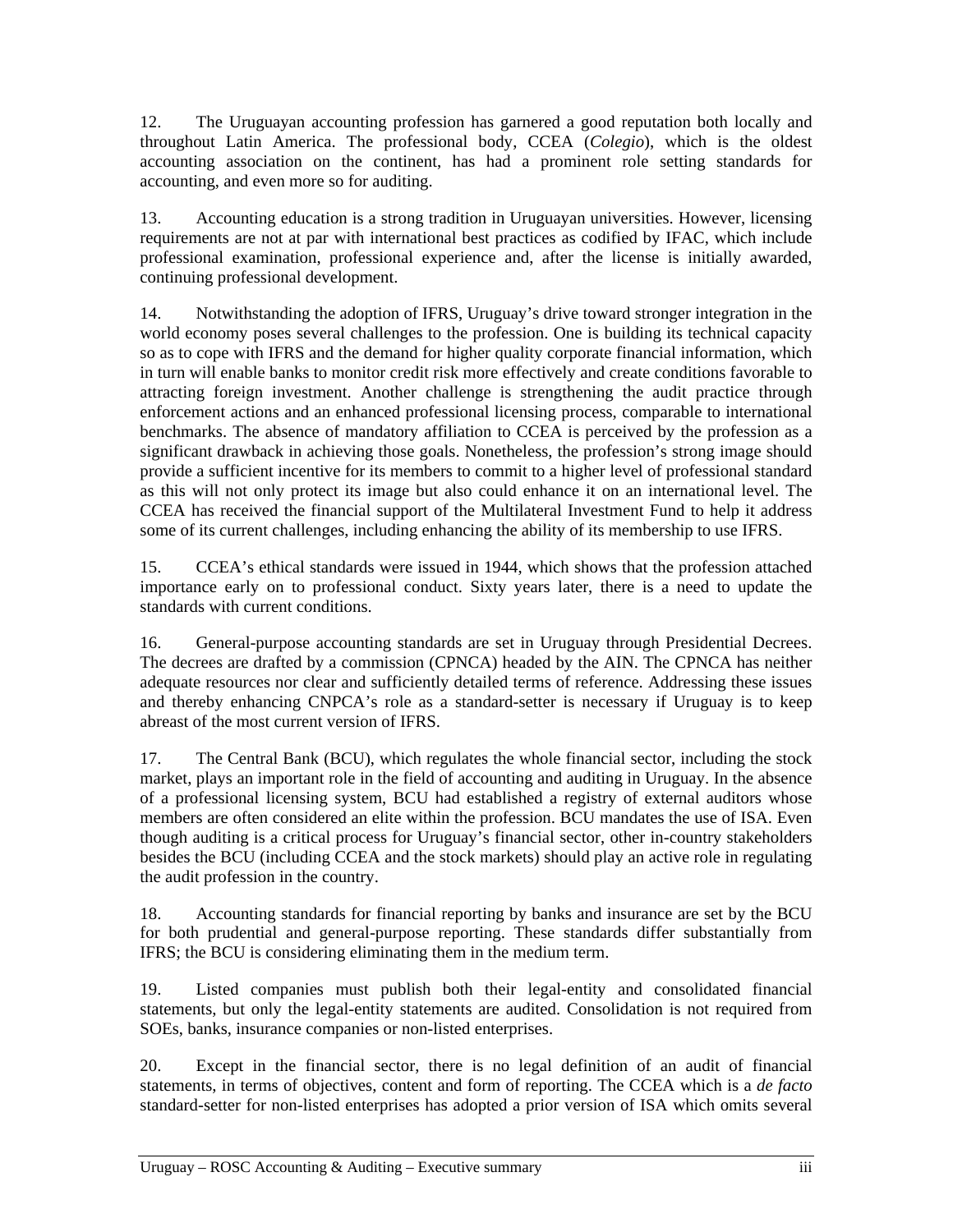significant new standards released by the International Auditing and Assurance Standards Board (IAASB) in 2004 and 2005.

The recommendations of this ROSC are summarized in the attached table.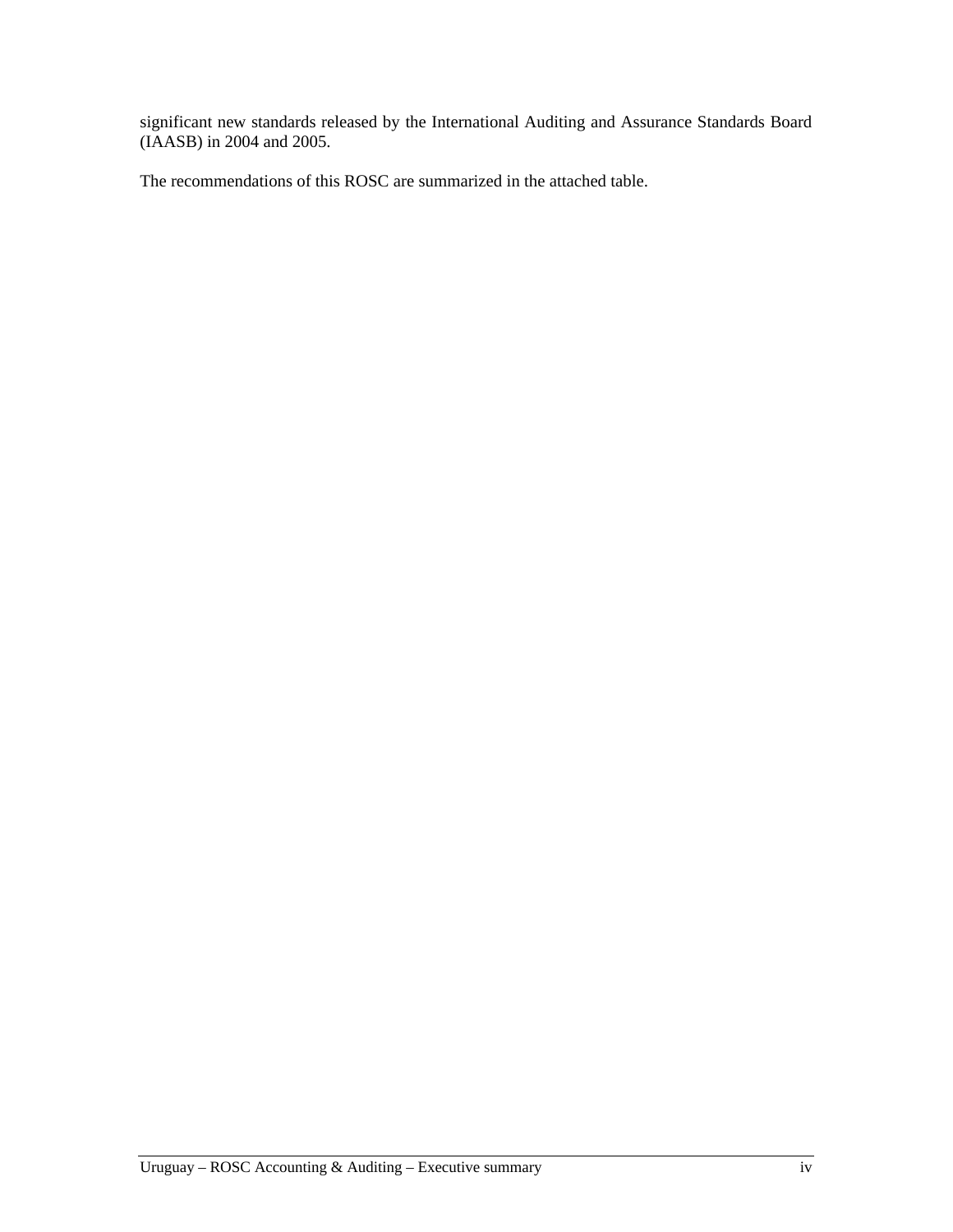| <b>SUMMARY OF RECOMMENDATIONS</b> |                                                                                                                                                                                                                                                                 |                               |                                      |                                    |                               |                             |  |
|-----------------------------------|-----------------------------------------------------------------------------------------------------------------------------------------------------------------------------------------------------------------------------------------------------------------|-------------------------------|--------------------------------------|------------------------------------|-------------------------------|-----------------------------|--|
|                                   |                                                                                                                                                                                                                                                                 |                               | <b>Responsibility</b>                | Timing of effective implementation |                               |                             |  |
|                                   | <b>Action</b>                                                                                                                                                                                                                                                   | <b>Type</b><br>(see footnote) |                                      | Short-term<br>(within 1 year)      | Medium-term<br>(1 to 2 years) | Long-term<br>(2 to 4 years) |  |
| 1.                                | Adopt IFRS as the single set of standards for all enterprises,<br>including the SME version once available                                                                                                                                                      | $1*$ and 2                    | <b>CPNCA</b>                         |                                    |                               | X                           |  |
|                                   | 1. a. Amend existing decrees to replace IFRS 2003 with<br>IFRS 2005 as the accounting standard for Uruguay                                                                                                                                                      | 2                             | MEF, CNPCA                           | $\mathbf{x}$                       |                               |                             |  |
| 2.                                | Adopt the most current version of ISA and IFAC's code of<br>ethics                                                                                                                                                                                              | $2$ and $3$                   | MEF, in<br>consultation<br>with CCEA | $\mathbf X$                        |                               |                             |  |
| 3.                                | Implement BCU's project to harmonize regulatory<br>accounting principles for banks with IFRS                                                                                                                                                                    | 2 and 3                       | <b>BCU</b>                           |                                    | $\mathbf{X}$                  |                             |  |
| 4.                                | Mandate IFRS for general purpose financial reporting by<br>insurance companies, once the IASB's Insurance Contrats -<br>Phase II is completed                                                                                                                   | $2$ and $3$                   | <b>BCU</b>                           |                                    |                               | X                           |  |
| 5.                                | Grant administrative autonomy to the CPNCA and increase<br>its resources by allowing member charges                                                                                                                                                             | $1*$ and 3                    | <b>MEF</b>                           |                                    | X                             |                             |  |
| 6.                                | Strengthen the enforcement of listed companies' financial<br>reporting obligations, by enhancing coordination between<br>AIN and BCU and possibly by combining their enforcement<br>functions insofar as they relate to listed companies                        | 1 and 3                       | MEF, BCU                             |                                    | X                             |                             |  |
| 7.                                | Require that all large to medium-sized companies file their<br>audited financial statements with the AIN registry (REC)<br>and make the statements accessible online. Eliminate the<br>obligation to publish financial statements in gazettes and<br>newspapers | $1*$ and 2                    | MEF, AIN                             |                                    | X                             |                             |  |

1: Recommendations entailing new legislation or amending existing laws [\*: These recommendations can be addressed collectively though one legislative action]

2: Recommendations involving changes in the regulations (decrees, etc.)

3: Actions aimed at strengthening the institutional and technical capacity of stakeholders (regulators, auditors, etc.)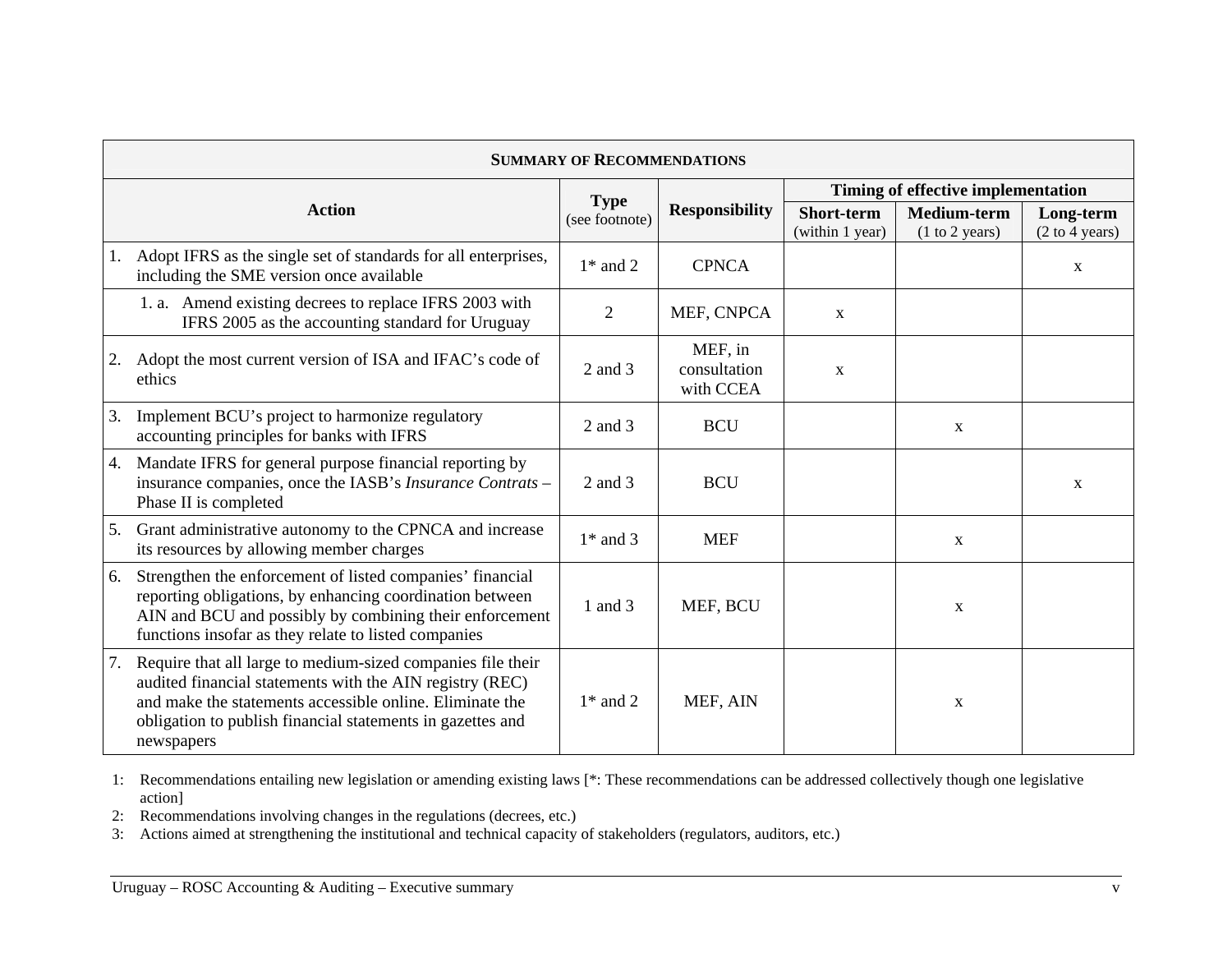| <b>SUMMARY OF RECOMMENDATIONS (CONTINUED)</b> |                                                                                                                                                                                                                                                                                               |                |                                                    |                                      |                                      |                             |
|-----------------------------------------------|-----------------------------------------------------------------------------------------------------------------------------------------------------------------------------------------------------------------------------------------------------------------------------------------------|----------------|----------------------------------------------------|--------------------------------------|--------------------------------------|-----------------------------|
|                                               |                                                                                                                                                                                                                                                                                               |                |                                                    | Timing of effective implementation   |                                      |                             |
|                                               | <b>Action</b>                                                                                                                                                                                                                                                                                 |                | <b>Responsibility</b>                              | <b>Short-term</b><br>(within 1 year) | <b>Medium-term</b><br>(1 to 2 years) | Long-term<br>(2 to 4 years) |
| 8.                                            | Introduce a certification process for accountants, which<br>could serve as the basis for the registration of all statutory<br>auditors                                                                                                                                                        | 1 and 3        | CCEA, in<br>conjunction with<br>MEF and BCU        |                                      |                                      | $\mathbf X$                 |
| 9.                                            | Establish a system of independent oversight for all statutory<br>audits involving BCU, CCEA, AIN and other key<br>stakeholders                                                                                                                                                                | 1 and 2        | AIN, BCU, CCEA                                     |                                      |                                      | $\mathbf X$                 |
|                                               | 10. Amend Company Law to include the explicit requirement<br>that consolidated financial statements, when applicable, be<br>audited                                                                                                                                                           | $1*$           | <b>MEF</b>                                         |                                      | X                                    |                             |
|                                               | 11. Improve SOEs' financial reporting including by (a)<br>strengthening the TCR's audits of SOE financial statements<br>and (b) reaching an agreement with all major SOEs to the<br>effect that they publish their financial statements and have<br>these audited by private accounting firms | 3              | MEF, in<br>conjunction with<br><b>TCR</b> and SOEs | $\mathbf X$                          |                                      |                             |
| 12.                                           | Require all public interest entities to publish audit reports<br>along with their financial statements, including (a) SOEs<br>and (b) insurance companies                                                                                                                                     | $\overline{2}$ | $(a)$ MEF<br>$(b)$ BCU                             | $\mathbf X$                          |                                      |                             |
|                                               | 13. Mandate partner rotation within audit firms for all audits of<br>public interest entities                                                                                                                                                                                                 | $\overline{2}$ | BCU, CCEA                                          |                                      | X                                    |                             |
|                                               | 14. Clarify the function of <i>síndico</i> / <i>comisión fiscal</i> , eliminating<br>any redundancy with external auditors                                                                                                                                                                    | $1*$           | <b>MEF</b>                                         |                                      |                                      | X                           |
|                                               | 15. Update academic curricula in the field of accounting and<br>auditing with IFAC's education standards                                                                                                                                                                                      | $2$ and $3$    | Universities and<br><b>CCEA</b>                    |                                      | $\mathbf X$                          |                             |

1: Recommendations entailing new legislation or amending existing laws [\*: These recommendations can be addressed collectively though one legislative action]

2: Recommendations involving changes in the regulations (decrees, etc.)

3: Actions aimed at strengthening the institutional and technical capacity of stakeholders (regulators, auditors, etc.)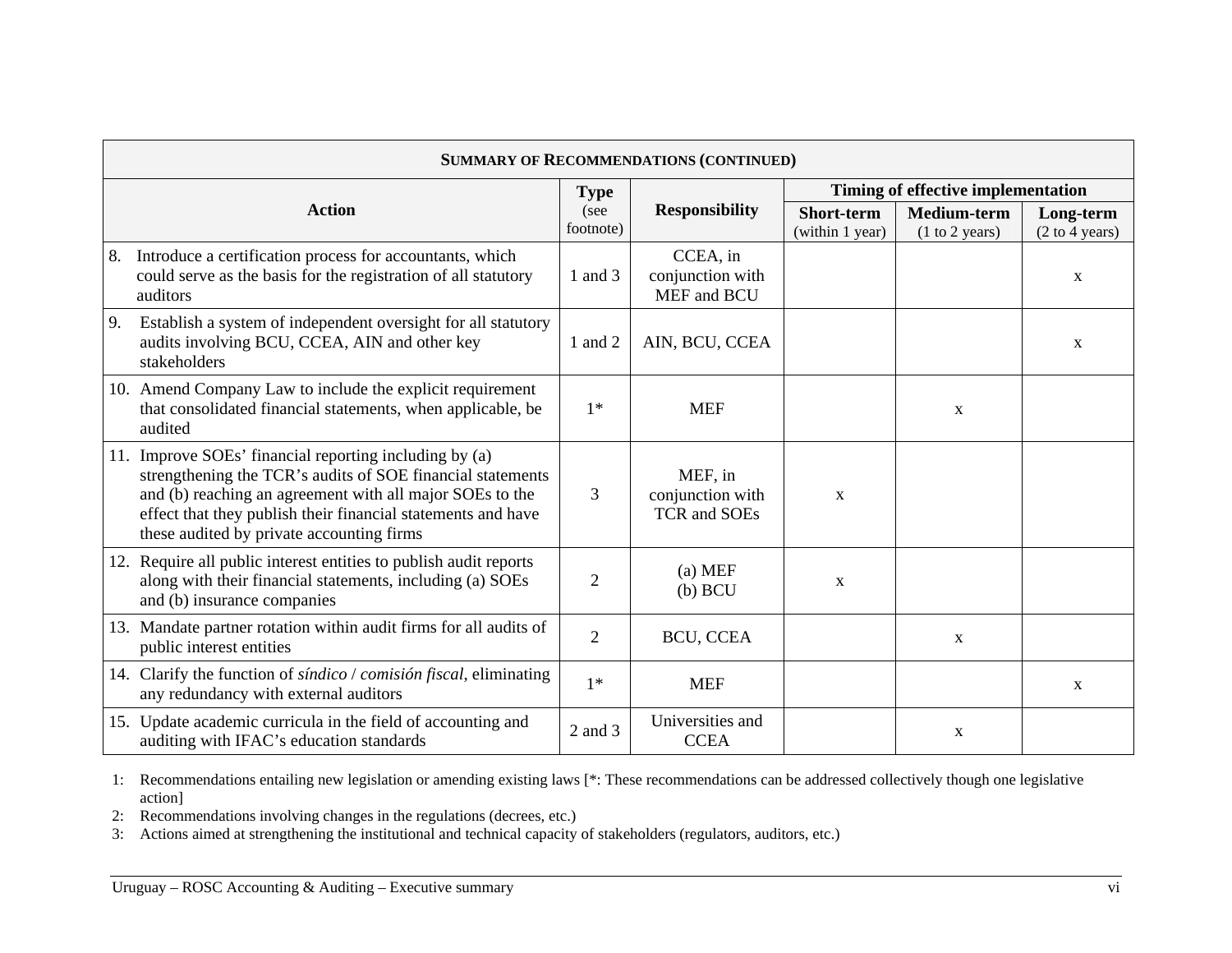## **CURRENCY: URUGUAYAN PESO**

1 US\$ = 23.7 UYU as of December 31, 2005

# **MAIN ABBREVIATIONS AND ACRONYMS**

| AFAP            | pension fund administrator                                                |
|-----------------|---------------------------------------------------------------------------|
| <b>AIN</b>      | National Audit Office (Auditoría Interna de la Nación)                    |
| <b>BCU</b>      | <b>Central Bank</b>                                                       |
| <b>BEVSA</b>    | Bolsa Electronica de Valores (stock exchange)                             |
| <b>BHU</b>      | Mortgage Bank                                                             |
| <b>BROU</b>     | Republic Bank (Banco de la República Oriental del Uruguay)                |
| <b>BSE</b>      | State Insurance Company (Banco de Seguros del Estado)                     |
| <b>BVM</b>      | Bolsa de Valores de Montevideo (stock exchange)                           |
| <b>CCEA</b>     | College of Accountants, Economists and Business Administrators of Uruguay |
| <b>CPD</b>      | continuing professional development                                       |
| <b>CPNCA</b>    | Permanent Commission on Accounting Standards                              |
| <b>DMVCA</b>    | Securities Market and Pension Fund Supervision Division of the BCU        |
| <b>FDI</b>      | foreign direct investment                                                 |
| <b>FSAP</b>     | <b>Financial Sector Assessment Program</b>                                |
| <b>GAAP</b>     | generally accepted accounting principles                                  |
| <b>GDP</b>      | gross domestic product                                                    |
| GoU             | Government of Uruguay                                                     |
| <b>IAPS</b>     | <b>International Auditing Practice Statements</b>                         |
| <b>IAS</b>      | <b>International Accounting Standards</b>                                 |
| <b>IASB</b>     | <b>International Accounting Standards Board</b>                           |
| <b>IDB</b>      | <b>Inter-American Development Bank</b>                                    |
| <b>IES</b>      | <b>International Education Standards for Professional Accountants</b>     |
| <b>IFAC</b>     | <b>International Federation of Accountants</b>                            |
| <b>IFRS</b>     | <b>International Financial Reporting Standards</b>                        |
| <b>INAC</b>     | National Meat Institute (Instituto Nacional de la Carne)                  |
| <b>IPSAS</b>    | <b>International Public Sector Accounting Standards</b>                   |
| <b>ISA</b>      | <b>International Standards on Auditing</b>                                |
| <b>LSC</b>      | Commercial Companies Law (Ley de Sociedades Comerciales)                  |
| <b>MEF</b>      | Ministry of Economy and Finance                                           |
| <b>MERCOSUR</b> | Common Market of the South                                                |
| <b>MIF</b>      | Multilateral Investment Fund                                              |
| <b>REC</b>      | Financial Statement Registry (Registro de Estados Contables)              |
| <b>ROSC</b>     | Report(s) on the Observance of Standards and Codes                        |
| <b>SA</b>       | corporation / joint-stock company (sociedad anónima)                      |
| <b>SIIF</b>     | Superintendency of Financial Institutions                                 |
| <b>SME</b>      | small and medium enterprises                                              |
| SOE             | state-owned enterprise                                                    |
| <b>SSR</b>      | Superintendency of Insurance and Reinsurance                              |
| <b>TCR</b>      | Court of Accounts (Tribunal de Cuentas de la República)                   |
| UI              | Unidad Indexada (100 $UI = US$6$ approximately)                           |
| <b>UR</b>       | Unidad Reajustable (equivalent to US\$10 approximately)                   |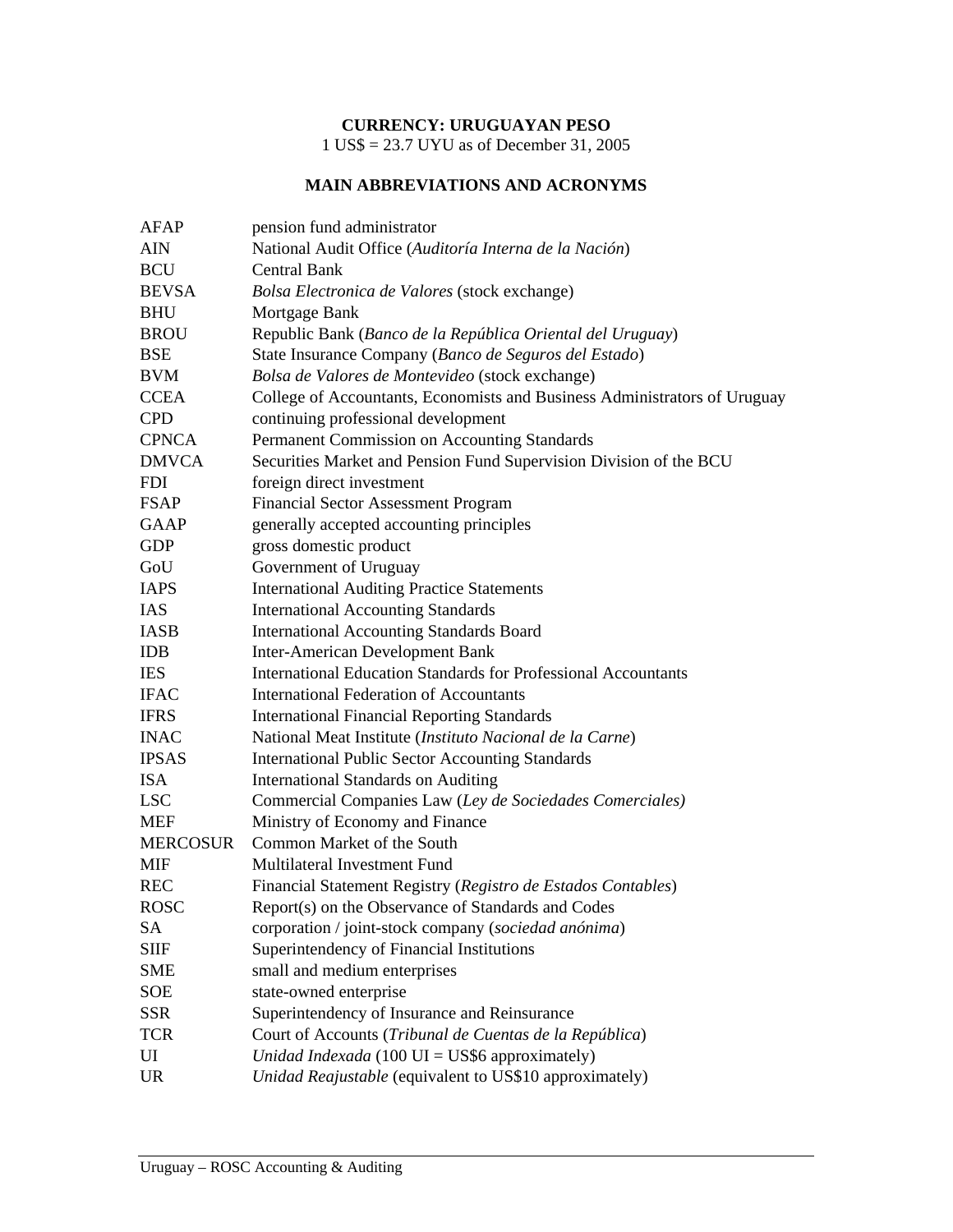#### **I. BACKGROUND**

<span id="page-7-0"></span>1. The review of accounting and auditing practices in Uruguay is a part of the joint initiative by the World Bank and International Monetary Fund on Reports on the Observance of Standards and Codes (ROSC). It focuses on the strengths and weaknesses of the accounting and auditing environment in the corporate<sup>[1](#page-7-0)</sup> sector, and how these influence the quality of corporate financial reporting. International Financial Reporting Standards (IFRS<sup>[2](#page-7-0)</sup>) and International Standards on Auditing  $(ISA^3)$  $(ISA^3)$  $(ISA^3)$ , as well as international good practices are used as benchmarks for this assessment, which covers both statutory requirements and actual practices. A Corporate Governance ROSC was conducted in parallel by the World Bank.

2. **With a population of 3.4 million and a gross domestic product (GDP) of US\$14 billion at the end of 2004, Uruguay has some of the highest social indicators in Latin America.** This applies especially to infant mortality, life expectancy at birth, literacy and access to water. The country's main economic sector is services, accounting for 61% of GDP. Agriculture still accounts for 12% of GDP and is considered of strategic importance to the country. Following structural reforms initiated in the 1980's, hyperinflation gradually gave way to single digit inflation levels by 1998. During the same period, GDP grew at an average annual rate of 3.9% in real terms. This growth was fueled by prudent fiscal and monetary policies and a favorable external environment. However, from 1998-2002, the appreciation of the Uruguayan Peso had a negative effect on the corporate sector's competitiveness, especially after Brazil let its currency float in early 1999. This adverse effect was compounded by falling international prices for Uruguay's main exports.

3. **Over the recent period, Uruguay's economy has experienced a recovery from the 1999-2002 crisis.** Uruguay's difficulties peaked in December 2001 with the economic and political crisis that engulfed Argentina. Unemployment reached 17% in 2002 up from 10% in 1998. GDP decreased by more than 17% in real terms between 1999 and 2002. In 2004, the economy began recovering: GDP grew by 12.3%, unemployment fell to 13% and inflation dropped to 7.6% after peaking at 26% in 2002. On the fiscal side, the primary surplus rose above 4% in 2004, while the overall public sector deficit was cut by half between 2002 and 2004 to 2.2% of GDP. Moreover, Uruguay benefited from the support of the IMF, the World Bank and the Inter-American Development Bank (IDB), which committed US\$4 billion between June 2002 and February 2005.

4. **Uruguay is seeking not only to revive its economic ties with Argentina and Brazil but to further its integration in the world markets.** After the 1999-2002 crisis, the share of Uruguay's export trade with Argentina and Brazil fell from 42% in 1999 to 18% in 2004. Uruguay is a member of *Mercosur*<sup>[4](#page-7-0)</sup> and hosts one of its key institutions (Permanent Secretariat). One of the Government's priorities is to enhance the benefits of membership in the

 $\frac{1}{1}$ In this report, "corporate sector" is used to refer to all private companies (financial and non-financial) as well as state-owned business enterprises.<br><sup>2</sup> EEDS expressed to (c) the pressure expected.

IFRS correspond to (a) the pronouncements issued by the International Accounting Standards Board (IASB), termed "IFRSs", (b) International Accounting Standards ("IASs") issued by IASB's predecessor, the International Accounting Standards Committee (IASC), and c) related official interpretations (IFRIC and SIC).<br> $\frac{3}{15}$  IS A are issued by the Internation

ISA are issued by the International Auditing and Assurance Standards Board (IAASB), an independent body within the International Federation of Accountants (IFAC).

*Mercosur* stands for Common Market of the South (*Mercado Común del Sur*) which includes Argentina, Brazil, Paraguay and Uruguay. Bolivia and Chile are associate members.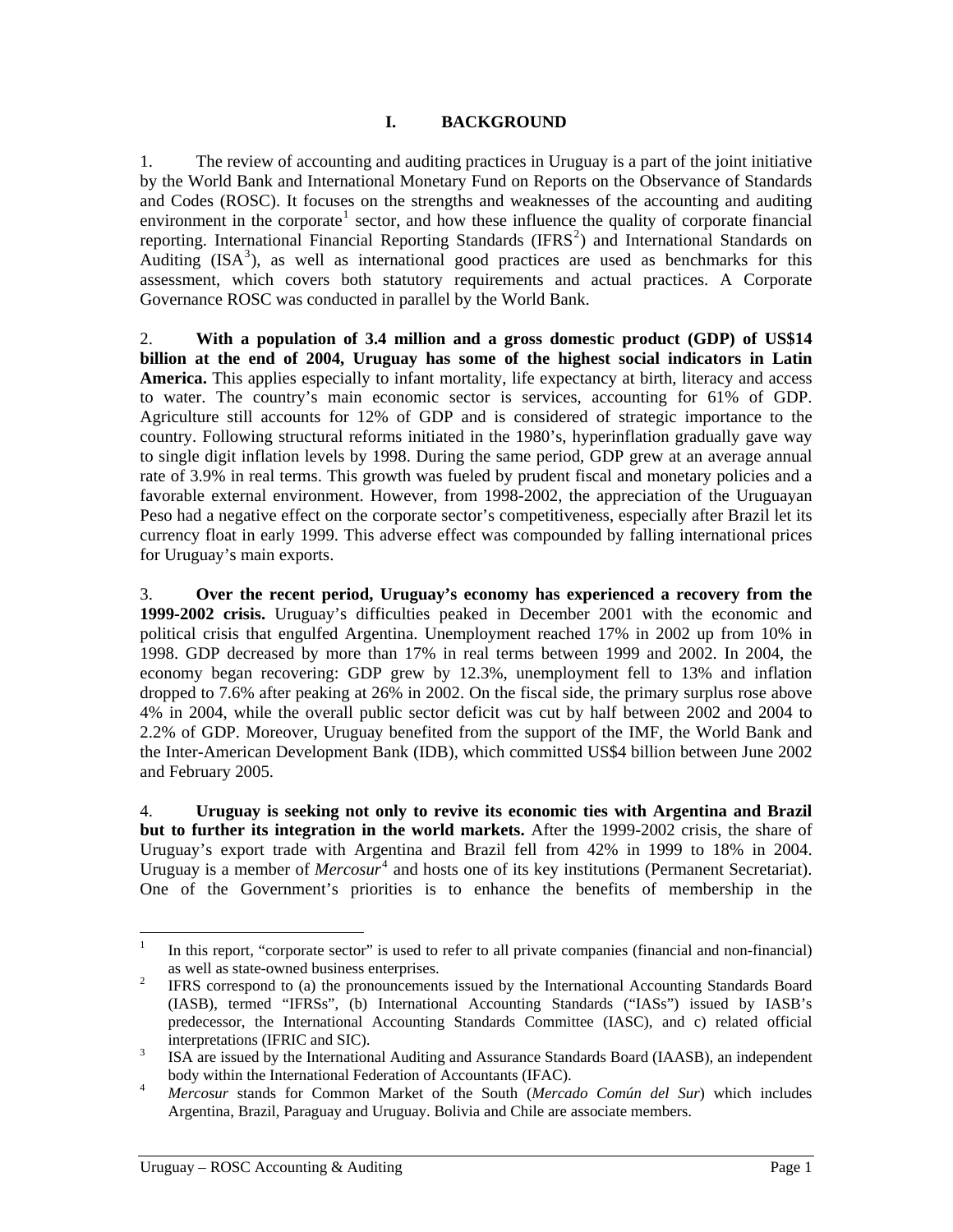<span id="page-8-0"></span>*Mercosur*—which had a limited impact over the last decade. Initiatives advancing this goal include, *inter alia*, harmonization of business standards among member countries. Discussions are currently taking place between member country authorities for the harmonization of regulations and norms of accounting and auditing, with the hope that these, together with other measures, can help stimulate trade and cross-border investment. In addition, the government's strategy for "*Uruguay Integrado*" seeks further diversification of its export base, beyond the *Mercosur;* in that context the country aims to develop closer economic relations with the US and the EU.

5. **The commercial banking system, which is the main provider of funding to enterprises, is still recovering from the severe liquidity crisis it suffered in 2002.** Uruguay traditionally attracted offshore bank deposits, especially from neighboring Argentina and Brazil. This provided the impetus to develop the country's financial sector. As discussed in Box 1, Uruguay's banking sector went through a major crisis in early 2002 and is still recovering. The insurance sector comprises 15 companies representing total annual premium income of about US\$ 267 million in  $2004.<sup>5</sup>$  $2004.<sup>5</sup>$  $2004.<sup>5</sup>$ 

#### **Box 1 – Uruguay's banking sector and the banking crisis of 2002**

In December 2001, in the immediate aftermath of the Argentine crisis, numerous non-resident depositors in Uruguay rushed to withdraw their funds. This quickly led to the collapse of several local commercial banks, including the largest private one, *Banco Comercial.* Additionally, the country's two large stateowned banks, Mortgage Bank (*Banco Hipotecario del Uruguay* or BHU) and Republic Bank (*Banco de la República Oriental del Uruguay* or BROU) experienced acute liquidity problems and required substantial financial support by the Central Bank of Uruguay (*Banco Central del Uruguay* or BCU). As a result of these difficulties, Uruguay's international credit rating was downgraded below investment grade in the fall of 2002.

Shortly thereafter, Uruguay took several steps to restore financial sector stability. In August 2002, the Congress enacted a law<sup>[6](#page-8-0)</sup> to restructure foreign currency-denominated liabilities of BHU and BROU and created a stabilization fund to help commercial banks face massive withdrawals. Overall, the state financial support to the banking sector reached US\$2.4 billion, equivalent to 17% of 2004 GDP. Furthermore, the BCU strengthened the prudential regulations applicable to all supervised entities, especially to commercial banks. Additionally, the assets of *Banco Comercial* which had been temporarily nationalized, and those of a smaller bank (*Banco Montevideo)* were restructured and merged into the new *Nuevo Banco Comercial*; a controlling interest in the latter was sold to private investors.

Today, Uruguay's banking sector comprises (i) 11 private banks, most of which foreign-owned, (ii) two credit unions and (iii) the two public ones (BHU and BROU), representing total assets of UYU 363.6 billion, equivalent to US\$15 billion. BHU and BROU account for 52% of this total and 51% of total deposits. A Financial Sector Assessment (FSAP) is currently under way in Uruguay to assist the Authorities in monitoring the progress of the above mentioned actions.

The crisis evidenced not only that some of the banks were highly exposed to credit risk at the time but that the reporting practices observed by some of these banks did not give sufficient warning on the accounting consequences of bad debt. The BCU has sought to address these issues by, *inter alia*, tightening prudential rules, requiring banks to set up audits committees and monitoring the external audit process within banks more closely. Strengthened accounting and auditing practices are critical to Uruguay's banking sector continued recovery.

 5 Source BCU.

<sup>6</sup> *Ley de Fortalecimiento del Sector Financiero.*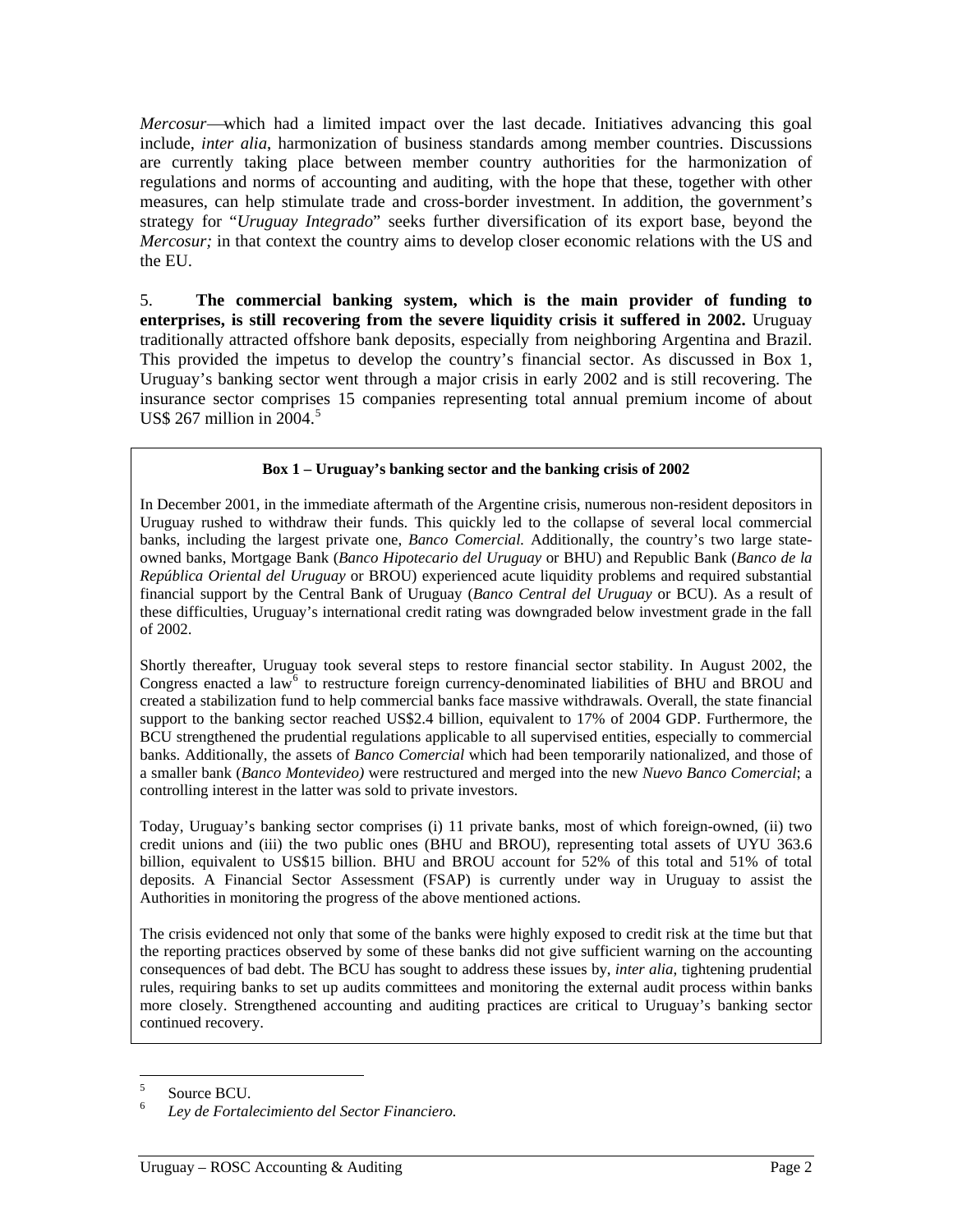<span id="page-9-0"></span>6. **Uruguay has two stock exchanges,** *Bolsa de Valores de Montevideo* **(BVM) and** *Bolsa Electronica de Valores* **(BEVSA), both of which still play a very marginal role in providing financing to Uruguayan enterprises**. Trading at BVM and BEVSA involves mostly fixedincome Government securities. A small number of private companies have issued commercial papers (*obligaciones comerciales*) on BVM and BEVSA (13 as of December 2005), but those show very low levels of trading. Twelve companies are officially listed, representing a market capitalization of US\$100 million; about 10 of those experience some level of trading. At present, the only potential institutional investors in Uruguay are insurance companies<sup>[7](#page-9-0)</sup> and the four pension funds<sup>[8](#page-9-0)</sup> (*administradores de fondos de pensiones* or AFAP). However, they account for very small volumes of investment on the exchanges. Investors in Uruguay currently lack confidence in the securities market mainly due to a series of defaults on commercial paper issues of the late 1990s, where the issuers filed for bankruptcy relatively shortly after the papers had been issued. The most notorious case was *Granja Moro*, which defaulted on US\$12.8 million. These failures are generally attributed by reputable observers to a variety of problems including misstated financial statements, insufficient financial disclosure and the market's lack of caution and experience in analyzing the financial statements and other financial information at the time. The credibility of the securities market as a whole was severely damaged as a result of these cases; and, a precondition to reviving this market is to restore investors' confidence, which appears very low at the moment. To that effect, efforts should focus on educating the market and strengthening corporate financial reporting.

7. **State-owned enterprises (SOEs) are a very significant part of Uruguay's economy.** SOEs provide most essential services such as electricity (which is generated and distributed by UTE), water and sanitation services (provided by OSE), oil and gas (supplied by ANCAP and its subsidiary DUCSA), and telecommunications (a *de facto* State monopoly through ANTEL). As previously noted, the financial sector is dominated by the two state-owned banks, BHU and BROU; and *Banco de Seguros del Estado* (BSE) enjoys a quasi-monopoly on insurance activities. Given the dominant role of SOEs in Uruguay's economy, it is essential for Uruguay that they observe high levels of financial transparency.<sup>[9](#page-9-0)</sup>

8. **Improving its accounting, financial reporting and auditing practices and effectively aligning them with international standards, will support Uruguay's efforts to increase private investment thereby ensuring sustainable and accelerated economic growth.** The long-term benefits associated with improved corporate accounting and auditing practices include:

• *An enhanced business climate* – A business climate that fosters investor confidence and thus can attract foreign or domestic investment requires a high level of financial transparency on the part of private or state-owned companies operating in the domestic markets, and the observance by these companies of sound practices of accountability and governance. These requirements imply a financial reporting regime that provides investors, creditors and other third parties with timely and accurate information for their investment and other business decisions.

 $\overline{a}$ 7 The Uruguayan insurance market comprises 15 companies, 11 of which are foreign owned. As of September of 2005, the sector controlled US\$1.8 billion in assets. 2005 premimum revenue totaled US\$621 million. The state-owned *Banco de Seguros del Estado* (BSE) controls 74% of the sector's total assets and had a market share of 72% in 2004.<br><sup>8</sup> At the end of 2005, pension funds had 687,000 affiliates and US\$6.7 billion in investments. Close to

<sup>60%</sup> of these funds were held in government-issued paper. Less than 2% were invested in private securities.

Additional information on Uruguayan SOEs is provided in an Appendix to the Corporate Governance ROSC.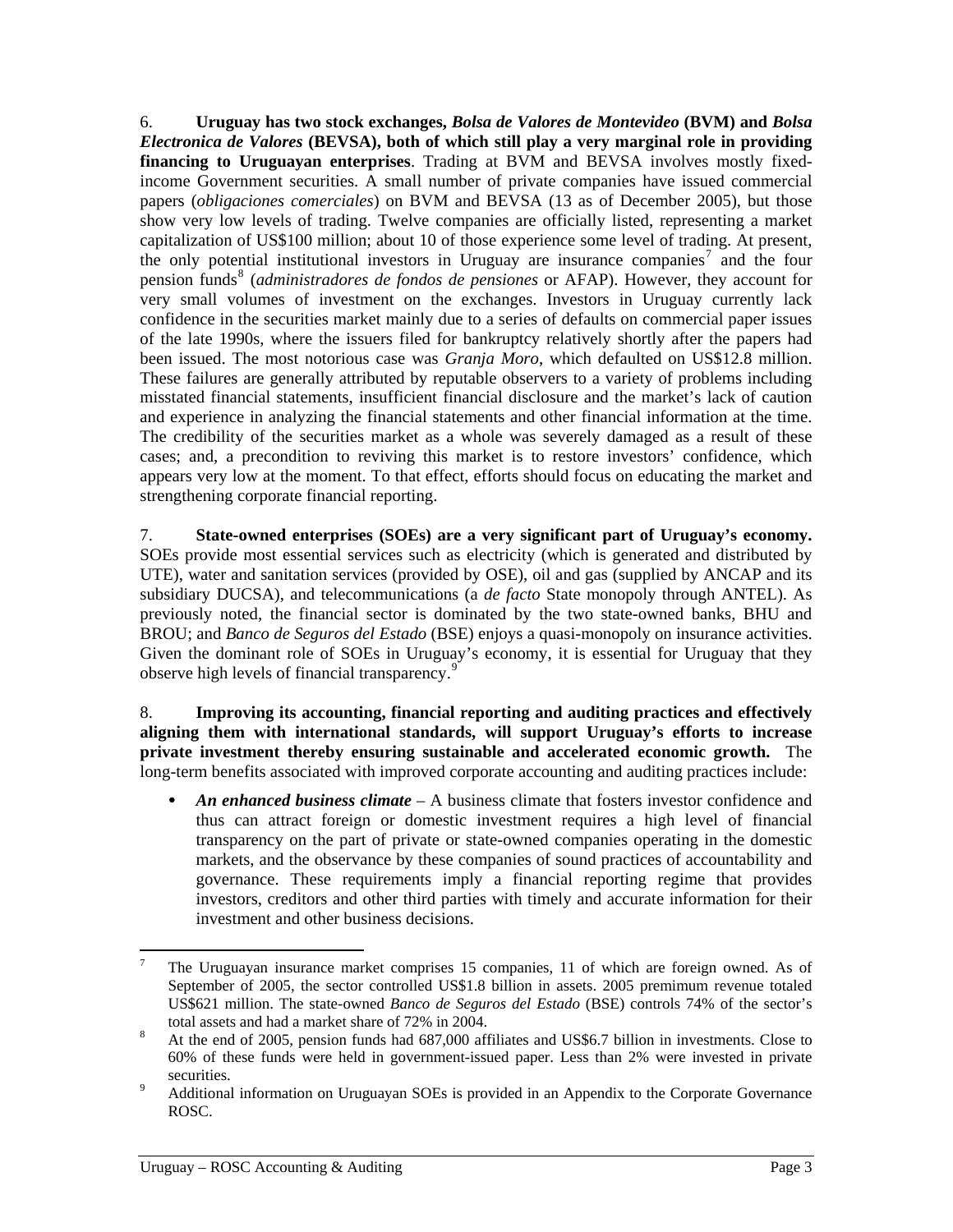- <span id="page-10-0"></span>• *Greater economic integration on regional and international levels – Perhaps most* important, by observing financial practices similar to those of its principal economic partners and aligned with internationally accepted standards, Uruguay will enhance its ability to integrate its economy in regional and international markets.
- *Improved management and increased transparency of SOEs* One of Uruguay's priorities includes modernizing the state and increasing the state agencies' operational efficiency, transparency and accountability. Strengthening SOEs financial reporting practices will contribute to these objectives.
- *Capital market development* Reviving Uruguay's securities market will require greater confidence on the part of investors; this can only be achieved if the company financial reporting regime which investors rely upon when making investment decisions can be regarded as timely and accurate. Therefore if companies adhere to strict standards of accounting and reporting, and auditors perform their role effectively, they can help foster an essential improvement in the investment climate.
- *Reduced risks in the financial sector* The banking sector's ability to assess credit risks properly depends largely on the accuracy and reliability of corporate financial reporting. Improving the quality of the financial information provided by enterprises therefore contributes to mitigating the risks of for banks and other lenders. In the current circumstances, better and timelier financial information from borrowers can ease liquidity constraints in the banking system.
- *Better investment opportunities for privately managed pension funds* Increasing the quality and reliability of corporate financial reporting will create opportunities for pension fund managers to diversify their investments into private sector securities, thereby reducing the dependence of these funds on the banking sector and ensuring adequate long-term returns for the funds' beneficiaries.

### 9. **In this context, the ROSC Accounting and Auditing in Uruguay seeks to support the following three strategic objectives**:

- *a) Make the business environment more attractive for FDI and foster capital market development.*
- *b) Enhance opportunities for greater economic integration with Mercosur, the US and the EU.*
- *c) Improve SOE governance and accountability.*

## **II. INSTITUTIONAL FRAMEWORK FOR PRIVATE SECTOR ACCOUNTING AND AUDITING**

# **A. GENERAL PROVISIONS OF THE STATUTES ON ACCOUNTING AND AUDITING[10](#page-10-0)**

10. **Uruguay's statutes on accounting and auditing are based on a framework that was developed a relatively long time ago and met the needs of Uruguay at the time.** Because the statutory framework was adequate, there was no need to make comprehensive adjustments to address changing circumstances in the country. As a result, the authorities and the accounting profession followed a piecemeal approach to improving accounting and auditing regulations and practices, creating duplication in certain areas and leaving gaps in others. One of Uruguay's

 $10\,$ A summary of accounting and auditing requirements by type of business entity is provided in Table 1.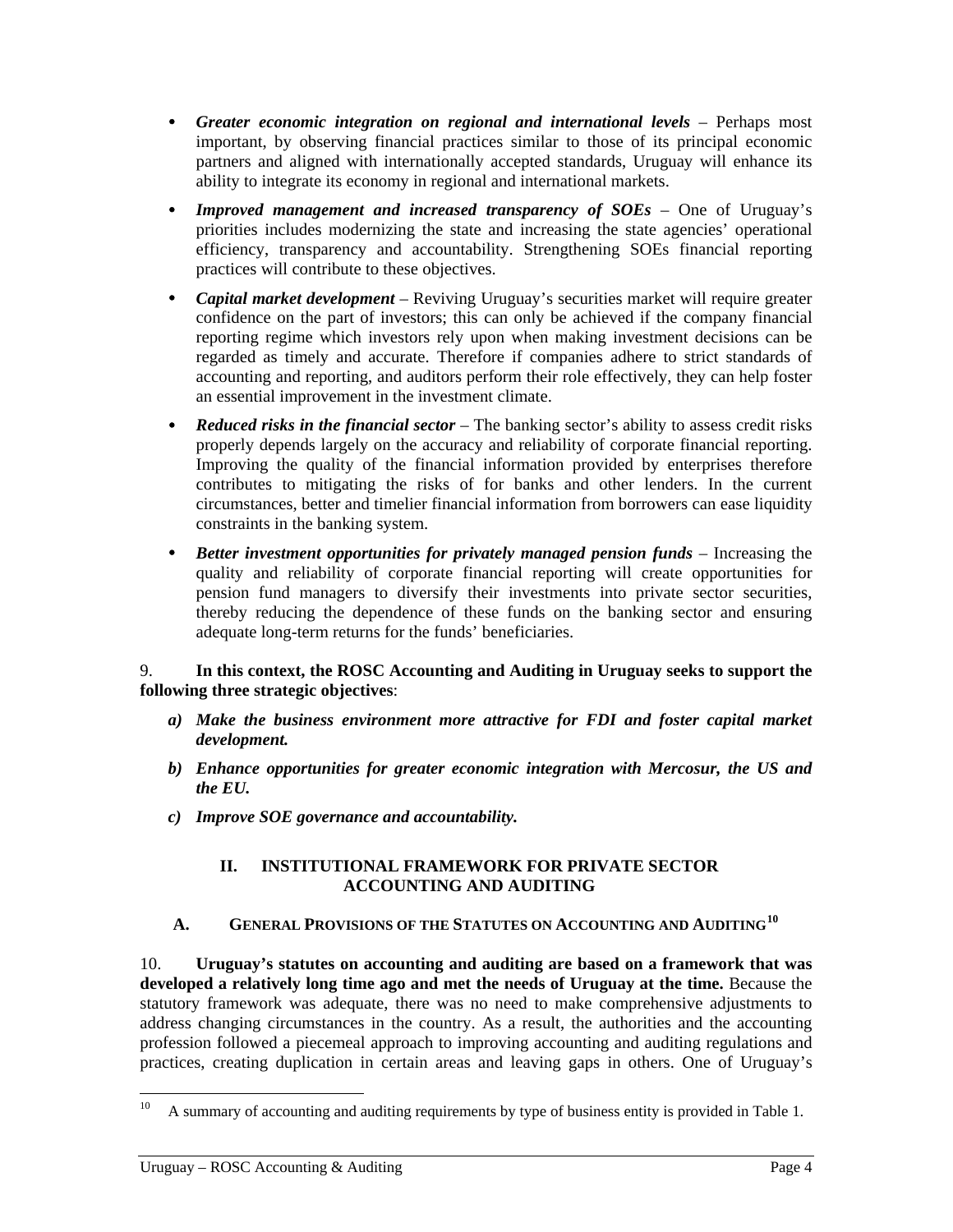<span id="page-11-0"></span>strategic goals is to align its standards and practices with those observed in the US or the EU, making modernization of its accounting and auditing framework all the more important.

11. **Uruguay's company law requires commercial companies to report annually under generally accepted accounting principles, which have been aligned with IFRS in 2004.** Under the Commercial Companies Law (*Ley de Sociedades Comerciales* or  $LSC<sup>11</sup>$  $LSC<sup>11</sup>$  $LSC<sup>11</sup>$ ), company directors are required to present within four months after each fiscal year-end a balance sheet and an income statement prepared "in accordance with appropriate accounting standards applicable to each case."<sup>[12](#page-11-0)</sup> The LSC does not provide further definition of Uruguayan GAAP, which is left to the regulations (Art. 91). As discussed hereafter, Decree 162/04 modified by 222/04 issued in 2004 equates Uruguayan GAAP to the 2003 version of IFRS with some exceptions that are mostly presentational. Decree 103/91 issued February 27, 1991 set outs a mandatory template of company financial statements (see Para. [35 below\)](#page-21-0). Under this decree, the directors must present a report to the shareholders with all relevant explanations on the financial statements, including (a) significant changes in relation to the previous year's financial statements, (b) exceptional items, (c) commercial relations with related parties and (d) future prospects for the business (Art. 92). Companies are free to choose their fiscal year-end.

12. **State-owned enterprises (SOEs) are subject to an accounting regime that is essentially the same as for the private sector, including the requirement to report according to the 2003 version of IFRS.** SOEs in Uruguay enjoy special privileges under the Constitution, including operational autonomy vis-à-vis the Government. They are governed by statutes specific to each entity and also fall within the scope of the laws on public sector accounting and auditing. Article 211 F) of the Constitution empowers the Court of Accounts (*Tribunal de Cuentas de la República* or TCR) with accounting standard-setting authority in relation to SOEs. In December 2002, the TCR issued Ordinance no. 81, *Preparation and Presentation of Financial Statements,* which mandates the following accounting standards (by order of priority): (i) provisions involving the presentation of financial statements that are set in the Ordinance itself; (ii) any regulations the TCR might issue in the future<sup>[13](#page-11-0)</sup>; (ii) Decree 103/91; and (iv) "*International Accounting Standards issued by the (…)* [IASB] *or International Public Sector Accounting Standards (IPSAS)* (…)". As a result of the above, in practice SOEs are to report under the 2003 version of IFRS, with the exceptions already mentioned.

### 13. **The accounting and financial reporting obligations of listed companies, banks, insurance companies and pension funds are set in specific statutes and in regulations issued by the Central Bank (BCU).** Key provisions follow:

• *Listed companies* follow the Securities Market Law of 1996 (no. 16749) and regulations issued by the BCU's Securities Markets and Pension Fund Division (*División Mercado de Valores y Control de AFAPs* or DMVCA) including Circular no. 1942. Basic reporting

<span id="page-11-1"></span> $11\,$ Law 16060/889 promulgated of November 1, 1989. The law applies to any enterprise in which "two or more parties commit resources for an organized commercial activity with the intent to share its profits and assume its losses". Commercial enterprises can adopt one of six forms provided in the law including *sociedad anónima* (SA) and *sociedad de responsabilidad limitada*. The LSC sets more

stringent requirements on open SA (*SA abierta*), which correspond to listed companies. 12 The exact wording of the law is as follows: *"Los estados contables deberán ser confeccionados de acuerdo a normas contables adecuadas que sean apropiadas a cada caso, de tal modo que reflejen, con claridad y razonabilidad, la situación patrimonial de la sociedad, los beneficios obtenidos o las pérdidas sufridas"* (LSC, Article 88). This report uses the expression "Uruguayan GAAP" (generally accepted accounting principles) to refer to applicable standards ("*normas adecuadas*") under the law.<br><sup>13</sup> None has been issued to this date.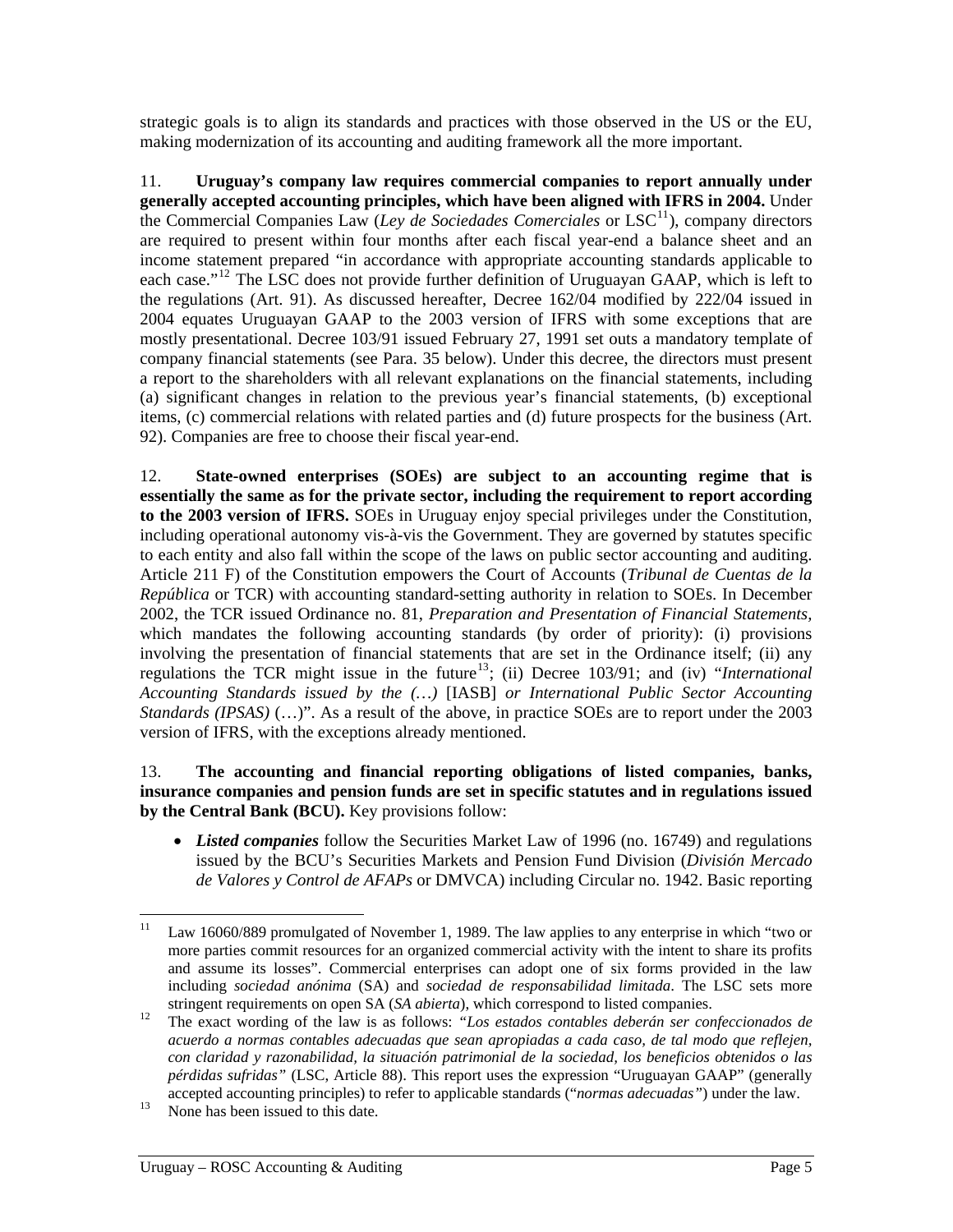<span id="page-12-0"></span>requirements to the securities regulator and the market include (a) audited, annual financial statements (in full) of the legal entity (i.e. the statements showing the activities of the parent company only), (b) the board of directors' report on business activities and performance during the year, and (c) when applicable, unaudited consolidated financial statements, all of which are due within four months after the end of the fiscal year-end. The fact that consolidated statements are not required to be audited is unusual and of concern, given that those statements are generally the ones that are most relevant for investors as they provide a comprehensive picture of the company's activities and financial position as a whole. Half-year financial statements must be submitted within two months with an independent auditor's limited review report.<sup>[14](#page-12-0)</sup>

- *Banks and other financial institutions* are subject to the Financial Intermediation Law (no. 15.322) of 1982, as amended 1992 and 2002, and the regulations of the BCU's Superintendency of Financial Institutions (SIIF). Regulations include specific accounting rules and reporting requirements with a predominantly prudential focus, which differ from IFRS on a number of aspects (see Para. [49](#page-26-0) and [51](#page-27-0)).
- *Insurance companies:* In addition to the general reporting requirement for any private company mentioned in Para. [10,](#page-11-1) specific requirements are set in Law no. 16246 and in the regulations of the Insurance and Reinsurance Superintendency (SSR), a unit of the BCU (further discussed in Para. [52](#page-28-0)).
- *Pension funds and fund managers (AFAPs):* Specific accounting procedures (*plan de cuentas*) are required for funds and management companies.

14. **Cooperatives and agro-companies are governed by specific statutes[15](#page-12-0) which in effect lead them to report under IFRS 2003 (with the aforementioned exceptions).** The National Audit Office (*Auditoría Interna de la Nación* or AIN, the principal institution in charge of internal control within the public sector) is legally vested with regulatory authority over both types of companies on accounting and auditing aspects.<sup>[16](#page-12-0)</sup> It is understood that the AIN has instructed these entities to observe the same standards as those set by the LSC for commercial companies.<sup>[17](#page-12-0)</sup>

15. **Three other significant sectors (meatpacking, healthcare and free trade zone companies) are subject to regulatory arrangements that do not explicitly mandate the use of IFRS.** The meat-packing industry is regulated by the National Meat Institute (*Instituto Nacional de la Carne* or INAC); INAC-issued accounting norms on industry-specific issues date back to the early 1970's.[18](#page-12-0) In the healthcare sector, small entities ("cooperatives") operate under the supervision by the Ministry of Health. A decree issued in 2001 states that they should apply "generally accepted accounting standards in the country", which Uruguayan accountants

 $14<sup>1</sup>$ Moreover, listed companies are subject to the specific provisions of the LSC regarding "open" corporations (*sociedades anónimas abiertas*), which places them under the supervision of the AIN (see

<sup>&</sup>lt;sup>15</sup> Laws 16736/96, Art. 190 and 13608/69, respectively. Cooperatives and companies in the agriculture sector (*sociedades anónimas agropecuarias*) are excluded from the scope of the LSC.<br><sup>16</sup> Decree 223/98 for cooperatives and Decree 335/98 for *agropecuarias*. In the case of cooperatives, AIN

only supervises large entities (i.e. those with revenues in excess of 60,000 UR (equivalent to US\$0.6 million – 1 UR = US\$10.65 in December 2005). *Unidad Reajustable* (UR) is an indexed unit of accounts normally used to adjust real estate rental values.<br><sup>17</sup> One exception regarding cooperatives has to do with a resolution issued by AIN on January 31, 2005

which requires cooperatives to present member contributions as equity instead of liabilities.<br><sup>18</sup> Decrees nos. 64/72 and 202/73.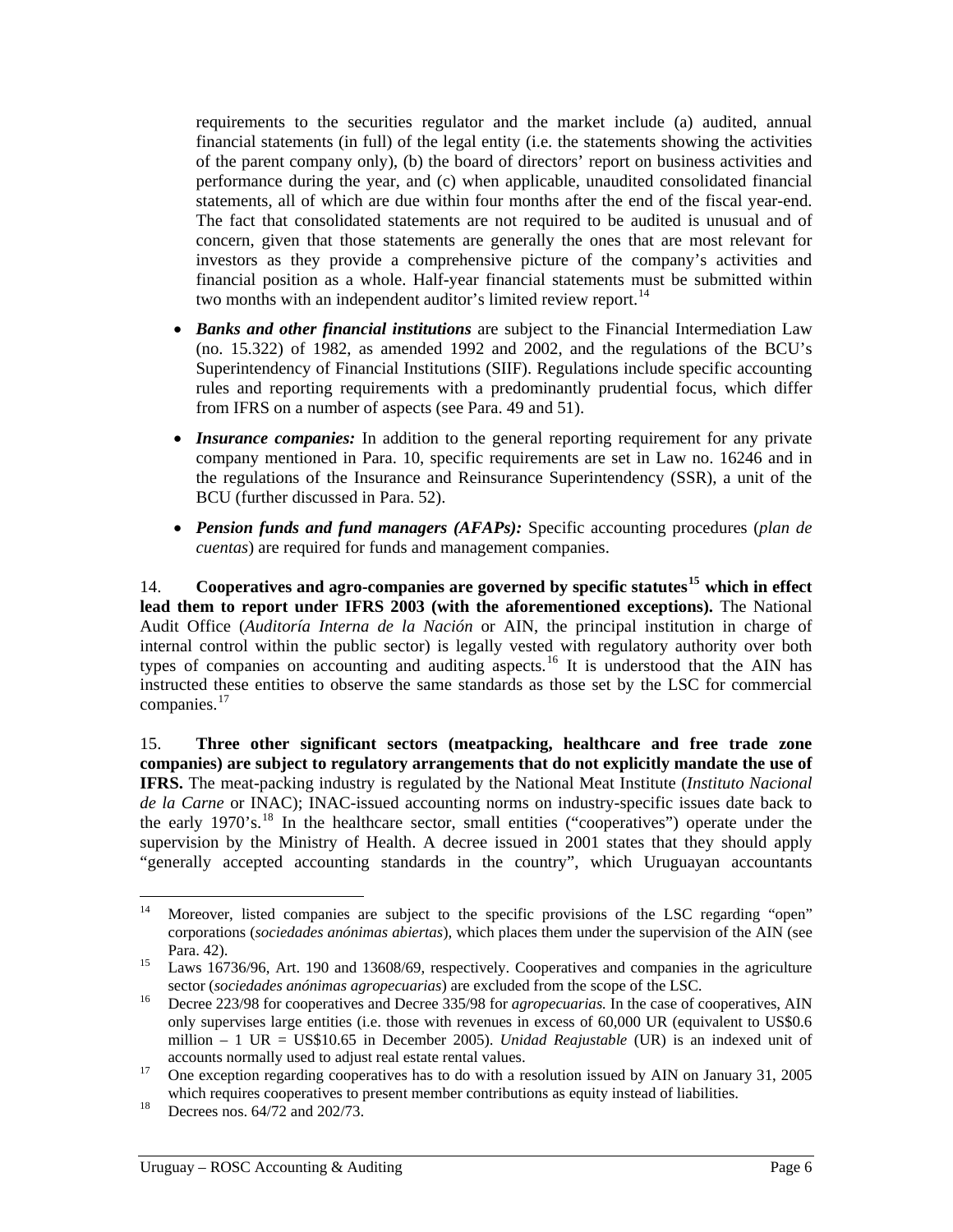<span id="page-13-0"></span>generally interpret as the 2003 version of IFRS. Finally, two types of entities operate in Uruguay under offshore status. These are essentially tax haven corporations that can only hold foreign assets. One is the so-called *free trade zone corporation* (*sociedad anónima de zona franca* or SAZF) and the other is the *financial investment company* (*sociedad anónima financiera de inversion* SAFIs). SAZFs are not subject to any financial reporting obligation in Uruguay but SAFIs must file audited financial statements with the tax authority which serve to calculate their annual license fee. For the latter, IFRS 2003, although not explicitly required, is generally applied by default. Even though SAZFs enjoy a "total tax exemption" status and are therefore more attractive, SAFIs, which exist since 1947, still attract investors as a result of their long track record as an investment vehicle.

<span id="page-13-1"></span>16. **Uruguay is one of few countries in Latin America that requires non-listed companies to file their financial statements with an official registry accessible to the public.**  Since 2001, all commercial companies (*sociedades comerciales*) with assets in excess of 30,000 UR (approximately US\$320,000) or revenues in excess of 100,000 UR (slightly over US\$1 million), must submit their annual financial statements to an official Financial Statement Registry (*Registro de Estados Contables* or REC), within 180 days after the fiscal year-end. The AIN is charged with operating the REC. The financial statements must be "certified" by a professional accountant (see Para.[18\)](#page-14-0). Any third party can obtain copies of the financial statements for the last three fiscal years from the REC, for a fee equivalent to US\$10 approximately.<sup>[19](#page-13-0)</sup> Although the requirement for non-listed companies to publish their financial statements is relatively unusual in Latin America,  $20$  and this provision involves practical difficulties, a strong consensus exists among in-country stakeholders in favor of such requirement. One concern with the current arrangement, however, has to do with the fact that several types of commercial business entities (aside from banks and insurance companies, which are subject to different requirements) are exempted from filing with the REC. In particular, exemptions are granted to sole proprietorships (*empresas unipersonales*), some of which can be economically significant.

<span id="page-13-2"></span>17. **Listed companies, banks, insurance companies, and pension funds are subject to separate publication requirements.** Banks and insurance companies must publish their financial statements in the official gazette as well as in a newspaper with wide circulation. Additionally, the BCU publishes the financial statements of banks (in full), insurance companies (abridged, without the audit report), listed companies and pension funds (in full) on its website. Considering the wide use of internet in Uruguay, the usefulness of publishing financial statements in a gazette or in newspapers is questionable. Pension funds are also required to make their accounts (along with supporting documentation) available to the retirees and participants at their premises.

18. **In the enterprise (i.e. non-financial) sector, only listed companies have the legal obligation to prepare audited financial statements.**[21](#page-13-0) As previously noted (Para. [16\)](#page-13-1), non-listed companies above a certain size must file "certified" financial statements with the AIN. Such certification can take the form of an independent audit, a limited review or a "compilation". The

<sup>19</sup> 19 Decree 253 of 2001. The AIN estimates that close to 13,000 statements have been filed since 2001. At present to obtain copies of the financial statements one must go the offices of the AIN. The AIN has a project in progress to make the statement available online. The fee per set of financial statements is one

*unidad reajustable* (UR), which is equivalent to about \$10.<br><sup>20</sup> Countries who have introduced similar requirements include Brazil (for corporations / joint-stock companies) and Colombia. Filing of annual accounts by all private commercial companies is a very

common practice in Europe.<br><sup>21</sup> BCU Circular no. 1789, Art. 41. Under the Securities Market Law, Art. 5, the BCU is charged with regulating financial reporting by listed companies.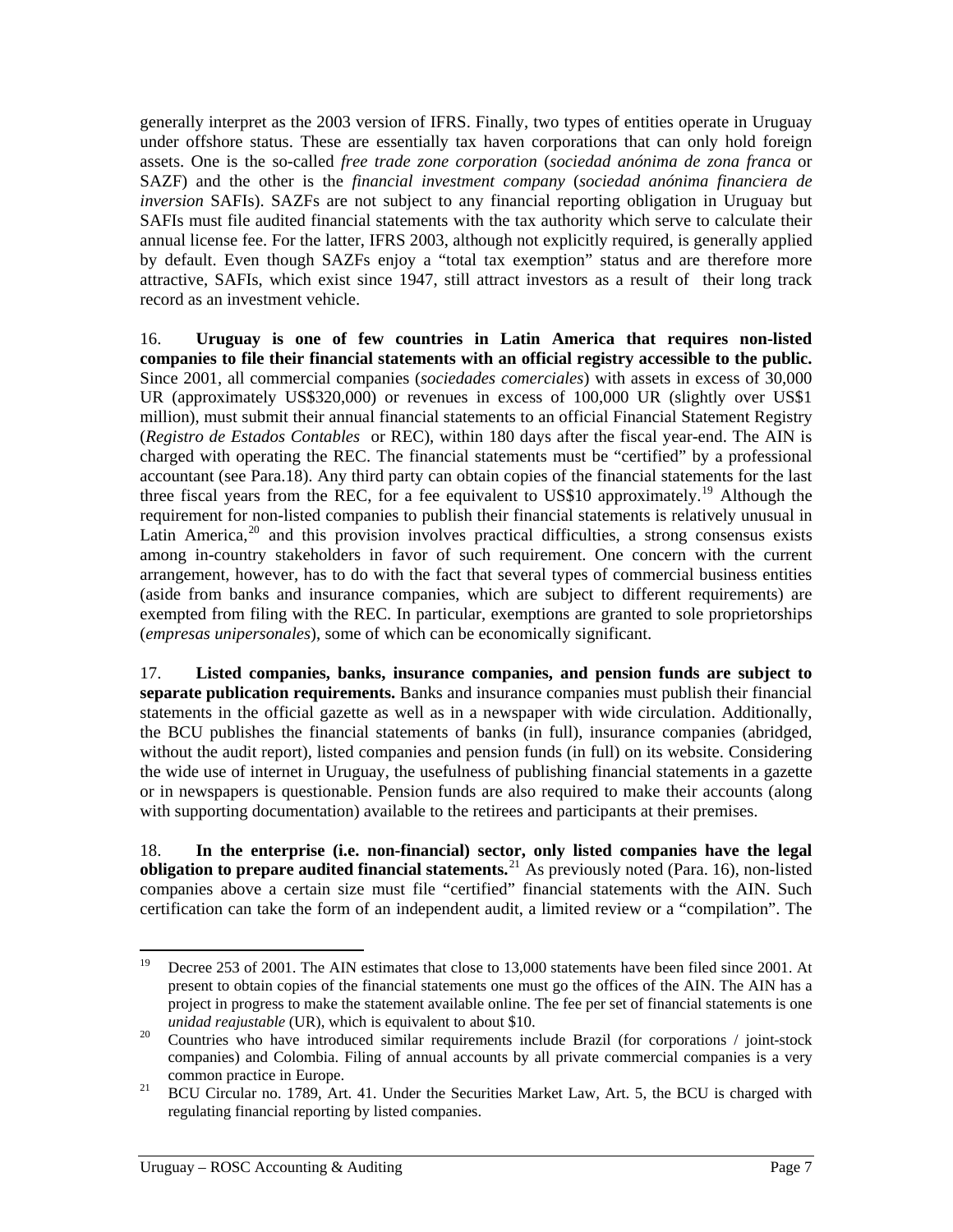<span id="page-14-1"></span>latter, which appears to be by far the most frequent, does not entail any form of assurance that the financial statements are reliable or accurately portray the company's financial situation and performance. Moreover, the firm or person performing the compilation does not have to be independent, and oftentimes the compilation report is issued by an employee of the company itself.<sup>[22](#page-14-1)</sup>As evidenced by the ROSC review of financial statements (Para. [54](#page-28-1) [b\)](#page-28-2), many non-listed companies, some of them ranking among the country's largest enterprises, only file "compiled" (i.e. unaudited) statements, the quality of which is uneven at best.

19. **The Financial Intermediation Law requires banks to obtain audited financial statements from their larger corporate clients.** Recognizing the importance for the banking sector to base credit decisions and loan portfolio monitoring on reliable financial information, the BCU/SIIF issued a regulation requiring all commercial banks to obtain audited financial statements from clients with total borrowings exceeding a certain level. This level is currently set at US\$1.2 million.<sup>[23](#page-14-1)</sup> However, such audited financial statements are not available to potential users outside the banking sector. Making these statements available would allow other users, including suppliers and those investors and lenders interested in using the statements for purposes of sector analyses, to be aware of any issue reported in the auditor's report.

20. **A recent development of significance to Uruguay's accounting and auditing framework is the Tax Administration's decision to require mid-sized tax payers to submit financial statements with their annual tax returns, accompanied by a limited review report.**[24](#page-14-1) At the same time, the 230-odd large corporate taxpayers *(grandes contribuyentes)* are required to file audited financial statements, which most of them are assumed to already have as a result of the requirement that banks obtain such audited statements from their large borrowers. Although this measure has been taken too recently for its consequences to be fully assessed, it raises several issues.<sup>[25](#page-14-1)</sup> First, many of the mid-sized companies—which number is estimated at 9,000—do not have audited accounts at the moment and in many cases do not even prepare financial statements. As a result of the new measure, they will need to hire an auditor and dedicate significant resources to prepare financial statements under IFRS 2003 (including a comprehensive set of notes). This will considerably increase the market base for the provisions of audit services, representing new revenues for the profession. At the same time, however, it adds to the cost of doing business in Uruguay, and therefore is not conducive to private investment. Second, some of the large commercial entities that do not fall under the company law (e.g. sole proprietorships) will be affected by this resolution. Third, banks and insurance companies, which are all considered large taxpayers under the tax regulations, may need to prepare a set of financial statements under IFRS 2003, to comply with the new regulation. Fourth, even though the new

<span id="page-14-0"></span> $22$ 22 The only exceptions to this rule are the Complementary Pension Funds (Supervised by the DMVCA, these are voluntary, individual pension schemes set to complement the existing social security regime.) which are audited by the AIN. Health Cooperatives and SAFI's are also subject to external audits

mandated by their regulatory agencies, the Minister of Health and the tax authority respectively.<br><sup>23</sup> SIIF Regulations, Article 82. The limit is defined as 15% of the "basic equity requirement" required from all commercial banks, which is set at 130 million *unidades indexadas* (UI). *Unidad Indexada* (UI), is a unit of account used for commercial transactions created by Decree 210/002, modified by Decree 356/003 and set at 1.2841 UYU by Law 17761/04. It is adjusted daily until its variation matches that of the CPI for the previous month 24 Resolution 1093/2005 of the Tax Administration (*Dirección General Impositiva),* December 2005.

Mid-sized taxpayers as those with assets of 6,000 UR (equivalent to US\$64,000); they are supervised by a specific division within the Tax Administration's called *Control Especial de Empresas* or CEDE.

Financial statements must be prepared in accordance with Decrees 103/991, 164/04 and 222/04.<br><sup>25</sup> This measure is effective as of December 31, 2005 for large taxpayers and will be effective as of June 30, 2006 for mid-sized ones.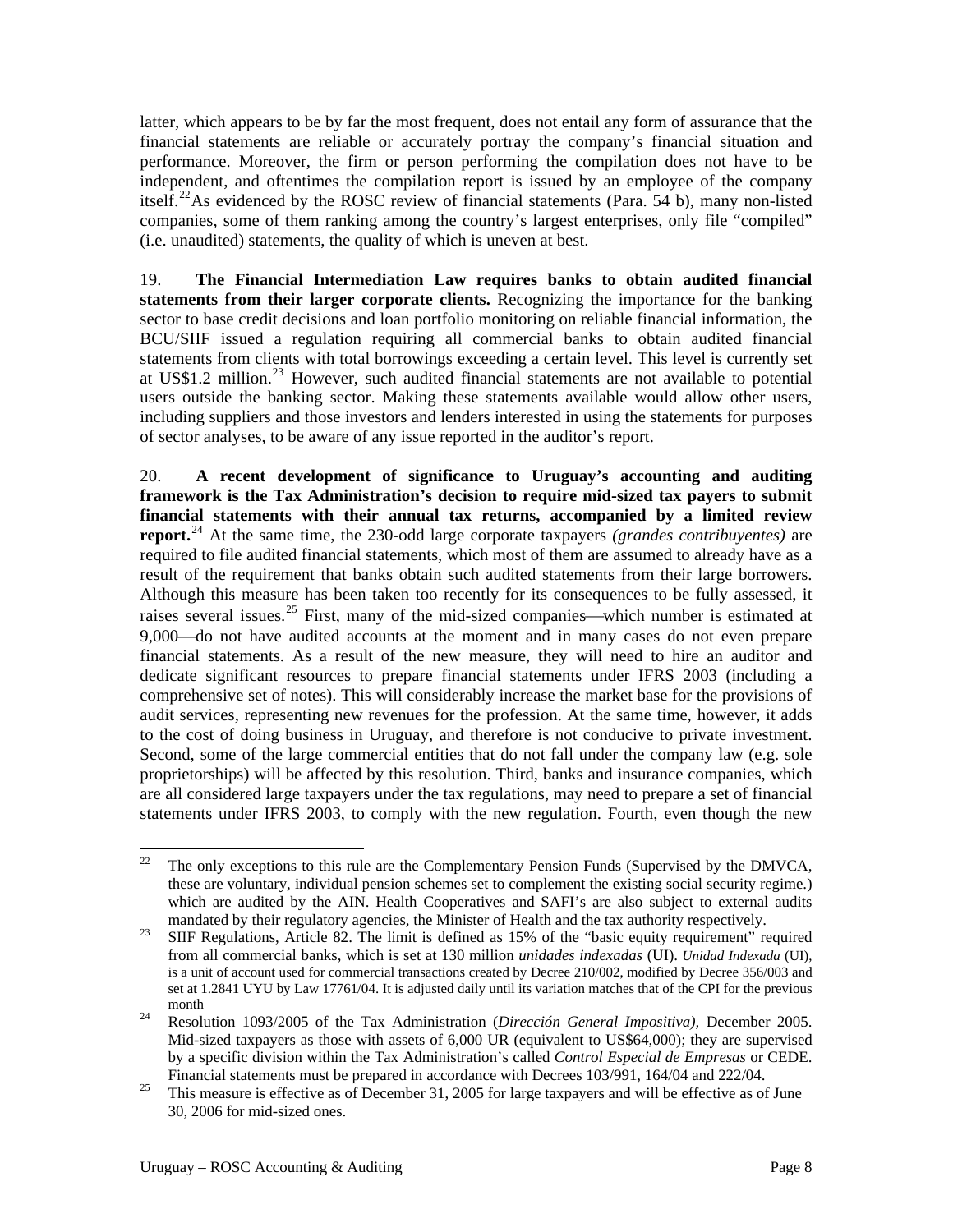<span id="page-15-0"></span>regulation mandates that IFRS 2003 are to be used to prepare the financial statements, taxable income will still be determined according to specific accounting rules, which represents additional complexity and therefore administrative costs for the companies affected by the new measure. In addition, the Tax Administration will need to dedicate significant efforts to train its personnel in IFRS 2003 in the near future.

21. **Although they are not required to do so by the statutes, most SOEs in Uruguay hire independent professional firms to audit their financial statements.** Under Uruguay's Constitution, the body charged with the control over SOE financial management and reporting is the TCR. Its role has been traditionally focused on verifying the legal conformity of expenditures with budget appropriations made by the Congress. More recently, the TCR began conducting external audits of SOE financial statements. Although some level of coordination exists between the TCR and private auditing firms, there is much room for improving their interaction. One of the problems has to do with the timing of TCR's audits, which are usually finalized much later.

22. **In the absence of a professional certification mechanism for auditors, the BCU has established its own registration process, which is useful but needs strengthening.** Each of the three supervisory units within BCU (SIIS, SSR and DMVCA) sets its own requirements regarding external audits under its purview. These requirements currently include: (a) the mandatory use of ISA as the auditing standards, (b) a contractual commitment by the auditor visà-vis the regulated entity (bank, insurance company, etc.) to give the supervisor access to their working papers upon request and (c) the form and content of the auditor's reports. The BCU is also considering introducing mandatory rotation (for sole practitioners and audit partners, not for firms) as a means to ensure auditor independence. In addition, since February 2001, the BCU requires all auditors, including sole practitioners and audit firms (and their partners and managers) conducting statutory audits in any of its regulated entities to be registered on its Registry of External Auditors. The conditions for registration are (a) possessing a university degree of public accountant (*contador público*); (b) being independent; (c) having an in-house quality assurance system in place and professional training programs for management and staff; (d) having a minimum level of professional experience and; (e) for banking, insurance, AFAP and investment funds only, specific knowledge of those businesses.<sup>[26](#page-15-0)</sup> The registry is supervised by a committee within BCU composed of representatives from all regulatory agencies. Although the registry is intended only for qualifying auditors in the financial sector and the stock market, it is often used by other institutions (e.g., Health Ministry and Municipality of Montevideo) as a basis for selecting auditors. All of the above underscores the need to strengthen licensing mechanisms for practicing auditors in Uruguay at the level of the accounting profession as a whole.

23. **The Company Law (LSC) provides for an additional control mechanism over accounting and financial reporting among joint-stock companies (SAs).** This function, which is mandatory only for listed corporations, is given, either to one or more officers with the title of *síndicos* or to a committee of three or more members called *comisión fiscal*. The law sets for these officers a broad range of responsibilities, including the examination and issue of an opinion on the annual statutory financial statements. Síndicos can convene extraordinary shareholder's meetings and must attend board of Director's meetings regularly under penalty of suspension. They are mandated to inform minority shareholders and must investigate allegations of wrongdoing presented in writing by any shareholder. Uruguayan practitioners and regulators interviewed expressed that the effectiveness of this internal control arrangement is uneven at best. There are no minimum professional qualifications required to be appointed to these positions. In

 $26\,$ 26 BCU Circular 1733 issued February 2, 2001. This regulation also includes sanctions that range from a written reprimand to permanent removal from the registry.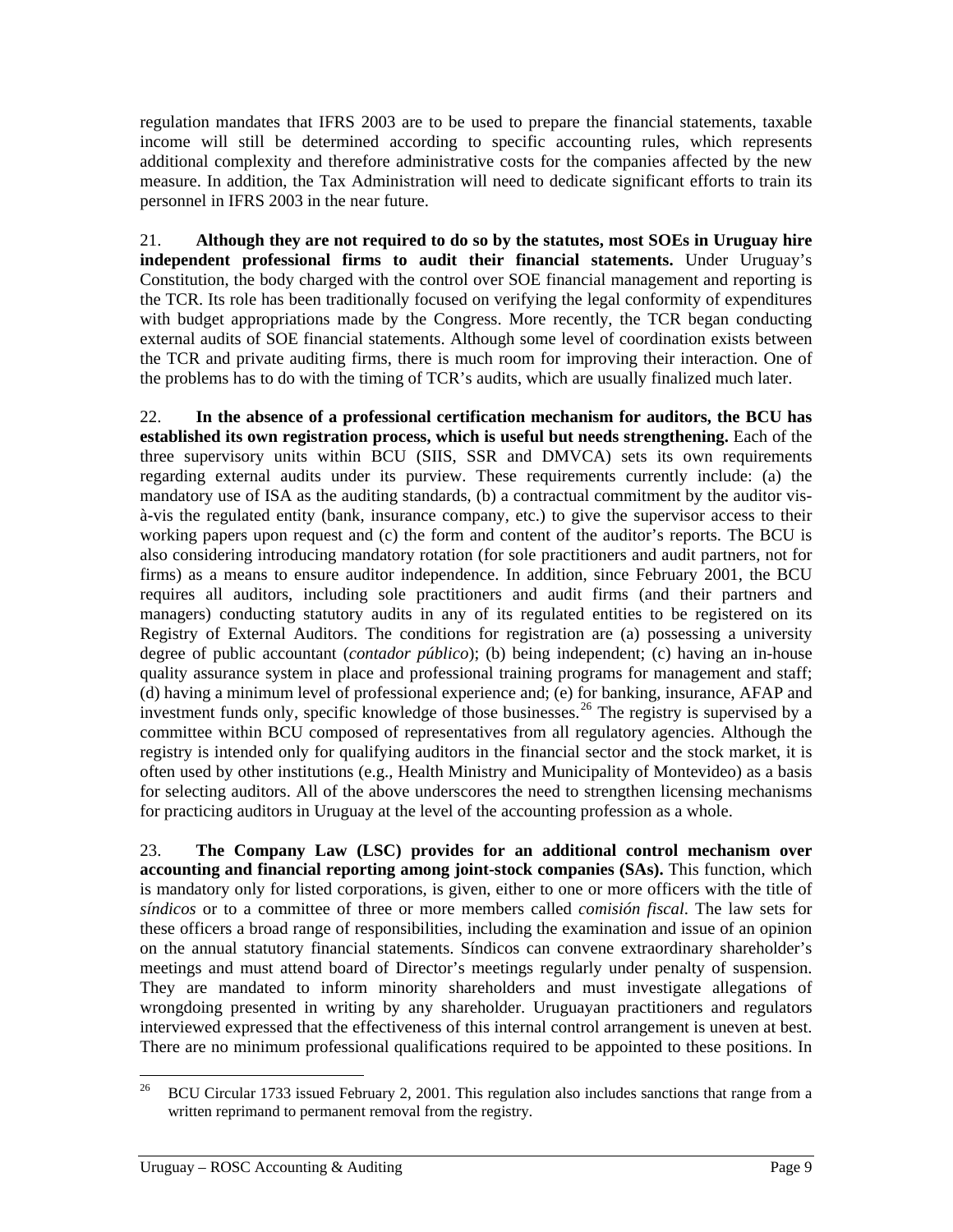practice, *síndicos* and *comisiones fiscales* are responsible for overseeing the company's internal controls and must issue an opinion on the financial statements, functions which are a mix between those assigned to audit committees and external auditors. Moreover, *síndicos* usually rely heavily on the external auditor's report to issue their own judgment, making the position redundant. The DMVCA is analyzing regulatory reforms to strengthen the role of *síndicos* and *comisiones fiscales*, for instance by giving them the power to appoint external auditors.

24. **Based on the above, Uruguay's statutory framework for accounting and auditing is fairly complex and fragmented.** An overview of key provisions of the statutes is provided in Table 1.

| <b>Type of Entity</b> | <b>Regulatory</b>            | <b>Accounting</b>      | Audit                       | <b>Publication and</b> |
|-----------------------|------------------------------|------------------------|-----------------------------|------------------------|
|                       | Agency                       | <b>Standards</b>       | Requirement                 | <b>Other</b>           |
| <b>Bank</b>           | <b>BCU/SIIF</b> <sup>i</sup> | <b>BCU/SIIF</b>        | Yes, by BCU-                | Publication on BCU's   |
|                       |                              | regulations (and       | registered auditor          | website and in         |
|                       |                              | Ordinance 81 if state- |                             | gazette / newspaper -  |
|                       |                              | owned)                 |                             | Audit committee        |
| <b>Insurance</b>      | BCU/SSR <sup>i</sup>         | <b>BCU/SSR</b>         | Yes, by BCU-                | Balance sheet and      |
| Company               |                              | regulations (and       | registered auditor          | income statement on    |
|                       |                              | Ordinance 81 if state- |                             | BCU's website and      |
|                       |                              | owned)                 |                             | newspaper              |
| <b>Listed</b>         | AIN and                      | IFRS 2003 with         | Yes, by BCU-                | Publication on BCU's   |
| Company               | BCU/                         | exceptions (IFRS1,     | registered auditor.         | website                |
|                       | <b>DMVCA</b>                 | IAS 1 and IAS 7)       | <b>ISA</b> mandatory        |                        |
| <b>Pension Fund</b>   | BCU/                         | <b>BCU/DMVCA</b>       | Yes, by BCU-                | Publication on BCU's   |
|                       | <b>DMVCA</b>                 | Regulations            | registered auditor.         | website                |
|                       |                              |                        | <b>ISA</b> mandatory        |                        |
| <b>State-Owned</b>    | Tribunal de                  | IFRS 2003 with         | Mandatory audit             | Publication (without   |
| <b>Enterprise</b>     | Cuentas                      | exceptions (IFRS 1,    | by the TCR. Most            | the audit report)      |
|                       | (TCR)                        | IAS 1 and IAS 7)       | SOEs also audited           |                        |
|                       |                              |                        | by audit firms.             |                        |
| <b>Non-Listed</b>     | $n/a$ <sup>ii</sup>          | IFRS 2003 with         | "Certification" <i>i.e.</i> | Filing with AIN by     |
| Company               |                              | exceptions (IFRS 1,    | audit, review or            | large companies $v -$  |
|                       |                              | IAS 1 and IAS 7)       | compilation (at the         | Copies available to    |
|                       |                              |                        | company's choice)           | the public for a fee   |

|  |  | Table 1 - Summary of accounting and auditing requirements by types of entities |  |
|--|--|--------------------------------------------------------------------------------|--|
|  |  |                                                                                |  |

<span id="page-16-2"></span><span id="page-16-1"></span><span id="page-16-0"></span><sup>i</sup><br>State-owned entities also subject to audits by the *Tribunal de Cuentas* (TCR).<br>
<sup>ii</sup> Cooperatives and agro-companies are placed under the supervision of the AIN.<br>
Banks are also required to obtain audited statements

<span id="page-16-3"></span>All commercial companies (*sociedades comerciales*) with assets in excess of 30 000 UR (equivalent to US\$0.3 million) or revenues in excess of 100 000 UR (equivalent to US\$1 million). Note: cooperatives, meat-packing industry, healthcare and other types of entities are subject to specific statutes.

25. **Overall, the statutory framework for accounting and auditing lacks coherence, which represents an additional administrative burden not only for the private sector but for the State itself**. As shown above, different accounting and financial reporting regimes apply for banks, insurance companies, pension funds, SOEs, listed companies, meatpacking companies, cooperatives, agro-companies, offshore, other non-listed companies. Several forms of external control over the financial statements are required on listed companies, including independent audits, examination by the *síndico* o *comisión fiscal* and audit by the AIN, representing duplicate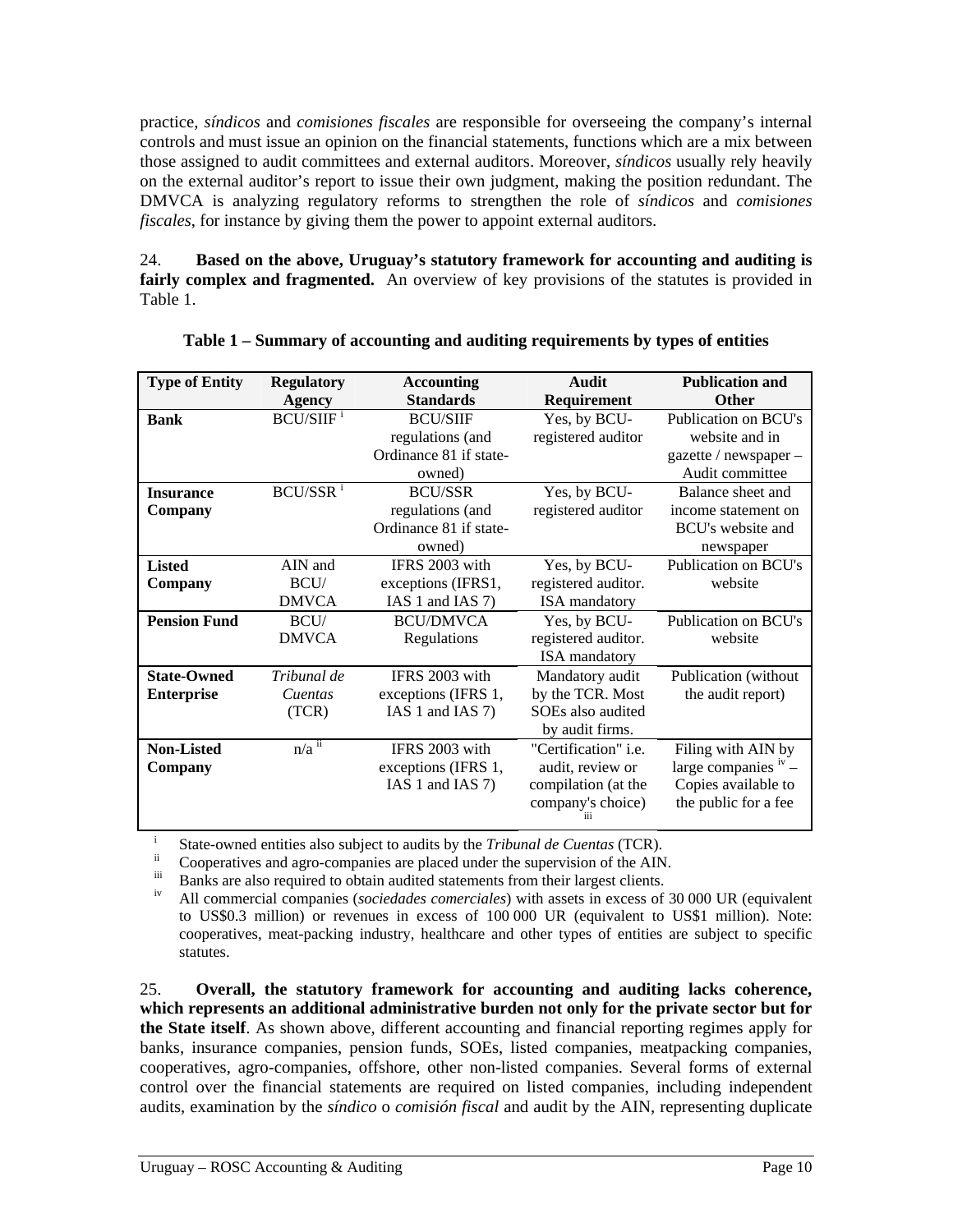<span id="page-17-0"></span>efforts. Moreover, three different sources of regulation require audits from the same companies: the company law (LSC), the tax regulations and the financial sector regulations. Such duplicate and at times conflicting requirements entail additional efforts on the part of the companies concerned and add to the cost of doing business in Uruguay, without any clear benefit.

26. **Furthermore, the fact that, in several aspects, the statutes do not distinguish between public interest entities[27](#page-17-0) and other enterprises is of concern.** Contrary to the situation observed in jurisdictions such as the US, EU countries, Brazil, Mexico or Chile, listed companies in Uruguay are not subject to additional requirements regarding the form and content of their statutory financial reporting, such as a standardized *Management's Discussion and Analysis of Results of Operations and Financial Condition* required by the US Securities and Exchange Commission. Except for very small entities, non-listed companies all have the same obligations regarding external control over their financial reporting irrespective of their size. The fact that public interest entities should be subject to a stricter accounting and auditing regime than small and medium enterprises (SMEs) is widely recognized on an international level nowadays.

#### **B. THE ACCOUNTING PROFESSION**

27. **The main representative body for the accounting profession in Uruguay is the College of Accountants, Economists and Business Administrators (***Colegio de Contadores Economistas y Administradores del Uruguay* **or CCEA).** The CCEA, a member of IFAC, was established in 1893 and currently has 4,855 members, representing approximately half of the total number of practicing accountants in Uruguay. In addition to playing a prominent role in the field of accounting research and professional education, the CCEA is actively involved in various issues of interest for the audit practice including the accounting and auditing standard-setting process. The CCEA is part of the Permanent Commission on Accounting Standards (*Comisión Permanente de Normas Contables Adecuadas* or CPNCA—see Para. [36 below](#page-20-0)), an advisory council for the adoption of international accounting and auditing standards. The CCEA has garnered a good reputation in Uruguay and also in the rest of Latin America for its dedication to the advancement of the accounting profession. The title of *Contador* (abbreviated "Cr") is widely used in correspondence, press articles, etc., and even by business persons who have a degree in accounting but whose jobs may have no connection with finance or accounting. Moreover, a relatively large number of books on accounting are published in Uruguay. This is further evidence of the clout that the local profession enjoys in the country. The CCEA derives its revenues from annual membership fees (approximately US\$65) and an intensive program of seminars and training courses.

<sup>27</sup> 27 This notion is recognized by the EU legislation and international organizations including the IASB. Public interest entities are companies that:

<sup>(</sup>a) receive funds from the public in a fiduciary capacity, including banks, savings and loan institutions, investment funds, pension funds, and insurance companies;

<sup>(</sup>b) provide essential public services and subject to public procurement;

<sup>(</sup>c) are active in strategic sectors in the economy, such as defense and those who operate as monopolies;

<sup>(</sup>d) are owned by the state (i.e. SOEs);

<sup>(</sup>e) are economically significant to the country as a whole (often defined as other than SMEs). Criteria to determine which companies are economically significant include: total revenues, the number of employees, the amount of assets; or

<sup>(</sup>f) have issued or have taken legal steps to issue securities on an exchange, or have a large number of shareholders representing a substantial ownership interest.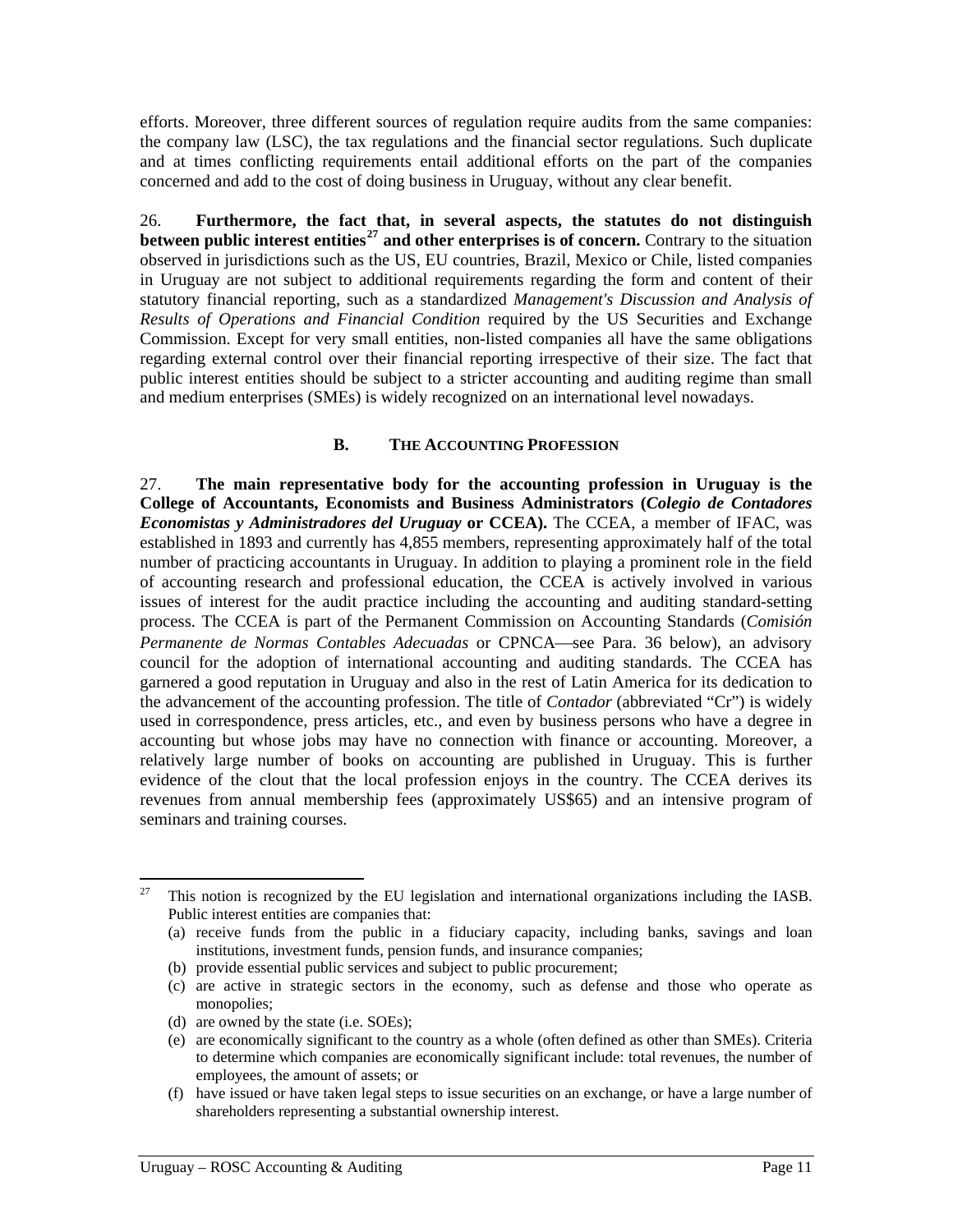<span id="page-18-0"></span>28. **Since 2004, the Multilateral Investment Fund (MIF)[28](#page-18-0) has been providing funding to the CCEA for a technical assistance project ("***Proyecto Convergencia"***) to support the application of IFRS and ISA in Uruguay.** The overall objective of *Proyecto Convergencia* is to facilitate the transition towards international standards in Uruguay, by helping the CCEA identify areas that need improvement and then assisting in the design and implementation of an action plan to address weaknesses. The project spans 4 years and has four main components: (i) research and "convergence" (i.e. of local standards toward IFRS and ISA); this includes the development of a monitoring system to help the CCEA keep abreast of new developments relating to international standards; (ii) dissemination and capacity building, mainly through a series of training seminars on international standards; (iii) improving the quality of the professional practice and (iv) developing proposals to the authorities for updating Uruguay's legal framework for accounting and auditing, especially the LSC and related decrees, so as to eliminate some of the current discrepancies with IFRS. The introduction of a certification process for accountants, similar to those existing in the US or Mexico is envisaged at a later stage. According to CCEA, so far, close to 40% of the project's resources have been disbursed and extensive training activity has taken place. By the end of 2005, CCEA had organized 67 courses, seminars and workshops with close to 3,000 participants nationwide.

29. **The BCU keeps a registry of accountants authorized to perform audits in its respective areas of supervision.** The registry fills the void created by the absence of a formal qualification process in the accounting profession. In order for an accountant to be included in the registry he or she must have held a title of public accountant for at least five years of professional experience and provide evidence that they possess the adequate knowledge and resources to perform an audit for a given company/industry. In the financial sector, three years of experience in the respective business are required. As a result of more stringent requirements in the banking sector, the number of auditors licensed by the BCU is substantially smaller (less than thirty). Frequently, entities outside the financial sector use the BCU registry to select external auditors because the existing licensing requirements are insufficient and there is no alternate quality control mechanism. This situation points to the need for a more rigorous licensing process in the profession.

30. **CCEA's standards of professional ethics establish the fundamental principles of conduct for its members, but they lack precision and provide no guidance for the application of such principles.** CCEA's ethical standards were issued back in 1944. They are a fairly general text of 8 pages and 24 articles setting broad principles such compliance with the laws, honesty and accuracy. They comprise principles and standards governing relations with the society, the CCEA and peers, as well as provisions on a discipline panel (*Tribunal de Honor*) which has rarely, if ever, been active. The standards do not specifically address such critical aspects as (i) independence as part of audits and other assurance engagements; (ii) situation leading to potential conflicts of interests, and the threats and safeguards approach to these situations and (iiii) issues involving accountant's remuneration. IFAC's *Code of Ethics for Professional Accountants* is a comprehensive document of 94 pages which was revised in June 2005 and is considered up to date with all key issues pertaining to the accounting and auditing practice worldwide. It should be adopted by CCEA, or be used by it as the basis to revise its ethical standards.

<sup>28</sup> The MIF is an autonomous fund managed by the Inter-American Development Bank (IDB)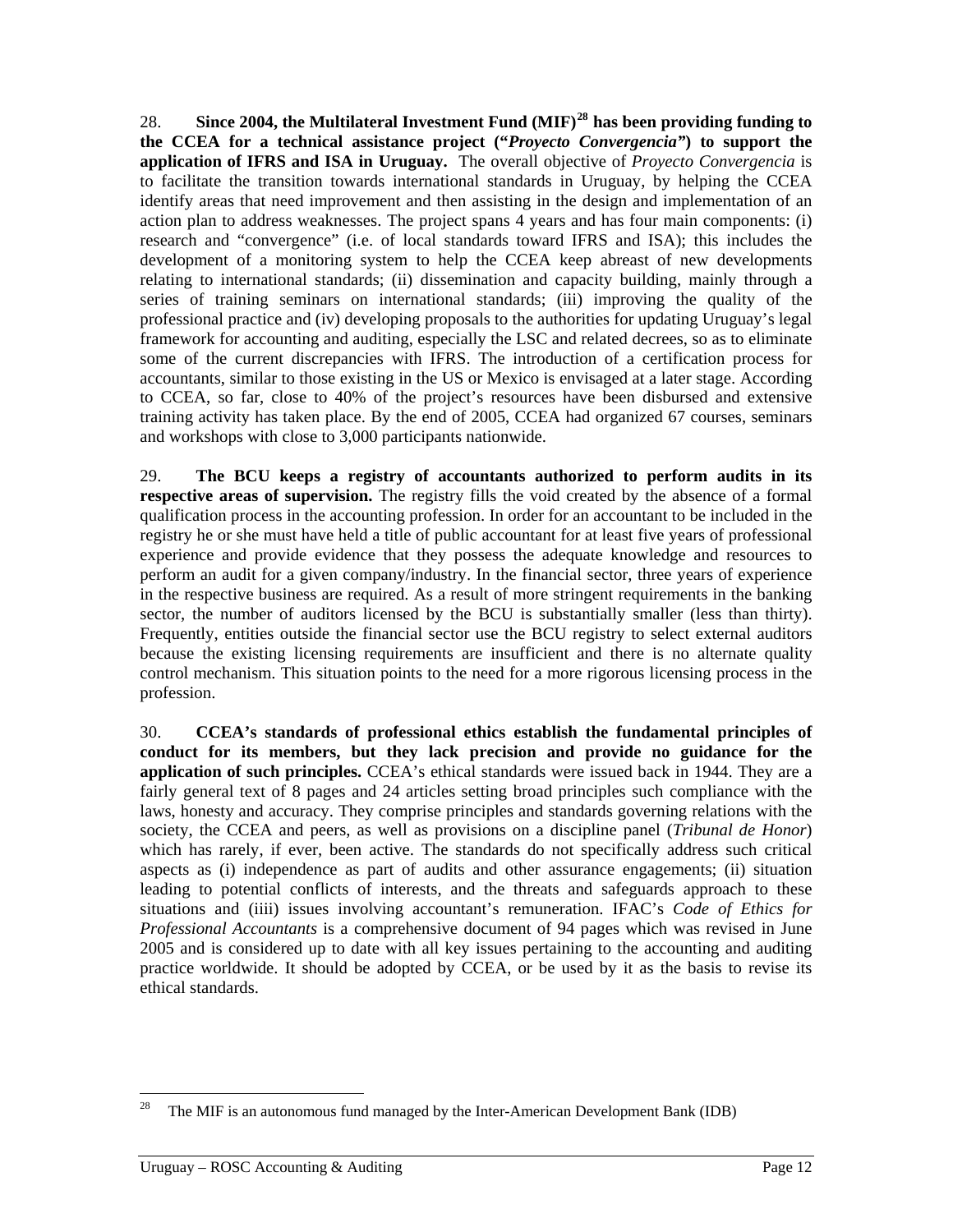<span id="page-19-0"></span>31. **As is often the case elsewhere, the four large international accounting firms ("Big-4") dominate the market for audit services in Uruguay, even though smaller firms have a significant presence on that market.** The large majority of listed companies, banks, pension funds, insurance companies and large foreign-owned, non-listed groups are audited by one of the Big-4 firms.<sup>[29](#page-19-0)</sup> In the case of SOEs, the majority also choose to have their financial statements audited by one of the Big-4 firms (in addition to the TCR's statutory audits). Approximately 20 mid-sized firms affiliated with second-tier international networks and sole practitioners are registered with the BCU.

### **C. PROFESSIONAL EDUCATION AND TRAINING**

32. **Accounting education is a strong tradition in Uruguay.** The degree of public accountant in Uruguay is of graduate level (*licenciatura en contaduría pública*). Five universities, four of which are private, offer a curriculum in professional accounting. A large majority of CCEA members are graduates of the state university (*Universidad de la República).* Although the curricula are broadly consistent with IFAC-issued International Education Standards for Professional Accountants (IES), the syllabi of the courses on accounting and auditing show various inconsistencies in the topics covered (e.g. corporate governance, fraud, and independence considerations receive limited coverage) and in the terminology used (for instance, copious reference is made to IAS, whereas IFRS has been the official designation since 2001). In addition, because there is no minimum requirement in terms of course content set at national level, the title of public accountant does not necessarily reflect the same content and quality of education from one university to another.<sup>[30](#page-19-0)</sup> In the field of auditing, partners of prominent audit firms teach at the universities; this facilitates the cooperation between the academic community and the profession and is inline with good international practice. The quality of university curricula would benefit from further alignment with IFAC's education standards.

33. **Professional examination is not a requirement to become a licensed accountant.**  Professional examinations are used mainly in Anglophone countries to assess would-be practitioners' professional competence. However, it is still infrequent in Latin America, where the emphasis is placed on university education**.** Moreover, professional experience is not a prerequisite for obtaining an auditor license. The only requirement to apply for the license of public accountant is a college degree in accounting issued by one of the country's universities with an accounting curriculum. Licensing requirements are not at par with international best practices as codified by IFAC in its International Education Standards for Professional Accountants (IES) issued since 2003. Under IES 6, *Assessment of Professional Capabilities and Competence*, "the professional capabilities and competence of [accounting accreditation] candidates should be formally assessed before the qualification of professional accountant is awarded". Although the notion of professional certification for accountants was unknown in Latin America until 2000, some countries in the Region have adopted it since then, starting with Mexico (2000), and then Brazil  $(2001)$ .<sup>[31](#page-19-0)</sup> Chile is planning to introduce similar arrangements. A certification process is considered essential to ensure that would-be auditors demonstrate sufficient technical capability, professional skills and experience to carry-out audits of adequate quality. The CCEA is aware of

<sup>29</sup> 29 Of the 39 annual financial statements published by the BCU as of December 31, 2004 or June 30, 2005 29 (i.e. 75%) were audited by the Big-4 (KPMG: 12, Deloitte: 8, PricewaterhouseCoopers: 7, Ernst & Young: 2). The 10 remaining registered companies and financial institutions were audited by eight different firms of smaller size.<br> *Universidad de la República* has not updated its accounting curriculum since 1990.<br>
In the case of Brazil, in addition to a general exam required for all registered accountants, a specifi

exam is required to obtain the license to practice in the banking sector and among listed companies.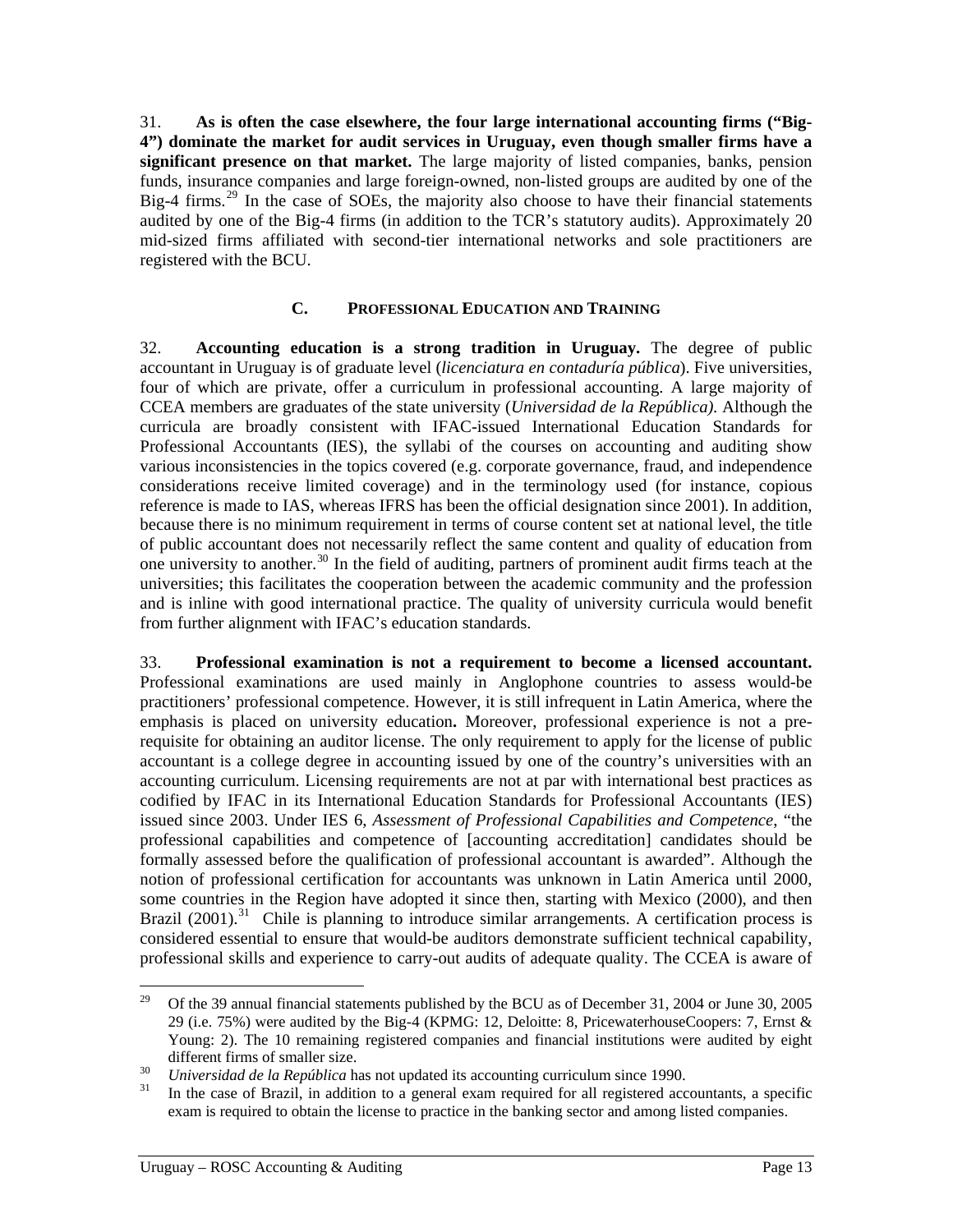<span id="page-20-1"></span>this situation and, as noted above, is considering developing a certification process. This could raise legal issues, as it could be seen as impinging on a reserved function of the universities in Uruguay.

34. **Continuing professional development (CPD) is not compulsory for licensed public accountants in Uruguay.** Universities and to some extent the CCEA itself provide graduate courses. Audit firms, mostly those belonging to international networks (Big 4), also provide inhouse training to their personnel. Nevertheless, the absence of compulsory continuing education and training is contrary to good international practice and IFAC's recommendations.<sup>[32](#page-20-1)</sup> Accordingly, there is no assurance that practicing accountants and auditors have adequately updated their professional knowledge—on recently-issued accounting and auditing standards, types of business transactions and corresponding audit risks and approaches, current trends in accounting and auditing worldwide—and that these practitioners have maintained the needed capabilities to fulfill their responsibilities.

### **D. SETTING GENERAL-PURPOSE ACCOUNTING AND AUDITING STANDARDS**

35. **Uruguay was one of the first Latin American countries to move toward adopting international accounting standards, although IFRS were only really adopted in 2004 and not in full.** A first if modest attempt to align the Uruguayan accounting practice with international standards occurred as early as 1991, at a time when very few countries paid much attention to international standards. However, the effective adoption of IFRS occurred much later; and it is still a very recent change to which Uruguayan companies, accountants and regulators have yet to fully adjust. [Box 2](#page-21-1) discusses the process by which IFRS (2003 version) have been adopted in Uruguay in further details. Two of the problematic aspects in the way Uruguay adopted IFRS 2003 are (a) the modifications to the original text, which are few but significant (see Para. [47 below\)](#page-24-0), with no clear rationale for such differences; and (b) the timing of the adoption was far too optimistic, calling for additional training efforts in the near future. **Nonetheless, Uruguay's decision to adopt IFRS was a very important and positive step toward improving the quality of financial reporting and establishing the level of investor confidence required to foster investment activities in the country.**

<span id="page-20-0"></span>36. **The Permanent Commission on Accounting Standards (CPNCA) assists the Government in drafting decrees dealing with accounting, but the standard-setting process lacks a clear definition and adequate resources.** The CPNCA was established through Resolution 90/991 of the Executive Power issued February 28, 1991. While being "permanent", the CPNCA has no specific resources, does not have terms of reference defining the process by which standards are to be developed or adopted, and it does not operate under a regular working schedule. The main benefit associated with an adequately resourced, specialized body with administrative autonomy is that it can rely on its resources and not just on voluntary, *pro bono* contributions by stakeholder groups, to conduct its standard-setting activities. Indeed the CPNCA currently lacks resources to develop application guidance and dissemination material regarding IFRS, which is part of its mandate. $3$ 

 $32$ 32 Under IES 7, *Continuing Professional Development: A Program of Lifelong Learning and Continuing Development of Professional Competence*, all organizations belonging to IFAC are expected to mandate CPD for all their members.<br><sup>33</sup> In most industrialized nations, accounting standards are issued by a specialized, autonomous body,

rather than by the Government itself. In Latin America, autonomous standard-setting bodies exist in several countries including El Salvador, Mexico and Peru.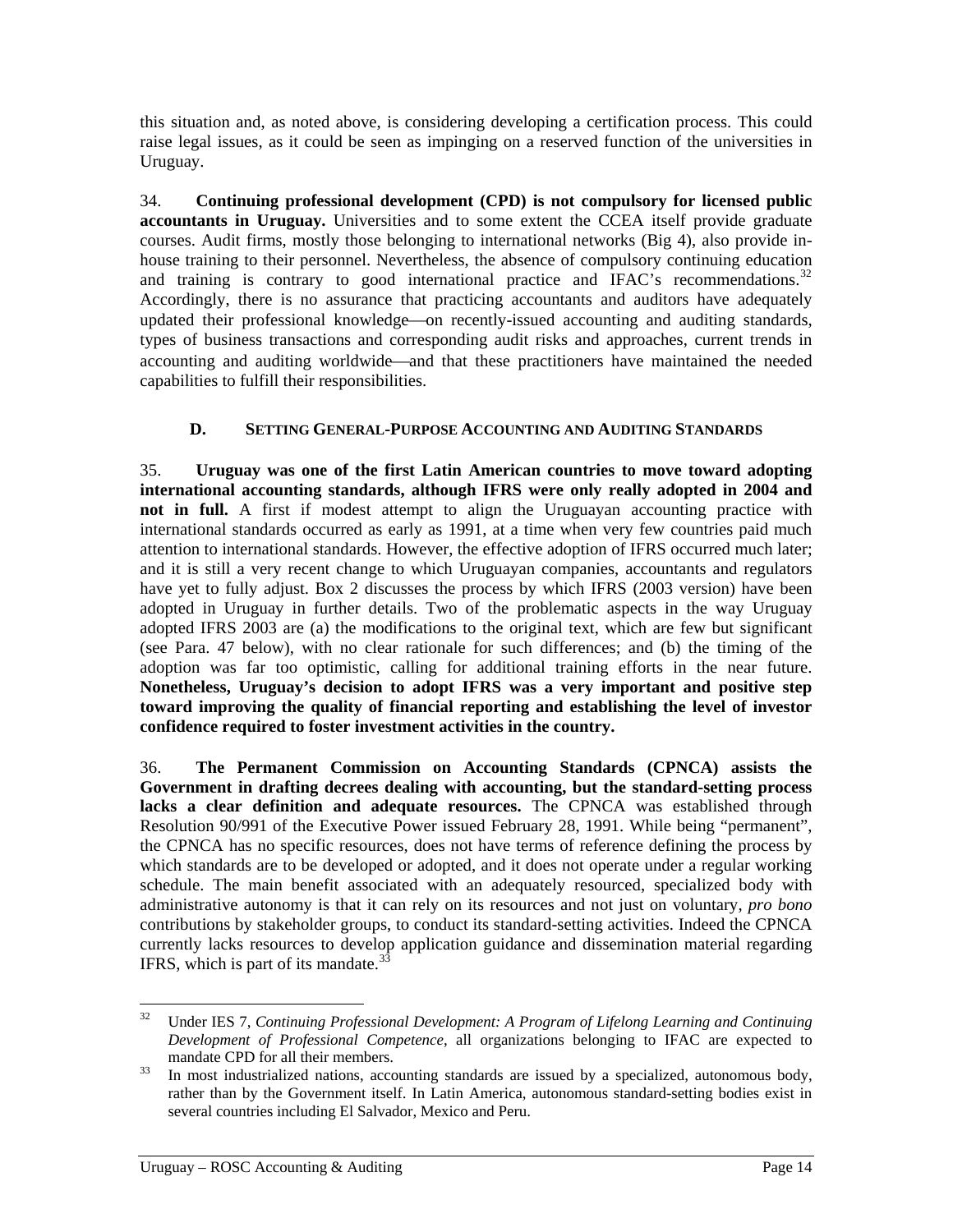<span id="page-21-2"></span>37. **The CPNCA has a wide representation of relevant authorities and stakeholder groups but BCU is notably absent.** The CPNCA is composed of one representative from (a) the AIN (permanent chair), (b) Ministry of Economy and Finance (MEF), (c) CCEA, (d) State University's School of Economics and Business Administration, (e) Chamber of Industry, (f) Chamber of Commerce, (g) Montevideo Stock Exchange (BVM), (h) Bar Association, and (i) Association of Notaries (*escribanos*). Considering that the BCU is the regulator for the financial sector as a whole and banks are the main users of corporate financial statements at present, it would make sense to include at least one representative from this key institution in the membership of the CNPCA. Moreover, financial statement users are under-represented, especially commercial banks, insurance companies and pension funds.<sup>[34](#page-21-2)</sup> Finally, in the case of the academic community, one institution is granted the privilege to appoint a representative at the CPNCA, whereas there are other institutions which could legitimately be associated. This is also the case for the stock market, where there are two exchanges (BEVSA and BVM) but only one (BVM) represented on the CNPCA.

#### **Box 2 – Convergence of Uruguay's accounting standards with IFRS**

<span id="page-21-1"></span><span id="page-21-0"></span>There were four major milestones in Uruguay's adoption (albeit incomplete) of IAS/IFRS. A first important step was the issuance of Presidential Decree no. 105/91 of February 27, 1991. It required the use of eight of the 27 International Accounting Standards (IASs) existing at the time, with certain modifications, which included the fact that presenting comparative information as required under IAS 1.21 was only optional,  $35$ in addition to the fact that the presentation of the financial statements defined in previously-issued Decree 103/91 differed from that prescribed by IAS 1. In May 1993, an additional five IASs were made mandatory, with some modifications as well.<sup>[36](#page-21-2)</sup>

In May 2004, eleven years later, a decree was passed mandating the full application of IFRS in their Spanish version prevailing at that date, for all reporting periods beginning after the date the decree was passed (i.e., in practice, for fiscal years ended June 30, 2005 or December 31, 2005, depending on the closing dates used by companies). In effect, 23 IAS/IFRS standards were adopted along with changes to eight previously adopted standards.<sup>[37](#page-21-2)</sup> The list of IAS/IFRS standards including the timing for their adoption in Uruguay is provided in the [Appendix](#page-43-0).

While adopting IFRS was the best solution for Uruguay, the time given to stakeholders to prepare for such move was much too short especially when compared to the experience of other countries that also adopted IFRS. Considering the magnitude of the change introduced by Decree no. 162/04, the period between the date it was enacted (May 2004) and its effective application (as early as June 2005) was far too short to allow companies, auditors and regulators to be adequately prepared to operate under full IFRS.

 $34$ <sup>34</sup> The Banking Association was originally represented but this institution has ceased to exist since then.<br><sup>35</sup> The eight IASs adopted in 1991 were nos. 1, 2, 4, 5, 7, 8, 9 and 10. The full text of the standards

<sup>(</sup>Spanish translation) was attached to the Decree. Other modifications to the standards consisted of the following: (a) the statement of changes in financial position (IAS 7) was only required for companies with higher accountability under local laws; and (b) miscellaneous provisions of the standards (IAS 2. 26: IAS 5.9 and IAS 5.17) were made optional.<br><sup>36</sup> Standards adopted as mandatory were nos. 11, 13 (except for four paragraphs treated as optional), 16,

<sup>17</sup> and 18; IAS 12 and 14 were adopted but only as optional. 37 Decree no. 162/04 issued May 12, 2004 (amended by Decree 222/04 of June 30, 2004). The Decree mentions "International Accounting Standards issued International Accounting Standards Board", although IFRS would have been a more appropriate wording. The full text of Decrees 105/91, 200/93, 162/04 and 222/04 is available at [http://www.ain.gub.uy/decretos\\_res\\_inst/jurisprudencia\\_decretos.htm\)](http://www.ain.gub.uy/decretos_res_inst/jurisprudencia_decretos.htm).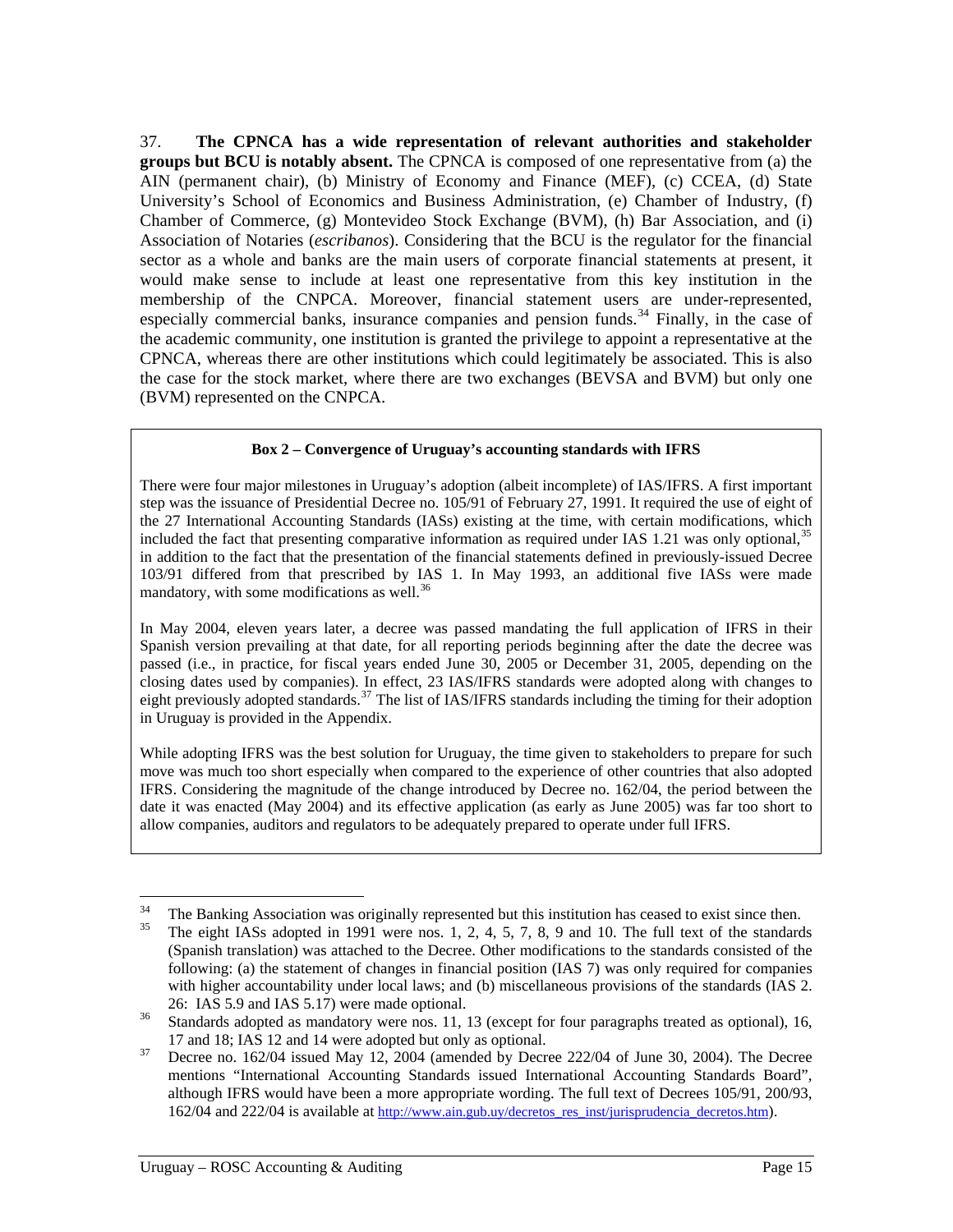<span id="page-22-0"></span>Indeed, the experience from the adoption of IFRS worldwide shows that the transition period should be of at least four years to allow the following preparation activities: (a) thoroughly analyzing each IAS/IFRS standard and related interpretation, to identify the main changes they will introduce and the difficulties their first application is likely to pose, and how those difficulties can be mitigated; (b) assessing the need for companies to upgrade their information technology in order to provide the information required by IFRS; (c) conducting surveys of the accounting profession to assess the state of their knowledge of IFRS and the corresponding training needs; and (d) for each company, performing "real life" testing of the application of IFRS on the prior year accounts and estimating the main impacts.

It is too early to assess the consequences of such a tight time schedule for adoption since most Uruguayan companies have December 31 as their closing date and will produce their first set of IFRS 2003-based financial statements in the first half of 2006. Nevertheless, discussions with the CCEA and leading audit firms, backed to some extent by the findings of the ROSC review of financial statements on listed companies and SOEs (Para. [54](#page-28-1) [a\)](#page-28-3) and [d\)](#page-28-4) ) does suggest that the transition has not been smooth and that additional training for accountants in the public practice and in business as well as regulators and financial analysts is needed.

38. **Training programs to be developed under MIF-funded technical assistance are expected to bring the profession's technical capability to the level of IFRS.** Some efforts have been made since the adoption of IFRS to train accountants and stakeholders, but those efforts have been limited. Moreover, guidance material for the application of the standards is not easily accessible to practitioners. One of the components of the technical assistance project currently being co-funded by the MIF includes holding a series of technical seminars and the development of training material on IFRS.

<span id="page-22-1"></span>39. **Even though Uruguay law does not define independent audit (except in the financial sector), and affiliation with the CCEA is voluntary, CCEA is the** *de facto* **standard-setter for auditing.** This provides further evidence of the recognition CCEA enjoys in Uruguay, no one disputes its leadership on matters of professional practice.

40. **CCEA officially endorsed ISA in 2000, but the version it adopted is significantly out-of-date in relation to current standards, leaving out important new pronouncements issued subsequently, or revisions of pre-existing standards.** Historically, Uruguay did not develop a comprehensive set of auditing standards but instead relied on external sources of standards and material provided by the academic community, the observance of which was not mandatory. In 1967, the CCEA issued Pronouncement no. 2, Auditing Standards and Procedures, a three-page document setting forth broad principles of professional conduct, auditing procedures and reporting. Then, in 1990, Pronouncement no. 9, *Generally Accepted Auditing Standards in Uruguay* endorsed 16 of the then-existing International Auditing Practice Guidelines (since then incorporated into ISA), in lieu of Pronouncement no. 2. Some modifications to the international terminology were made to reflect the language commonly used in Uruguay. More recently, in 2000, CCEA Pronouncement no. 13, also entitled *Generally Accepted Auditing Standards in Uruguay*, mandated the use of 28 ISAs and 10 International Auditing Practice Statements (IAPS), without any modification.<sup>[38](#page-22-0)</sup> Considering the fact that Uruguay has a relatively long experience in using international auditing standards, and since most of the leading audit firms are already required as a result of their obligations toward the international network they are affiliated with, full adoption of ISA would be a natural next step for Uruguay.

<sup>38</sup> 38 CCEA's pronouncement can be accessed at [http://www.ccea.com.uy/pronunciamientos/index.asp.](http://www.ccea.com.uy/pronunciamientos/index.asp)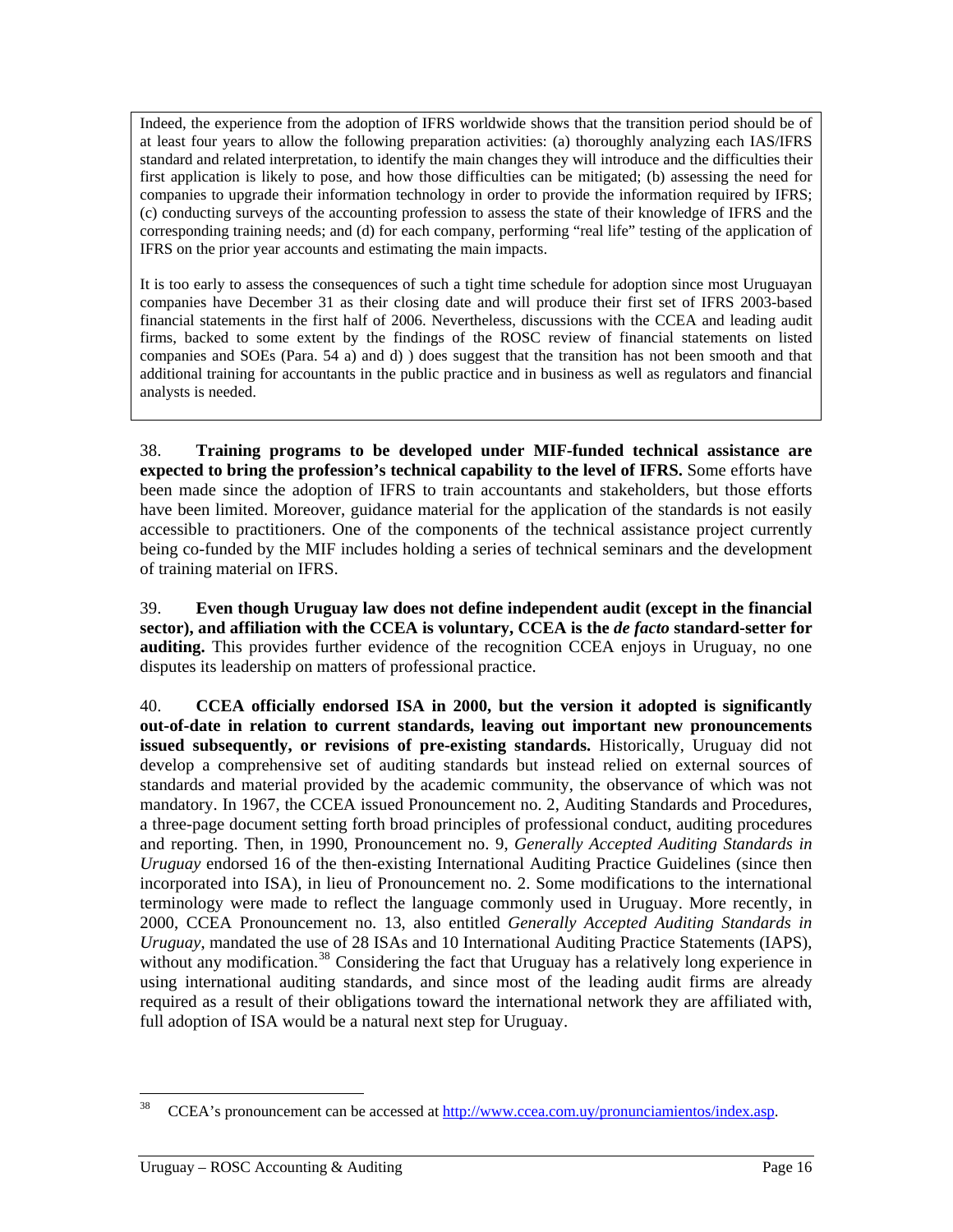#### **E. ENFORCEMENT OF ACCOUNTING AND AUDITING STANDARDS**

<span id="page-23-0"></span>41. **The BCU's supervisory arms (SIIF, SSR and DMVCA) are charged with enforcing accounting and financial reporting regulations by banks, insurance companies, pension**  funds and securities market participants.<sup>[39](#page-23-0)</sup> The SIIF requires detailed periodic information from banks and conducts monthly desk reviews to detect misstatements in accounting records. On the issue of compliance with accounting standards, there is a strong reliance on the work of the external auditors. SIIF also conducts on-site inspections that include auditing of information systems. All these procedures are documented in a manual of operation and carried out by a staff of 30 professionals divided in five different supervision units. The SSR and DMVCA are vested with similar responsibilities for insurance, pension funds and listed companies, with smaller staffs however. Both Superintendencies and the DMVCA have imposed sanctions for non-compliance with accounting requirements in the past against supervised institutions. These sanctions have mainly taken the form of reprimands and fines. Sanctions other than reprimands have been taken against errant auditors in two instances.

42. **The responsibility to enforce listed companies' financial reporting obligations is shared by AIN and BCU, with little coordination between the two.** The AIN is charged with monitoring the compliance of open corporations (*SA abiertas*) with their obligations under the LSC. These obligations include presenting financial statements to the shareholders at their annual general meeting. At the same time the Securities Market Law assigns the regulation and supervision of listed companies (which are the same as open companies) to the BCU (see Para.[7](#page-13-2)). Therefore, the confidence that investors can place in the financial information they are provided depends to a large extent on the auditor's reputation. It should be noted that AIN also has significant responsibilities in the public sector where it leads the internal control system. The appropriateness of combining private sector enforcement functions and public sector audit functions under the same should be addressed in the medium to long term.

43. **Financial reporting by non-listed (private) enterprises is not subject to any regulatory supervision.** In several countries of Latin America, including Colombia, Ecuador and El Salvador, regulatory agencies are charged with enforcing accounting and financial reporting by non-listed companies. In practice, such a function is difficult to carry out given the large number of supervised entities and the limited resources government can normally allocate to these agencies. The most effective means to ensure that non-listed companies—especially those that have public interest characteristics due to their size or the nature of their activities—comply with their obligations to provide accurate financial information under a specified set of accounting principles is to require an independent audit. Ensuring the reliability of company financial statements is all the more important as these are made available to the public through the REC and used by third parties for business decisions.

44. **CCEA does not enforce professional standards among its membership.** The fact that affiliation with the CCEA is voluntary limits its ability to enforce ethical conduct or even the application of its standards by its members. As a result, compliance with of ISA and CCEA's and IFAC's codes of ethics<sup>[40](#page-23-0)</sup> is only achieved through the internal procedures of the audit firms themselves, mainly the international ones. Nonetheless, internal quality control procedures within international audit firms are governed by confidential agreements and are not transparent. Accordingly, they cannot be considered sufficient to provide in and by themselves a quality

<sup>39</sup> 

<sup>&</sup>lt;sup>39</sup> Law on BCU (*Carta Orgánica del BCU*), Art. 38 and 41.<br><sup>40</sup> Applying ISA implies abiding by IFAC's code of ethics (per ISA 200, Paragraph 4).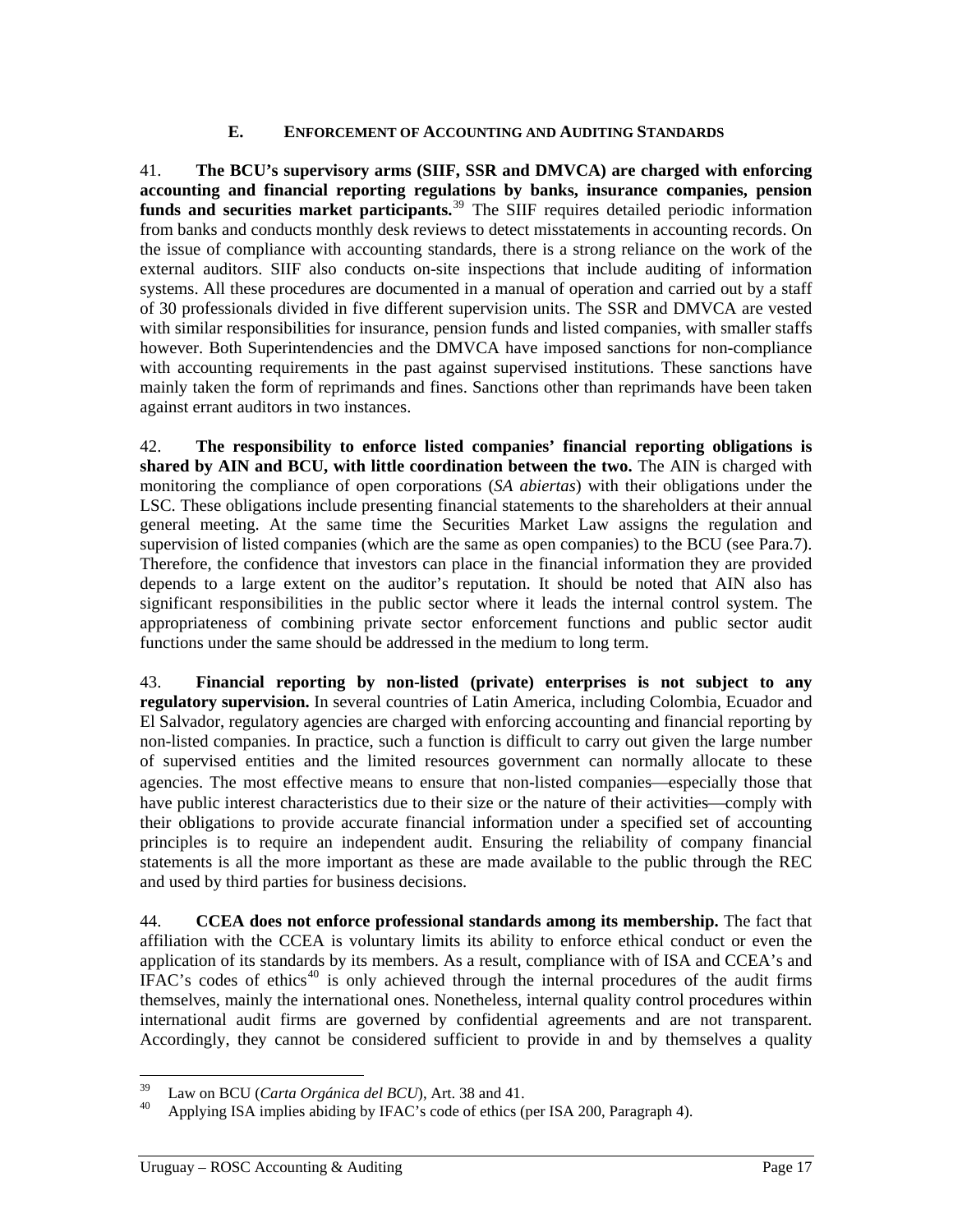assurance system within the accounting and audit profession in a given country. The BCU registry does set some ground rules for conducting statutory audits in the financial sector but enforcement seems to be weak. For example, independence of auditors is established as a requisite for registration, but the concept is not clearly defined, and therefore difficult to apply in the selection process.

45. **Overall, enforcement of accounting and auditing standards is quite limited outside the banking, insurance sector and pension funds and securities market participants, which limits the impact for Uruguay's having adopted IFRS 2003.** Considering that IFRS are demanding and complex standards, strengthening enforcement both for accounting and auditing should be a priority for Uruguayan authorities in order to achieve strict compliance with IFRS and thus a quality in the financial information meeting the needs of investors with international exposure. In addition, it would ensure that the financial information presented by corporate borrowers to local banks is reliable, thereby strengthening the banking sector's ability to manage credit risk and report on it.

46. **An enforcement regime commensurate with Uruguay's objectives of greater international economic integration would include (a) a quality control mechanism at the level of the accounting profession, (b) integrating enforcement functions regarding listed companies into one agency and (c) a broader scope of statutory audits.** These issues will be further discussed in Section VI.

## **III. ACCOUNTING STANDARDS AS DESIGNED AND AS PRACTICED**

#### **A. STANDARDS AS DESIGNED**

<span id="page-24-0"></span>47. **Uruguayan accounting standards for non-financial business enterprises correspond to IFRS 2003, with certain exceptions that are significant.** Since 2004, Uruguayan GAAP correspond to (a) Decree 103/91, which deals with the overall presentation of the financial statements; (b) Decree 164/04 (amended by Decree 222/04) which mandates IFRS 2003 except when they conflict with Decree 103/91; and (c) Decree 90/05 which sets specific provisions for the transition between the previous standards and the new ones. The main differences between Uruguayan GAAP and IFRS 2003 relate to the following issues:

- **Presentation of the financial statements not geared toward users The compulsory** format of financial statements set out in Decree 103/91 is problematic in two ways: (a) it does not show the profit before tax and (b) it does not require comparative (i.e. prior year) information, which is in direct contradiction with IAS 1, *Presentation of Financial Statements* and the IFRS Framework. Because comparison with prior periods is a basic element of any financial analysis for investment of credit purposes, the usefulness of the financial statements to analyze the company's financial condition properly is limited.
- <span id="page-24-1"></span>• *A proper cash flow statement as defined by IFRS is optional* – Instead of a cash flow statement, companies can present a statement of sources and uses of funds, which does not show the breakdown of cash flows by activities (operating, investing and financing); this type of statement is less useful by investors and users assessing the financial condition of a company.

These differences limit the usefulness of Uruguayan financial statements for investment and credit purposes. In practice, investors and lenders are required to perform unnecessary burdensome manual operations to be able to use the financial information. Accordingly,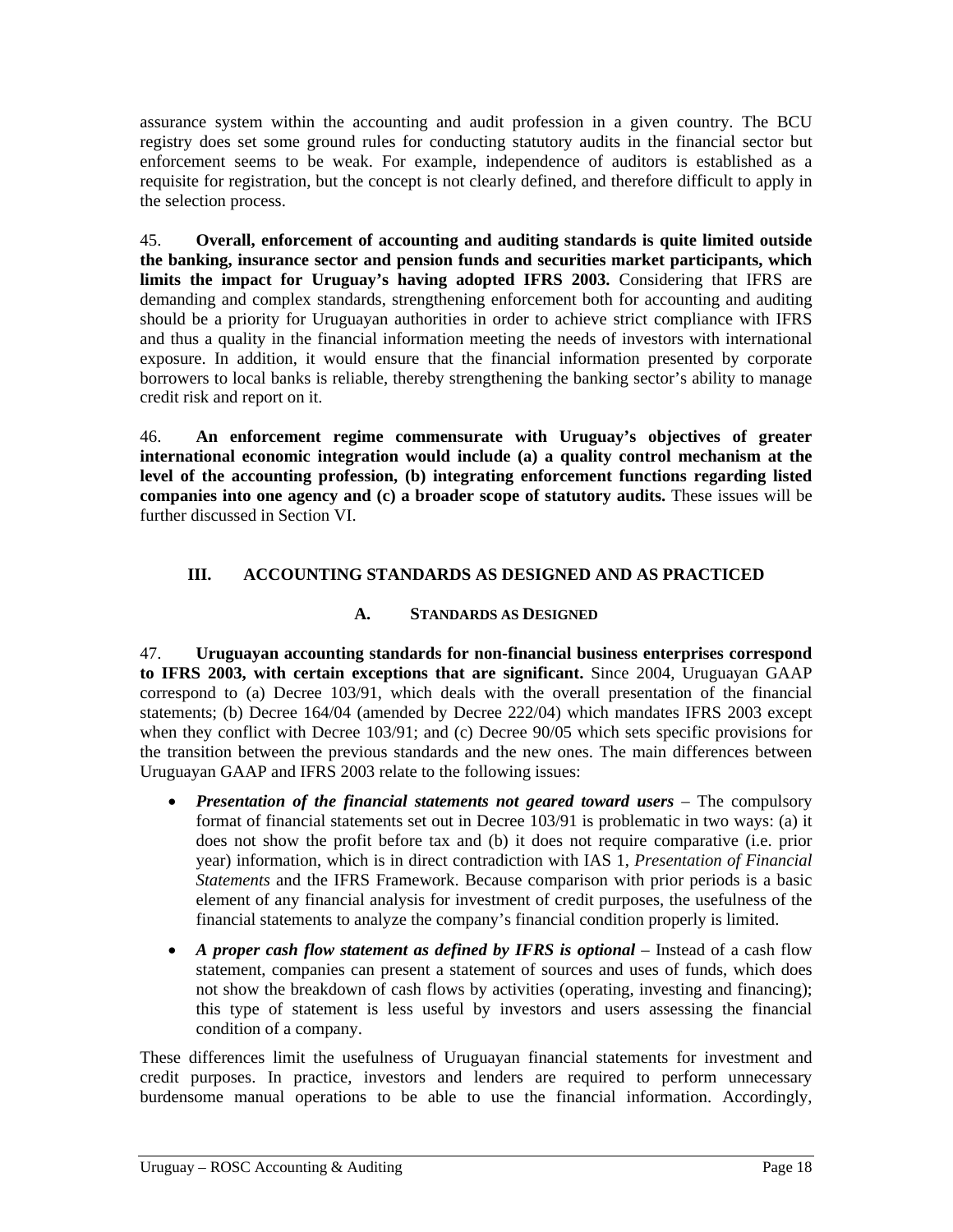amending Decree 103/91 and requiring a modern presentation of the financial statements by all Uruguayan companies, meeting the current needs of investors, should be a priority for the **Authorities** 

48. **Since they were adopted by Uruguay in 2003, IFRS have substantially evolved and it would therefore be in Uruguay's interest to adopt the most up-to-date version.** Between 2003 and 2005, five new IFRS standards were issued and 14 existing IAS standards were either amended or repealed. The version of IFRS currently in use worldwide ("IFRS 2005") is widely acknowledged to reflect considerable improvements vis-à-vis the 2003 version. The main differences between the 2003 and 2005 versions of IFRS are presented in [Box 3](#page-25-0). Assessing and quantifying the impacts of applying the 2005 version on the financial position and performance of Uruguayan companies entails a number of detailed calculations which are not carried out as part a ROSC. Nevertheless, the magnitude of the changes as described in Box 1 implies potentially significant financial impacts for Uruguayan companies. Moreover, these differences hinder the comparability of the financial information prepared by Uruguayan enterprises with recognized international benchmarks (IFRS or US GAAP), especially for investors with a foreign background.

#### . **Box 3 – Main changes in IFRS since 2003**

<span id="page-25-0"></span>In 2001, the EU decided to require IFRS for financial reporting by all listed companies, effective on January 1, 2005. The adoption of IFRS by the EU has dramatically increased the scope of their application worldwide. In addition, several other developed countries, including Australia and New Zealand decided recently to adopt IFRS as well.

In this context, the IASB launched in 2003 an "improvement project" designed to (a) bridge differences with US GAAP as part of a convergence process mutually agreed with the US Financial Accounting Standards Board (FASB) and (b) take into account the experience of using IFRS, which had been fairly untested until the beginning of this decade, as only a few countries had mandated the use of IFRS until then. This resulted in a new version of IFRS being issued in March 2004. Later on, additional amendments to the standards were made and a new revised version was issued in March 2005 ("IFRS 2005"). The main changes since 2003 are summarized hereunder:

- *Presentation of the financial statements* (IAS 1) Among several changes, the notion of non-operating (or "exceptional") items in the income statement has been eliminated, as it was considered to invite misinterpretation or manipulation.
- *Accounting policies, changes in accounting estimates and errors* (IAS 8) The new version of IAS 8 is more rigorous on the need to disclose the effects of changes in accounting policies and corrections of prior period errors.
- *Business combinations* (IFRS 3, superseding IAS 22) Under the new standard, the goodwill resulting from an acquisition should no longer be amortized; instead, the amount of goodwill is to be tested each year for impairment, resulting in a charge in the income statement only if such impairment is found to exist.
- *Related-party disclosures* (IAS 24) have been strengthened especially with regards to management compensation and an obligation was created for management to substantiate the assertion that relatedparty transactions were concluded on an arm's length basis.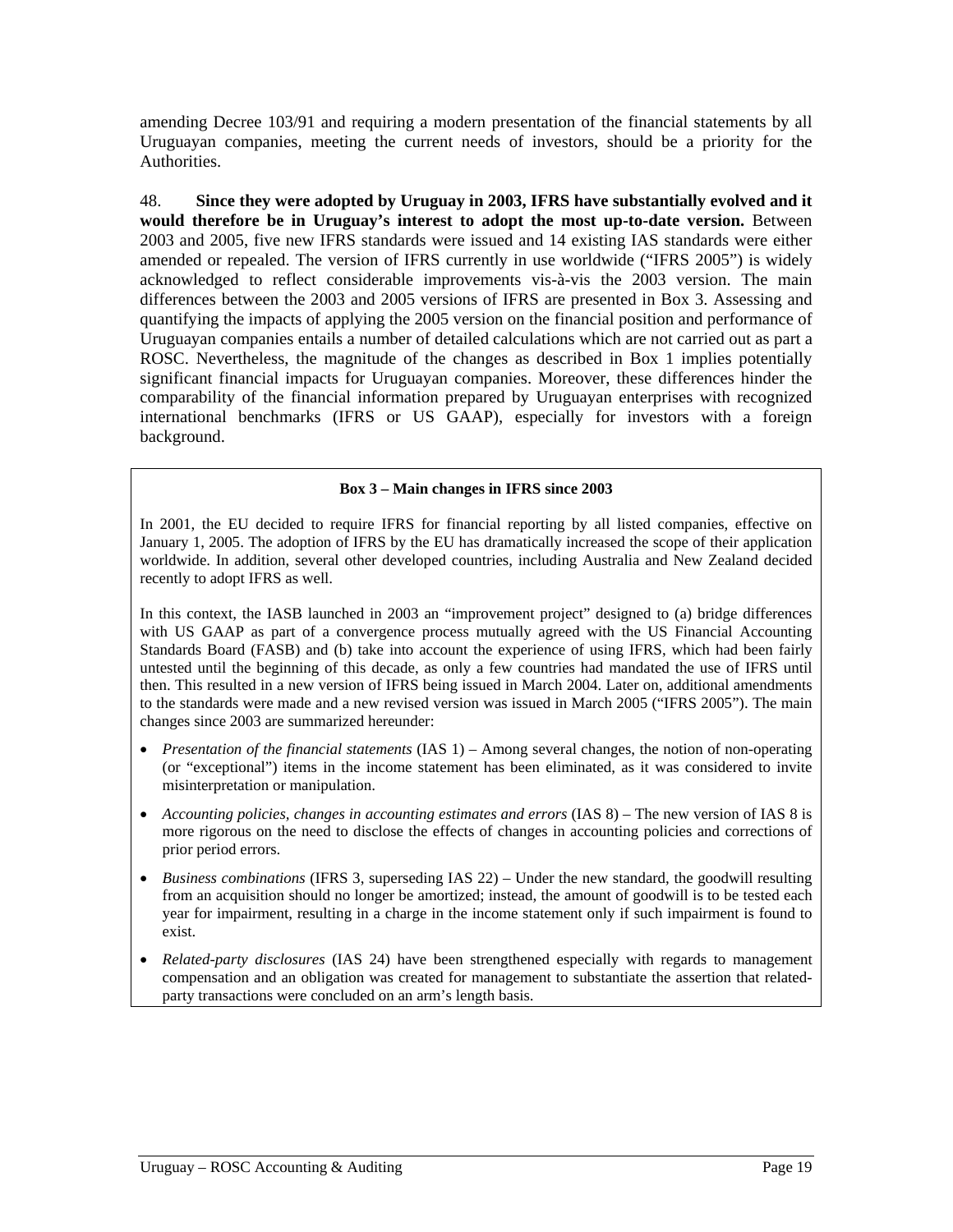- <span id="page-26-1"></span>• *Financial instruments* (IAS 32 and 39) – These two standards stirred much controversy especially in the banking sector when they were issued. They have been amended on a number of key aspects in the 2004 issue of IFRS and again in August 2005 with the issuance of IFRS 7, *Financial Instruments: Disclosures*. Significant aspects of those changes include: (i) an increased level of disclosure; (ii) a new way of accounting for instruments that have both an equity and a debt component; (iii) clarification and detailed guidance on the measurement of impairment losses; (iv) the possibility for companies to opt for the use of fair value for all its financial assets and liabilities; and (v) the accounting for hedges of foreign currency, interest rate and other risks.
- *Possibility of alternative treatments* Several alternative accounting treatments that IFRS 2003 allowed have been eliminated in the latest version, including (i) the use of the Last-In-First-Out (LIFO) method for valuing inventories, (ii) the capitalization of foreign exchange losses (now mandatory), and (iii) the presentation of correction of errors as part of the current year earnings (now forbidden).
- *New topics covered by the standards* 3 other new standards (IFRSs 2, 4 and 5) were issued by the IASB on March 31, 2004, dealing respectively with share-based payments (e.g. stock options), insurance contracts, and non-current assets held for sale and discontinued operations. The latter new standard (IFRS 5) is the one that could have the most impact in Uruguay since stock options are still uncommon in Uruguay and IFRS are not applied in the insurance sector.

<span id="page-26-0"></span>49. Considering that further integration with the EU, the US and other major economic partners is one of Uruguay's current priorities, and since investors, lenders and potential business partners in those countries always prefer working with the more up-to-date version of international standards, which they observe themselves, moving toward the 2005 issue of IFRS and implementing the changes described in Box 2 would seem like a natural choice for Uruguay.

50. **Accounting standards currently applied by banks in Uruguay are substantially different from IFRS.** As noted previously, accounting standards applicable by banks and other financial institutions when reporting to the SIIF and to their shareholders and the public are contained in the SIIF-issued Accounting Norms.<sup>[41](#page-26-1)</sup> Based on the review of the latter and discussions with the main commercial banks and audit firms in Uruguay, the most significant differences between the SIIF Accounting Norms and IFRS relate to the following issues:

• *Provisions for loan losses (IAS 39)* – Under SIIF Accounting Norms, paragraphs 3.8 and 3.12, loan-loss provisions should be recorded at a minimum on the basis of a matrix which requires fixed provisioning rates to be applied to various categories of loans according to indicators such as payments past due and the existence of guarantees. Such an approach differs from the one set out in IAS 39, *Financial Instruments: Recognition and Measurement,* which focuses on estimated future cash flows based on a qualitative analysis of the credit risk. In practice, this can lead to significantly different amounts. The impact of this difference on the local banks' financial position could not be assessed by the ROSC team, because those banks have not estimated provisions based on estimated future cash flows under the IAS 39 approach. $42$ 

 $41$ 41 *Normas Contables para Empresas de Intermediación Financiera.* The SIIF Accounting Norms (which can be accessed online at [http://www.bcu.gub.uy/autoriza/siernp/ernp\\_normas.pdf\)](http://www.bcu.gub.uy/autoriza/siernp/ernp_normas.pdf) are structured as an accounting plan (*plan de cuentas*), with general principles for the recognition, measurement, presentation and disclosure of accounting information (*normas generales*) and detailed instructions for

each caption of the financial statements.<br><sup>42</sup> For foreign banks, which do apply IAS 39 or similar methods for group reporting purposes, anecdotal evidence indicates that the difference is immaterial or limited.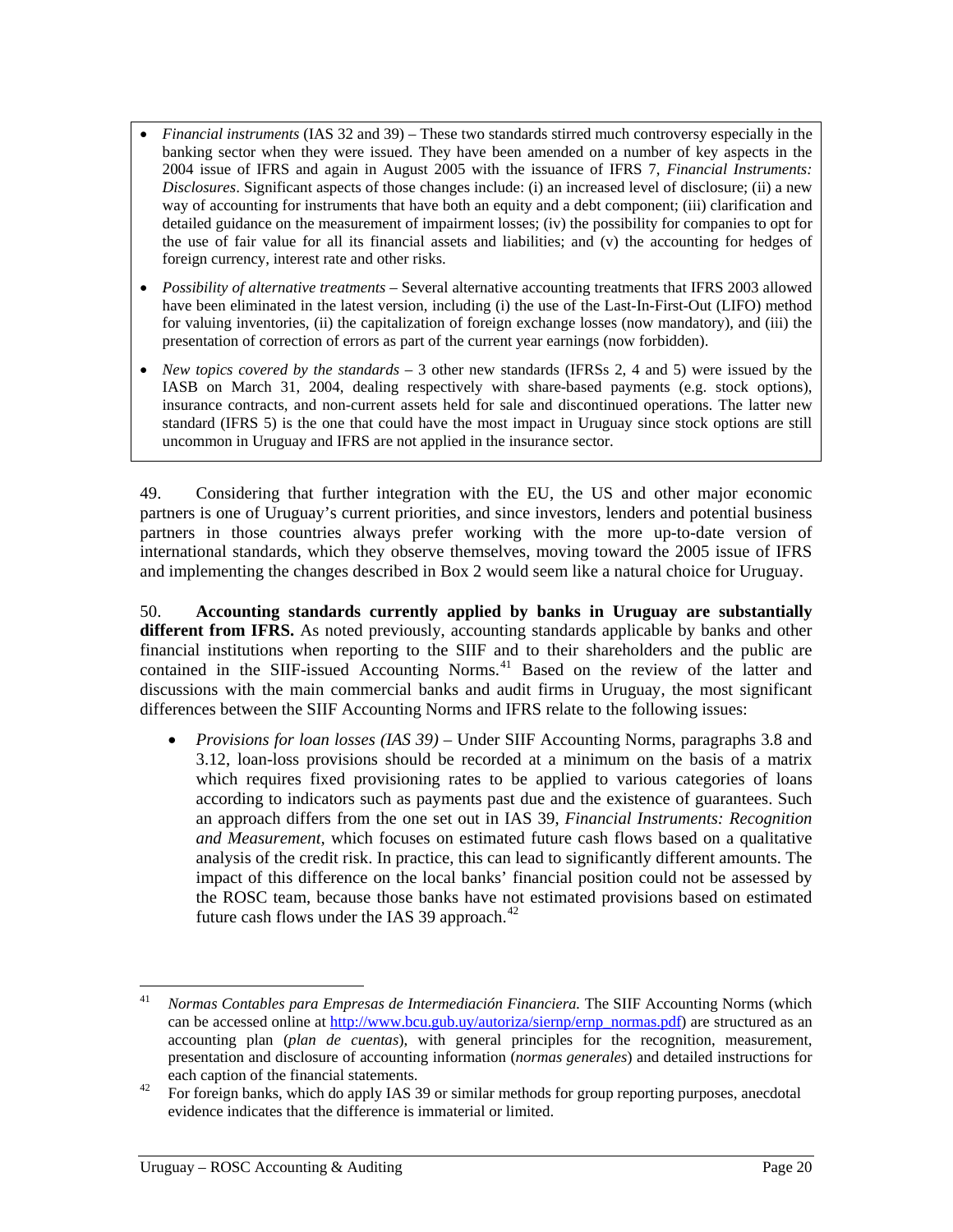- *Intangible assets and deferred charges (IAS 38)* SIIF Accounting Norms allow several types of charges (reorganization, charges "which deferral is authorized by the BCU") to be capitalized that would be treated as period expenses under IAS 38. Such internallygenerated or "soft" assets are usually not recognized by investors and lenders as representing real values.
- *Deferred taxes (IAS 12)* SIIF Accounting Norms do not explicitly require deferred taxes to be accounted for, and the review of bank financial statements published for fiscal year 2004 shows that local banks do not usually record them. This could represent significant potential negative impacts on the banks' equity, especially as they often revalue their properties, possibly implying that capital adequacy ratio requirements would not be met if IFRS were to be applied.
- *Securities investments and other financial instruments (IAS 39)* Although the SIIF Accounting Norms have been recently aligned with IFRS and set broadly similar rules for measuring and presenting securities investment, differences still exist. One of them has to do with the conditions for not recognizing potential losses on fixed-income securities, which are less stringent than under IAS 39. Additionally, Uruguayan banks are not obliged to recognize all derivatives as IAS 39 requires.
- *Level of disclosure (various IASs, including IAS 1)* In general, SIIF Accounting Norms require less detailed disclosure in the financial statements than IFRS. This applies to changes in accounting policies, employee benefits, income taxes, property and equipment, related-party transactions, risk management policies, etc.
- *Miscellaneous*  The SIIF Accounting Norms are silent on a number of types of transactions and the compulsory chart of account does not specifically provide for the accounting of such transactions. This applies in particular to leases and business combinations (in addition to deferred taxes as mentioned above). Besides, as in the case of enterprises no comparative information is required; this limits the usefulness the financial statements for their potential users.

Taken as a whole, the differences in accounting methods described above can have material impacts on some of the key indicators of a bank's financial situation or performance (e.g., debt and net asset value). They make it more difficult for investors, especially international ones, to rely on the bank financial statements. Moreover, bank financial statements prepared under the current norms are not geared toward external users such as investors, depositors, and employees. Closing some of the gaps discussed above would contribute to improving the confidence in Uruguay's financial entities thereby supporting the objective of enhancing the country's business climate.

<span id="page-27-0"></span>51. **The SIIF is considering further aligning its Accounting Norms with IFRS in the near future, in order to strengthen financial reporting by banks in Uruguay.** The SIIF has initiated in 2005 a consultancy project to carry out a detailed assessment of the differences between its Accounting Norms and IFRS, with the objective of eliminating differences whenever possible, with appropriate consideration given to the particulars, if any, of Uruguay's banking sector. The priority areas identified for this consultancy are disclosure, financial instruments, intangibles, employee benefits, deferred taxes and price-level accounting. This initiative by the SIIF is welcome as reducing the current gap with IFRS will help strengthen the banks' accounting and reporting practices, thereby allowing those institutions to improve their efficiency and risk management, facilitating SIIF's role as bank supervisor and providing more comprehensive and accurate financial information to the market. This will contribute to the current efforts to restore the stability of Uruguay's banking sector.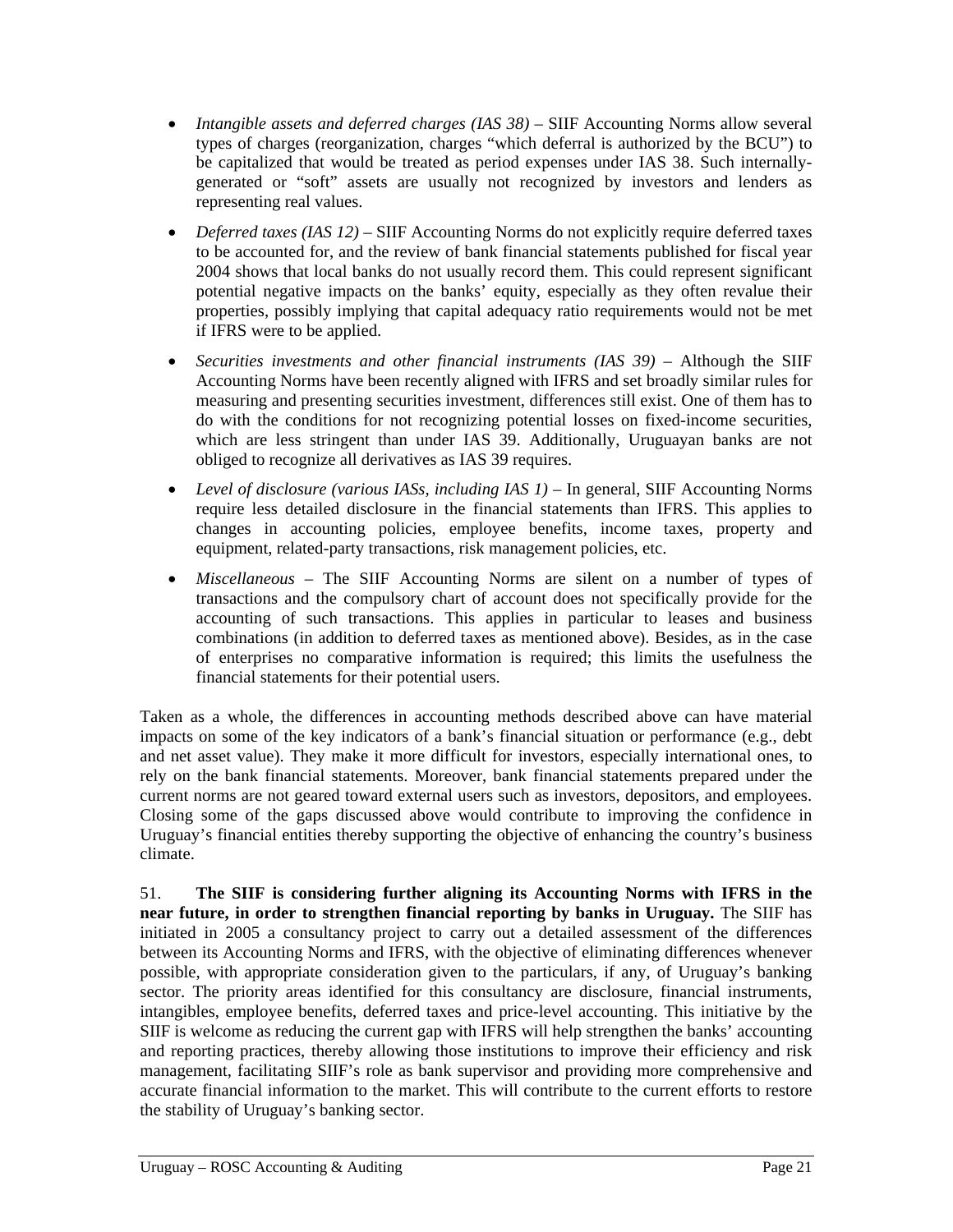<span id="page-28-0"></span>52. **In the insurance and pension fund sector, prevailing accounting rules also depart from IFRS on important aspects.** Besides the issues of presentation already noted for enterprises and banks (absence of comparative information, etc.), several differences between SSR-issued Accounting Norms and IFRS involve the recognition and measurement (valuation) of key types of assets and liabilities in the insurance industry, including securities investment, receivables, property and insurance liabilities. Additionally, insurance companies are neither required nor permitted to record deferred taxes. These differences with IFRS could involve significant amounts. As regards pension funds' accounts (i.e. the contributors' funds managed by the AFAPs), differences with IFRS exist in the presentation of the various types of assets held by these funds and in the fact that most transactions are recognized using the cash basis of accounting rather than the accrual basis.

53. **Accounting standards in Uruguay are the same for all types of enterprises, ranging from listed companies to SMEs, even though the latter are expected to follow much simpler rules.** The only difference at present has to do with the two IASs that specifically identify listed companies as the only entities required to apply them (IAS 14, *Segment Reporting* and IAS 33, *Earnings per Share*). The fact that legislation should set financial reporting requirements for SMEs commensurate with their smaller size, simpler transactions, and narrower range of stakeholders is commonly acknowledged worldwide. On that basis, the IASB has initiated in July 2003 a project to develop a simplified version of IFRS for SMEs. As the project stands at the moment, simplification would involve a lower level of disclosure and eliminate some of the complex options provided in IFRS, especially those based on the use of fair values. The lack of an appropriate financial reporting framework for SMEs is an impediment to their ability to provide accurate and reliable financial statements, which limits their capacity to access credit and long-term capital.

### **B. OBSERVED REPORTING PRACTICES**

<span id="page-28-3"></span><span id="page-28-1"></span>54. **The ROSC team reviewed the financial statements published by 30 Uruguayan companies with a view to assess actual reporting practices.** The sample of company financial statements was established randomly and included the following (number of entities):

- a) *Listed companies* (10) Financial statements issued on or after June 30, 2005, under Decree 162/04 (i.e. under IFRS 2003, with the exceptions noted in Para. [47](#page-24-0) – half of these were half-year financial statements). The main objective was to assess to what extent IFRS 2003 were effectively observed;
- <span id="page-28-2"></span>b) *Non-listed enterprises* (10) – Financial statements issued as of December 31, 2004 or a more recent date, prepared under Decree 105/91 (i.e. before the adoption of IFRS 2003). These financial statements are available at the public registry managed by the AIN. Except in two cases, they were not audited and were only accompanied with a compilation report. The objective here was to evaluate the overall presentation of the financial information prepared by non-listed enterprises in Uruguay;
- c) *Banks, insurance companies and pension funds* (6) Audited annual financial statements prepared under regulatory accounting standards. The purpose of this review was to assess compliance with regulatory accounting rules; and
- d) *State-owned enterprises* (4) Audited financial statements issued under Ordinance 81 (i.e. IFRS 2003). The objective of the review was the same as for listed companies.

<span id="page-28-4"></span>The main findings arising from the ROSC review of financial statements follow: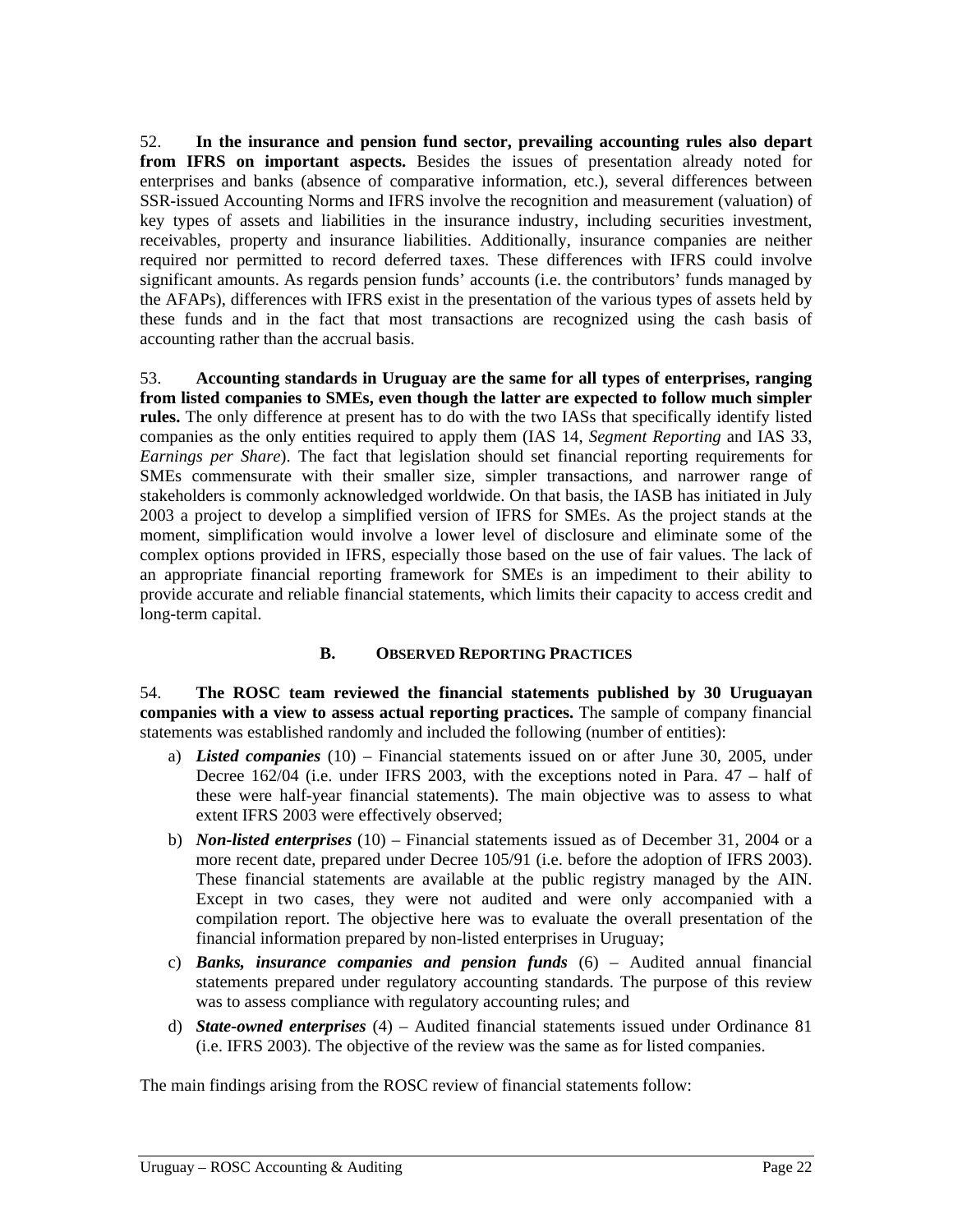55. **The review of listed companies' financial statements shows a high level of observance, although the quality of those statements is still uneven.** In most cases, the financial information was comprehensive and relevant, giving adequate coverage to some of the topics where compliance with IFRS is the most challenging for companies when preparing their financial statements, including impairment of assets, segment information, financial instruments and taxation. The review confirmed the discrepancies between the Uruguayan version of IFRS and IFRS 2005 as discussed before (especially regarding the absence of comparative information). Besides, it evidenced several departures from Uruguayan GAAP, and in one case raised serious doubts on the faithfulness of the income statement to the company's performance. Departures observed relate to the following issues:

- *Missing disclosures*  The main problem identified was the omission in notes to the financial statements of required disclosures including (a) accounting policies (IAS 1), especially on the treatment of inflation—which often gave rise to material adjustments of the income—and the method for assessing asset impairment; (b) the description of the company's risk management and hedging policies (IAS 32); (c) the date of authorization for issue of the financial statements; (d) contingencies (IAS 37); (e) earnings per share (IAS 33), a critical financial indicator for investors required for all listed companies, was rarely provided and (f) explanations on the main captions of the income statement were seldom provided. The notes to the financial statements must be comprehensive and precise so that the users can gain a proper understanding of these statements and make informed decisions on their basis. Incomplete and sub-standard notes can also trigger investors and lenders suspicion, impeding them from relying on the financial statements.
- *Income tax* A company had recorded as a profit of the period a deferred tax benefit related to the utilization of tax losses carried forward from prior years. This treatment had the effect to bring the net income for the period from a loss to a profit. Based on the information available, it seems that such benefit should have been recognized as an adjustment of the equity and not as income of the period. In any event, considering its material impact on the net income, this item should have been highlighted in the notes, and the rationale for the way it was accounted for should have been explained.
- *Financial instruments* The notes to one set of statements indicated that the company had discounted a receivable for which it still retained the credit risk. Although the notes did not provide a clear explanation of the accounting for the sale of the receivable, it was implicit that the receivable had been "derecognized" (i.e. taken out of the balance sheet), in spite of the fact that the transaction did not qualify for de-recognition. The implication of this treatment is an underestimation of the company's financial debt.

56. **The review of the non-listed companies' financial statements gives a clear indication that until 2004 the quality of their financial statements was fairly poor overall.** The final statements in most cases fell short of IFRS on virtually all the topics covered by the IASs that were not required (see [Appendix](#page-43-0)). Out of the 10 financial statements reviewed, one was claimed to be in accordance with IFRS, although in practice it did not comply with a number of important provisions of the standards. This confirms that the adoption of IFRS 2003 was a giant leap forward for Uruguay, and emphasizes the challenge that applying the newly adopted standards represents for the private sector.

57. **The reviewed financial statements of banks, insurance companies and pension funds provided comprehensive information, although of lesser quality than required by IFRS.** No case of apparent, material departure with the SIIF, SSR or DMVA Accounting Norms arose from the review. Even though the financial statements reviewed had significant disclosures, they fall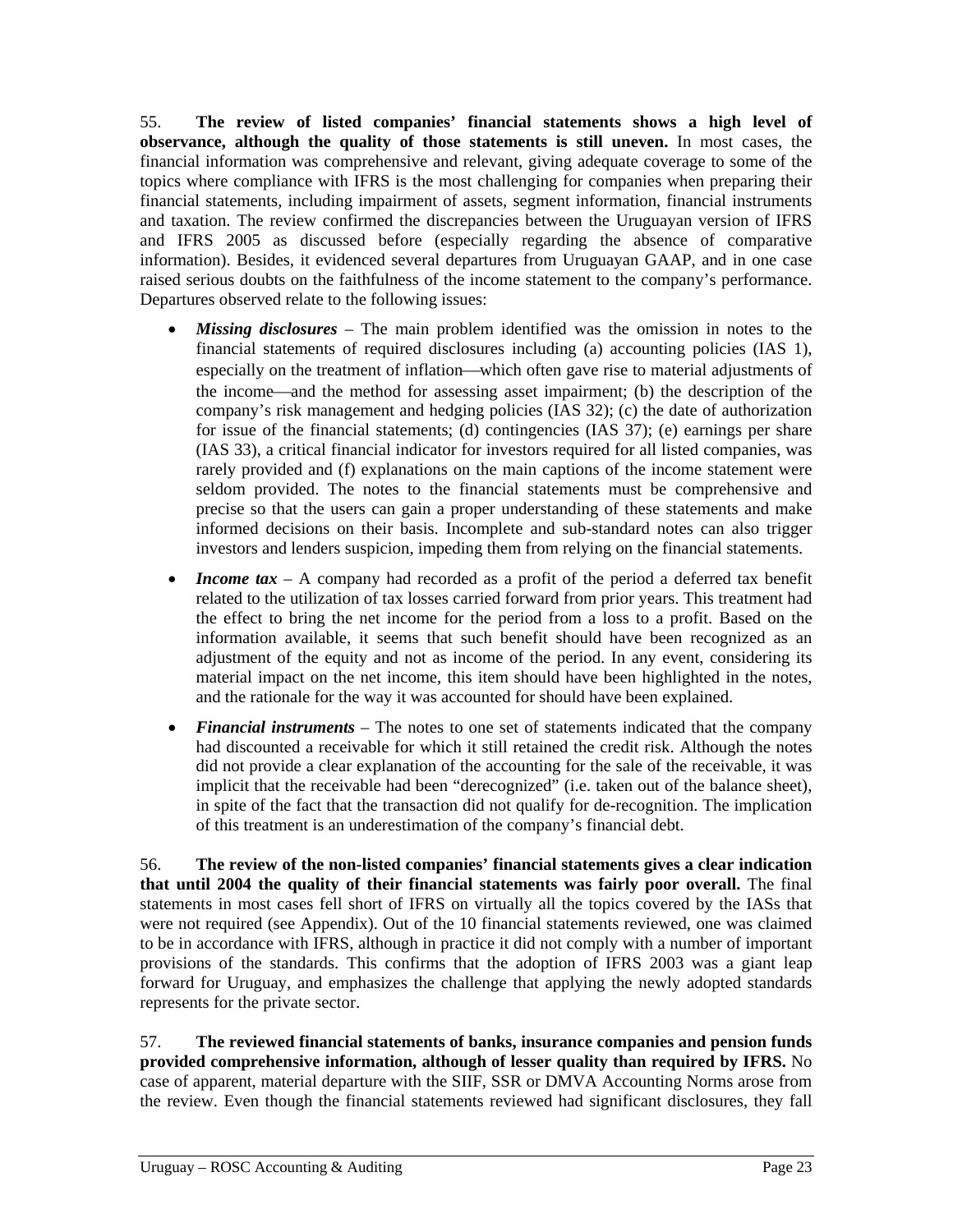short of IFRS in a number of areas, especially with regard to financial instruments, the description of risk management policies, and related-party transactions. These differences reflect the fact that BCU's accounting rules are prudential in nature and geared toward supervision, not providing information to shareholders, depositors and third parties; this is commonplace in Latin America, where the new focus on "market discipline" recommended by the Basel Committee with regard to commercial banking has yet to be put in practice.

58. **The overall presentation of state-owned enterprises' 2004 financial statements was good, although in one case the auditors raised a number of issues reflecting on the reliability of the financial statements.** In three cases out of four reviewed, the information provided was broadly comparable to that of listed companies. In the case of the fourth SOE, the audit report highlighted as much as eight issues and was inconclusive (disclaimer of opinion). The review also noted the following:

- *Comparative information* Contrary to most private companies reviewed, SOE financial statements did present comparative information and had a very user-friendly lay out.
- *Audit reports* Two companies did not publish their audit reports even though such audits did take place. In addition to the case mentioned above of disclaimer of opinion, another of company's audit report contained a material qualification relating to several foreign investments.
- *A number of disclosures required by IFRS were missing These included the* components of cash and cash equivalents (IAS 7), employee benefits (IAS 19), details of foreign exchange gains and losses (IAS 21), interest rate for borrowing costs capitalized (IAS 23), management compensation (IAS 24), risk management policies (IAS 32), and relevant explanations on contingent liabilities (IAS 37).
- *Impairment of assets* (IAS 36) Except in one case, the financial statements did not indicate whether assets had been tested for impairment, and if loss of value had been recognized.
- *Other* In one case, loans were not carried at amortized cost and other financial instruments were not measured at fair value, as required by IAS 39. Moreover, one company made no tax allocation (in equity) to a transaction recognized in equity.

Overall, the above shortcomings in SOE reporting practices stem from the fact that, apart from the role assigned to the TCR; these are rather loosely regulated, with financial statement audits by a professional firm being voluntary.

59. **Several audit reports reviewed had a qualified opinion, which means that the financial statements could contain material errors.** Of the 39 financial statements published by the BCU for fiscal years ended December 31, 2004 or June 30, 2005, 9 had a qualified audit reports and in two of those cases, the auditor abstained from giving an opinion. This is a relatively high incidence of both problems. Audit reports with qualified opinion or no opinion at all tend to be relatively infrequent in countries with strong enforcement regimes, as companies would rather adjust their accounts than being exposed to the potentially negative consequences of a qualified audit report. The frequent occurrence of qualified audits also points to a low level of enforcement of enterprises' financial reporting obligations, and to the need for a more robust enforcement. It sends a negative signal to the market and has a detrimental effect on investor and lender confidence and the country's investment climate. Stronger enforcement of IFRS by the respective agencies would normally lead to a lesser degree of occurrence of qualified audit reports. This would contribute to bolstering investors' and lenders' confidence in Uruguay's corporate financial reporting, thereby favorably affecting the investment climate.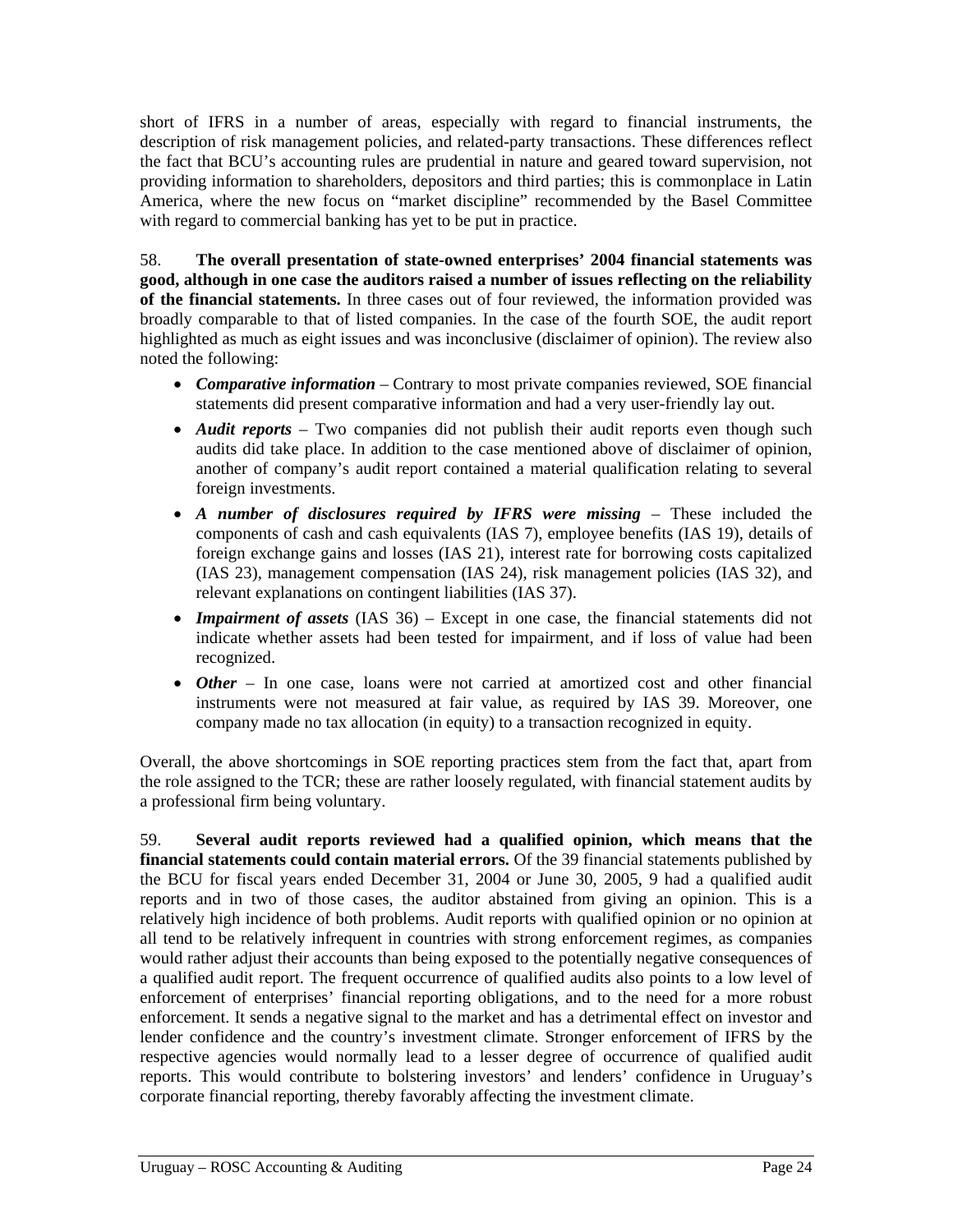#### **IV. AUDITING STANDARDS AND PRACTICE**

<span id="page-31-0"></span>60. **Uruguayan auditing standards are close to international standards (ISA), although they lag in relation to the most current version of ISA.** As a result of Pronouncement no. 13 by the CCEA (Para. [39 above](#page-22-1)), the version ISA in force at the time has been made compulsory for all financial statement audits in Uruguay (on the stock market however, the most current version of ISA is required<sup>[43](#page-31-0)</sup>). CCEA Pronouncement no. 13 dates back to 2000; in the meantime, the international audit standard-setter (IAASB) has issued eight new ISAs, some of them considered to be important, which are therefore currently not in force in Uruguay. Additionally, a number of ISAs have been amended since 2000, especially ISA 240 on fraud. Current ISAs not applicable in Uruguay include the following:  $44$ 

- *ISA 260, Communications of Audit Matters with those Charged with Governance* This standard is particularly important to clarify the auditor's responsibility to give a timely feedback to audit committees, boards of directors and other governance bodies within the company on sensitive matters such as identified misstatements, issues involving material risks and internal controls, the appropriateness of accounting policies;
- *ISA 315, Understanding the Entity and Its Environment and Assessing the Risks of Material Misstatement and ISA 330, The Auditor's Procedures in Response to Assessed Risks –* The fact that these two standards are not applied in Uruguay implies that audits conducted in accordance with Pronouncement no. 13 are likely to place less emphasis on audit risk, which is considered one of the most critical aspects of an external audit nowadays. Indeed, the auditor's ability to detect problems that could materially affect their investment—such as intentional misstatement in financial reporting and other forms of fraud—is essential to investor's confidence, particularly in the wake of the corporate scandals that took place worldwide, especially in the US over the last five years;
- *ISA 545, Auditing Fair Value Measurements and Disclosures* One of the main features of IFRS, as opposed to traditional GAAP, is a more widespread use of "fair value" to account for assets such as property (IAS 16), investment securities (IAS 39), investment property (IAS 40), and agricultural assets (IAS 41). Moreover, IFRS 3, *Business Combination*, and, to a lesser extent, IFRS 1, *First-Time Adoption of IFRS*, require ample use of fair values. Accounting techniques based on market values and other forms of fair value are widely used in countries applying US GAAP or IFRS and international investors and lenders expect the financial information to heavily rely on fair value. It is therefore critical for Uruguayan accountants that they become accustomed to appraise these, especially if they want to align their practices with those of accountants from industrialized nations. Accordingly, the CCEA should adopt ISA 545 as soon as possible;
- *ISA 701, Modifications to the Independent Auditor's Report* The changes brought by this new standard and the conforming amendment to ISA 700 include the furthering of the auditor's responsibility in ensuring that the financial statements are not misleading even if they comply with the accounting principles mandated by local laws and regulations. This could be particularly relevant in those areas (e.g. financial sector) and

<sup>43</sup> <sup>43</sup> Securities Market Regulations, Article 9.<br><sup>44</sup> In addition JSA 505 External Confirmat

<sup>44</sup> In addition, ISA 505, *External Confirmations* was issued. A large part of it corresponds to an expanded version of Part B of ISA 501 under its previous version, which is applicable in Uruguay.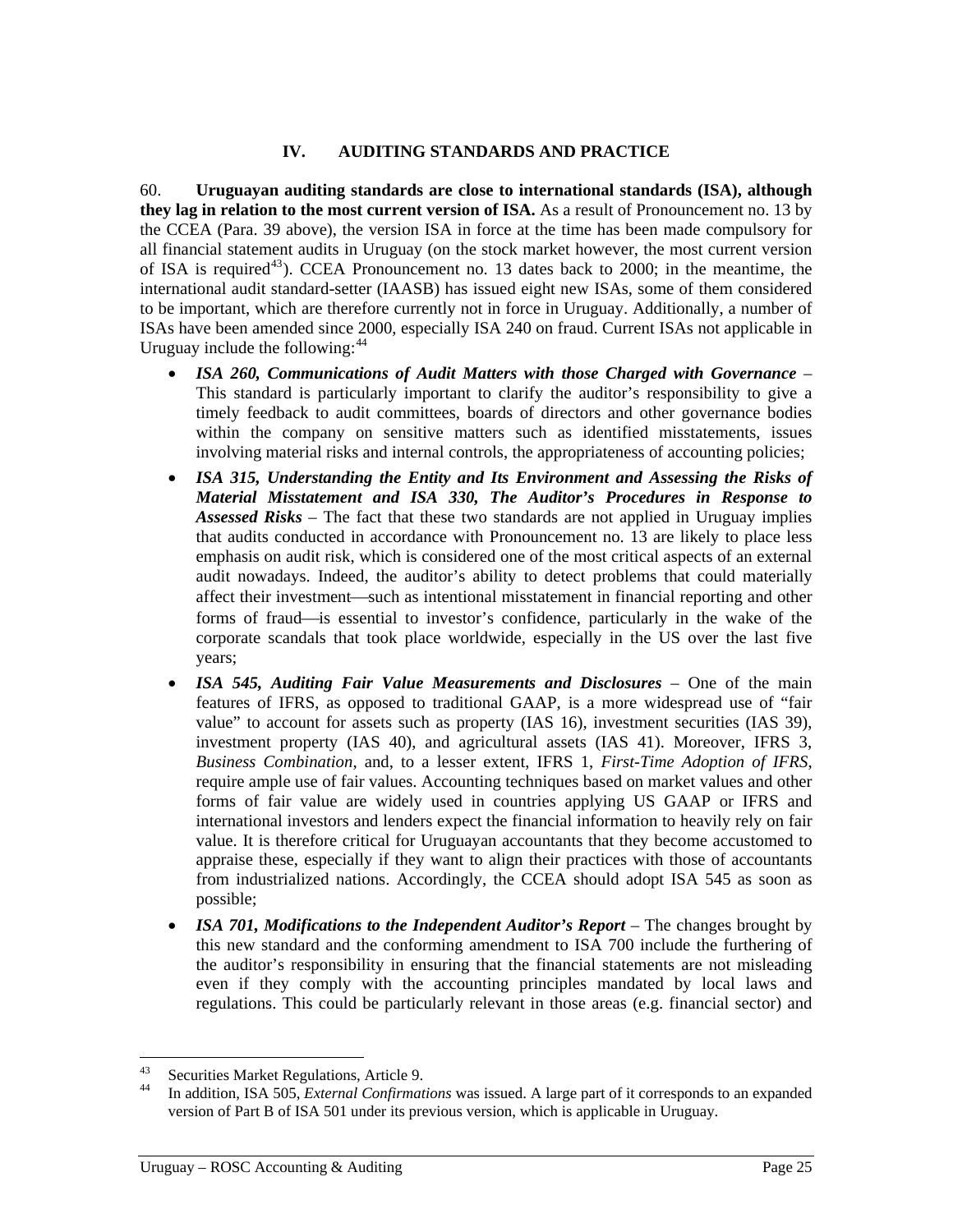<span id="page-32-0"></span>on those specific aspects (e.g. comparative information) for which IFRS has not been adopted yet in Uruguay;

- *ISA 710, Comparatives* Given that comparative financial information is not required under Decree 103/91, the absence of this standard in Uruguayan is less of a problem at present. Nonetheless, since comparative information is expected to become a generalized practice in Uruguay to meet the needs of investors, the adoption of ISA 710 by all Uruguayan auditors is highly desirable; and
- *ISQC 1, Quality Control for Firms that Perform Audits and Reviews of Historical Financial Information (...)* – In 2005, the IAASB, which is the standard-setter for ISAs, issued its first International Standard on Quality Control (ISQC). Quality control of audit work—both in terms of the quality assurance system that a firm sets up and the quality control procedures applied to individual audit engagements—is a fundamental aspect of the audit practice.

### 61. **Several systemic factors tend to hamper the observance of ISA in Uruguay,** including:

- *A relatively narrow market base and low demand for audit services in Uruguay* Even though no statistics are currently available, the percentage of non-listed companies that opt to have their financial statements audited instead of merely "compiled" is widely acknowledged to be low among the audit profession. This view is corroborated by the fact that out of 28 sets of financial statements requested and obtained from the AIN, 10 of which were reviewed by the ROSC team (see Para. [54](#page-28-1) [b\),](#page-28-2) only five (i.e. less than 20%) were audited. This means that most licensed accountants have relatively few opportunities to conduct independent audits, which makes it all the more difficult and lowers the incentives for them to maintain the specific skills required for that type of activity as opposed to other types of accounting services (tax returns, bookkeeping, etc.);
- The absence of a system of quality control of audit work outside the firms themselves As noted in Para. [44](#page-24-1), except to a limited extent in the banking sector and aside form the firm's internal procedures, there is no mechanism in place to ensure that practicing auditors comply with ISA and observe quality assurance procedures consistent with those set out by IFAC (ISQC 1 and ISA 220);
- *A relatively low accountability regime* Under Uruguayan law, accountants cannot be liable for cases of noncompliance with accounting and auditing requirements (except if such noncompliance is part of a criminal operation). In practice, civil lawsuits against auditors are unheard of in Uruguay, which is consistent with auditors not being obligated to take professional liability insurance. The BCU regulations on external auditors establish sanctions, but these only go as far as prohibiting an auditor (individual or firm) from practicing in a BCU-supervised entity, which means that sanctioned auditors can still practice in non-financial enterprises, which represent the vast majority of companies. Moreover, audit committees, whose role is considered essential to ensure that external auditors fulfill their responsibilities to deliver an audit that meets the needs of the stakeholders, are still infrequent in Uruguay. In that sense, the BCU's requirement since 2004 that each bank set up an audit committee<sup>[45](#page-32-0)</sup> is a positive initiative.

Favorable characteristics in Uruguay's accounting and auditing environment—including a good level of university accounting education, intense efforts to disseminate international standards,

<sup>45</sup> SIIF Circular 1901, February 2004.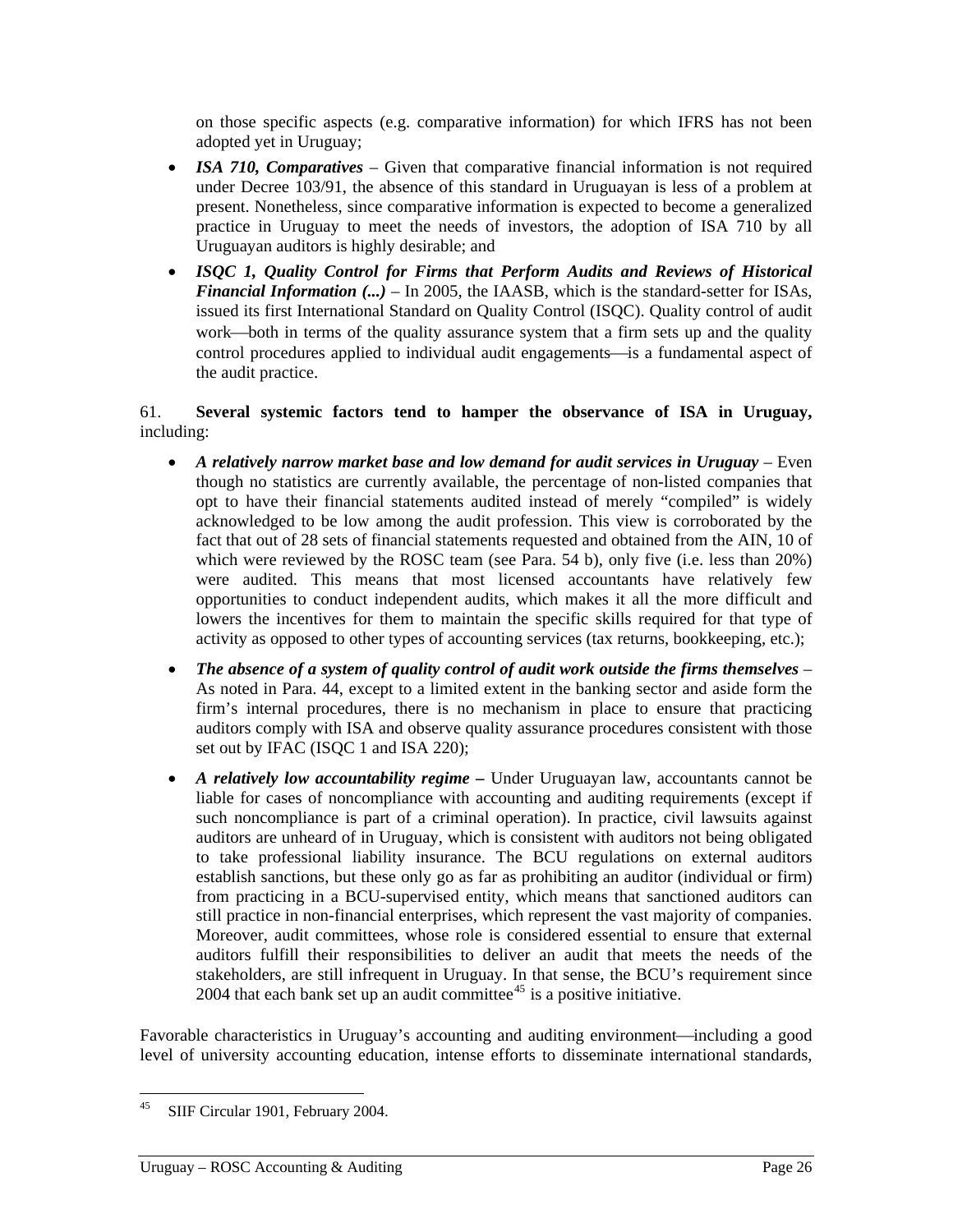and the fact that financial statements are publicly available through the REC, which helps deter noncompliance—mitigate the weaknesses discussed above. Further aligning Uruguay's auditing practice with ISA will require pursuing the capacity building efforts initiated under *Proyecto Convergencia* and some form of enforcement mechanisms within the profession. By doing so, the audit profession will greatly contribute to the objectives of reinforcing the quality of corporate financial reporting in Uruguay, which is a key ingredient to restoring investor confidence and ensuring the stability of the banking sector.

62. **The review of published financial statements raises certain issues regarding compliance with ISA.** In one case, the text of the audit report contained numerous changes to the standard wording provided in ISA (NIA) 700, *The Auditor's Report on Financial Statements*. Finally, except for the aforementioned income tax issue, none of the issues discussed in paragraph 39 above was mentioned in the respective audit reports. A majority of the departures from applicable standards noted during the ROSC review were not mentioned in the corresponding audit reports. Some of the departures from IFRS should have given rise to qualifications in addition to those already reported by the auditors, especially those involving (a) accounting treatments disclosed in the notes that were in clear contradiction to IFRS or (b) the omission of disclosures explicitly required by IFRS (e.g., earnings per share, risk management policies, specific accounting policies).

# **V. PERCEPTIONS ON THE QUALITY OF FINANCIAL REPORTING**

63. **Financial statement users interviewed during this ROSC acknowledge the progress made over the recent period but voiced some concerns regarding the quality of financial reporting.** Such recent actions as the adoption of IFRS (albeit incomplete) and the introduction of financial statements and external auditors registries are perceived as very positive steps towards facilitating investing, lending and commercial activities. Nevertheless, a number of users indicated that the accuracy of financial statements presented by local companies was uneven, adjustments to the balance sheet or income statements being often needed to portray the company's financial position and/or profitability correctly. Issues of specific concern for interviewed stakeholders with respect to corporate financial reporting included: (a) an undue influence of tax rules on the financial statements; for instance, when companies do not reflect loss on their financial statements because these losses are not immediately tax deductible); (b) the reliability of auditors is perceived as uneven; (c) the business community's lack of awareness on the importance of transparent and accurate financial reporting; (d) the fact that users in general have received little training to use IFRS-based financial statements (e) the existence of significant "inflationary" income related to the accounting scheme systematically applied in Uruguay to present inflation-adjusted financial statements, for which users often feel they do not have sufficient transparency, thereby hindering the confidence they place in those statements.

64. **Users point to shortcomings in the financial statement registry (REC), particularly frequent noncompliance by companies.** Uruguay's only credit bureau, *Liga de Defensa Comercial*, relies heavily on the REC, which confirms its usefulness. However, some stakeholders are concerned that several types of companies (especially sole proprietorships) are not required to file. Besides, even in the case of commercial companies (*sociedades comerciales*) compliance with filing obligations is seen as low (one source estimates that about 40% of such companies comply). Finally, users of the REC call for an easier access to the financial statements and if possible the possibility to download data to allow automated treatments instead of just receiving copies of the financial statements that require the data to be processed manually as is currently the case.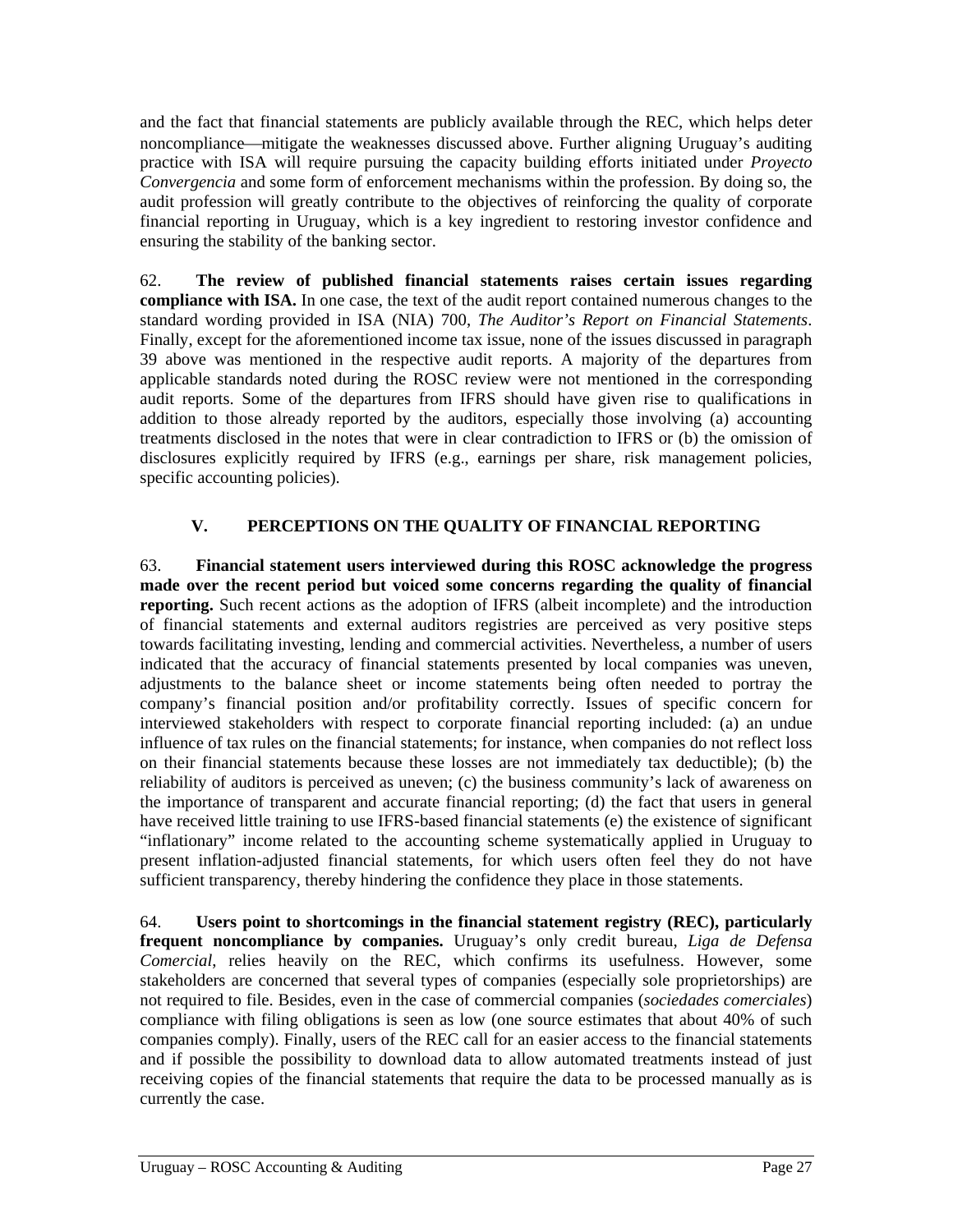### **VI. FINDINGS AND RECOMMENDATIONS**

#### **A. PRINCIPAL OBSERVATIONS**

65. **Uruguay has significantly strengthened its accounting and auditing environment over the recent years and efforts are under way to continue that trend.** Recent improvements in the statutory framework and capacity building efforts to strengthen the accounting practice include the adoption of almost all IAS standards and related interpretations in their version as of 2003, and a comprehensive technical assistance project co-funded by the MIF and the profession. Nevertheless, in order for Uruguay to further integrate its economy with the large industrialized countries, as well as to make its business climate more conducive to foreign investment, several weaknesses in the current arrangements should be addressed.

66. **There is room for consolidating Uruguay's statutory framework for accounting and auditing.** There are multiple laws, regulations and standards and insufficient distinction between public-interest entities and SMEs. Different accounting, reporting and auditing regimes apply to Uruguayan enterprises depending on their sector or legal form, including specific provisions for cooperatives and the meatpacking industry. In the enterprise (i.e. non-financial) sector, the same standards are applicable for all types of entities irrespective of their size (SME or large company). Consolidating these various laws and regulations would help clarify the legal framework for investors, lenders, auditors, regulators and the companies themselves, which would be beneficial to the business climate. It could also help reduce the cost of doing business in the country.

#### 67. **The other main findings of the ROSC Accounting & Auditing in Uruguay follow**:

- (i) State-owned enterprises (SOE), which play a major role in Uruguay's economy, providing most essential services, are governed by specific provisions of the Constitution, laws and regulation. SOEs are audited by the public sector auditor (Court of Accounts) and, most of the times, by a private audit firm, on a voluntary basis.
- (ii) Uruguay's securities market is still at an incipient stage, with a very small market capitalization (\$100 million) and less then than a dozen bonds traded on the two stock exchanges of Montevideo. The main challenge the exchanges face at the moment to develop listings and trading levels is a lack of investor confidence. The supervision of listed companies is a shared responsibility of the National Audit Office (AIN) and the Central Bank (BCU), which is not optimal and weakens the enforcement regime.
- (iii) Non-listed companies are not legally required to have audited financial statements. However, BCU regulations require banks to obtain such audited statements from their larger corporate borrowers, regardless of whether they are non-listed.
- (iv) Uruguay is one of few countries in Latin America to require non-listed companies to file their financial statements with an official registry accessible to the public. Smaller companies are exempt from this obligation. In the financial sector, banks and pension funds are required to publish their audited financial statements; for insurance companies, only balance sheets and incomes statements are published, without the audit report.
- (v) Listed companies are required by law to appoint a *síndico*, with wide ranging oversight functions that overlap with the work of external auditors, including the issuance of an opinion on the financial statements. The added value of *síndicos* (to whom the law does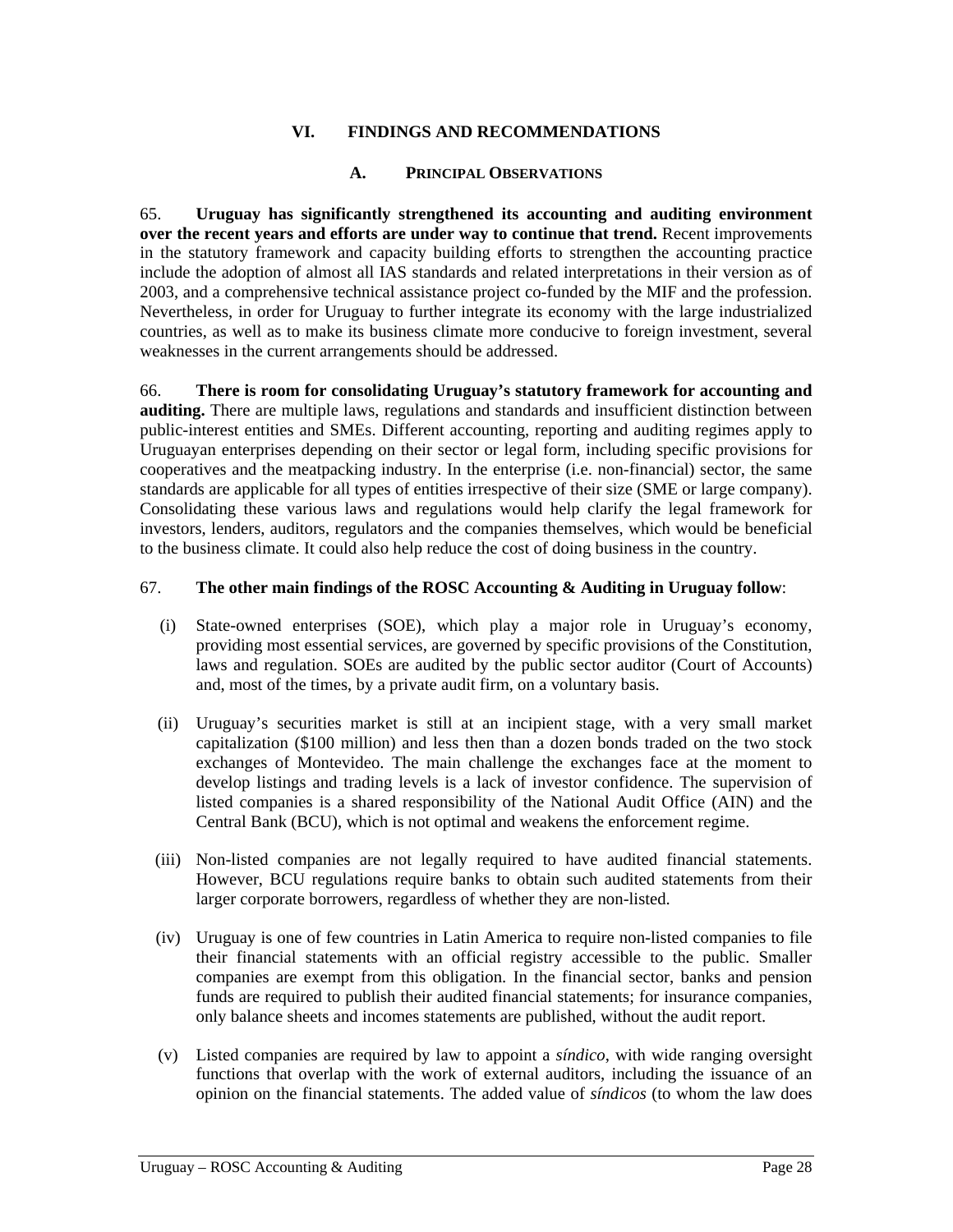assign some minority protection functions) to the oversight of the financial reporting process is often seen as limited.

- (vi) Uruguay's accounting profession has garnered a good reputation both locally and throughout Latin America. The accounting professional body, CCEA (*Colegio*), which is the oldest association on the continent, has had a prominent role setting standards for accounting, and even more so for auditing.
- (vii) Accounting education is a strong tradition in Uruguayan universities. However, licensing requirements are not at par with international best practices as codified by IFAC, which include professional examination, professional experience and, after the license is initially awarded, continuing professional development (CPD).
- (viii) Notwithstanding the adoption of IFRS, Uruguay's drive toward stronger integration in the world economy poses several challenges to the profession. One is building its technical capacity so as to cope with IFRS and the demand for higher quality corporate financial information, which in turn will enable banks to monitor credit risk more effectively and create conditions favorable to attracting foreign investment. Another challenge is strengthening the audit practice through enforcement actions and an enhanced professional licensing process, comparable to international benchmarks. The absence of mandatory affiliation to CCEA is perceived by the profession as a significant drawback in attempting to achieve those goals. Nonetheless, the profession's strong image should provide a sufficient incentive for its members to commit to a higher level of professional standards, as this will not only protect this image but could also enhance it on a broader international level. The CCEA has received the financial support of the Multilateral Investment Fund (MIF) to help it address some its current challenges including increasing its ability to use IFRS.
- (ix) CCEA's ethical standards were issued in 1944, which shows that the profession attached importance early on to professional conduct. Sixty years later, there is a need to update the standards with current conditions.
- (x) In 2004, Uruguay adopted IFRS in its existing version at the time (except for the requirement to present comparative information). This was an important step forward. Since then, IFRS have been thoroughly modified to meet the needs of the international community. In view of Uruguay's strategic objective of greater economic integration on a worldwide level, the best solution would be to continue on the path of convergence with global standards and adopt the most recent version of IFRS.
- (xi) General-purpose accounting standards are set in Uruguay through Presidential Decrees. The decrees are drafted by a commission (CPNCA) headed by the AIN. The CPNCA has neither the adequate resources nor clear and sufficiently detailed terms of reference. Therefore it cannot play the role of a standard-setter even in the context of the adoption of IFRS. Enhancing CNPCA's role as a standard-setter is necessary if Uruguay is to keep abreast of the most current version of IFRS.
- (xii) The Central Bank (BCU), which regulates the whole financial sector including the stock market, plays an important role in the field of accounting and auditing in Uruguay. In the absence of a professional licensing system, BCU had established a registry of external auditors whose members are often considered elite within the profession. Even though auditing is a critical process for Uruguay's financial sector, other in-country stakeholders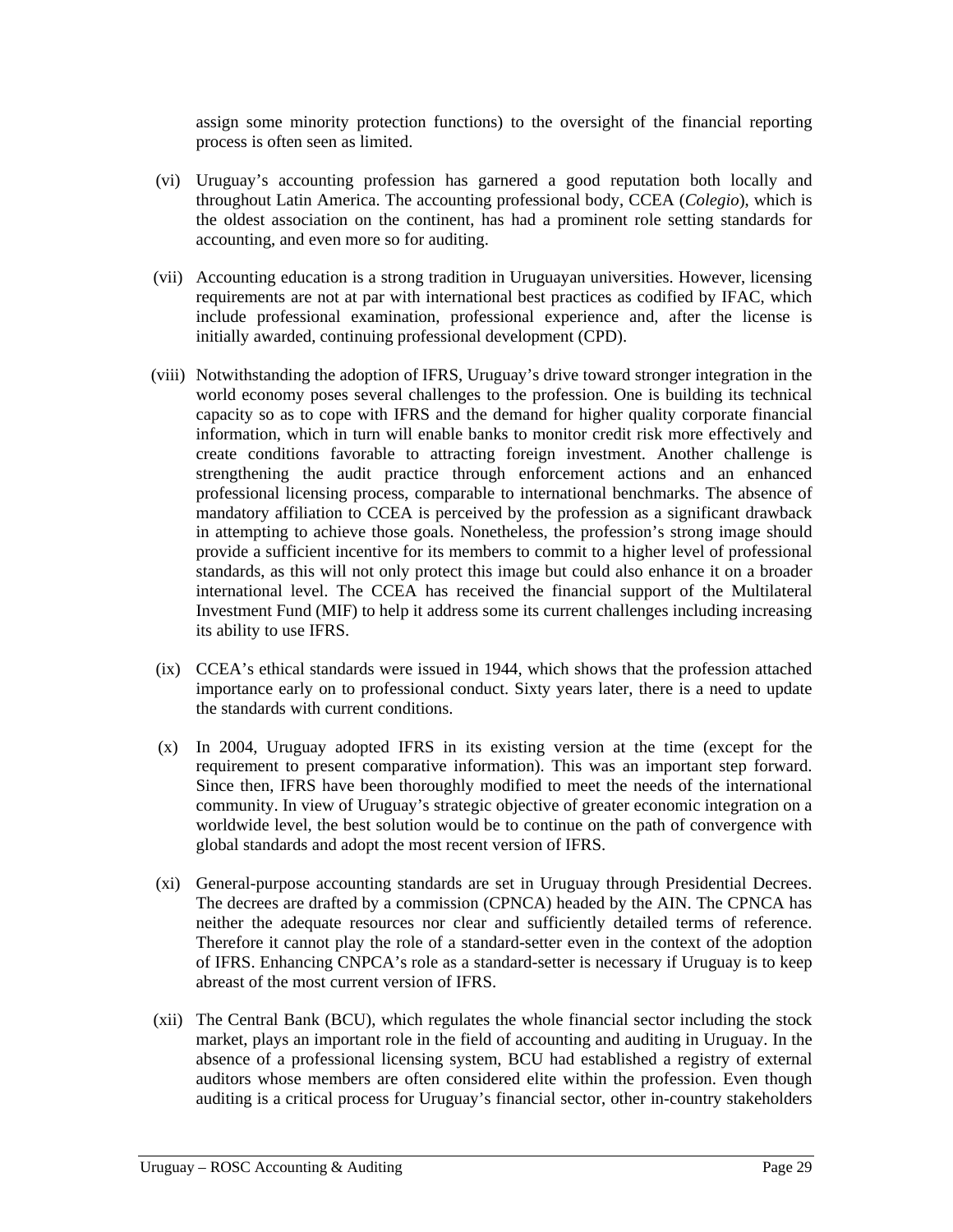besides the BCU (including CCEA and the stock markets) should play an active role in regulating the audit profession in the country.

- (xiii) Accounting standards for financial reporting by banks and insurance are set by the BCU. The same set of principles and rules applies for prudential and for general-purpose reporting. They show substantial differences with IFRS which the BCU is considering eliminating in the medium term.
- (xiv) Listed companies are required to publish legal-entity and consolidated financial statements, but the consolidated statements are not required to be audited. Consolidation is not required from SOEs, banks, insurance companies or non-listed enterprises.
- (xv) Except in the financial sector where the BCU requires that ISA be used, there is no legal definition of an audit of financial statements, in terms of objectives, content and form of reporting. The CCEA which is a *de facto* standard-setter for non-listed enterprises has adopted a prior version of ISA which omits several significant new standards released by the IAASB in 2004 and 2005.

### **B. RECOMMENDATIONS**

<span id="page-36-0"></span>68. The main objective of this ROSC assessment is to assist the Uruguayan Authorities in strengthening the private sector's accounting and auditing practices as part of a broader effort to (a) make the business environment more attractive for FDI and foster capital market development; (b) further Uruguay's economic integration internationally; and (c) improve SOE governance and accountability. The policy-based recommendations arising from the assessment of existing practices will be discussed during a roundtable to be organized with the Authorities and in-Country stakeholders in Montevideo. A Country Action Plan identifying specific activities for the implementation of the report's recommendations will be developed then, under the aegis of the MEF and with the assistance of the World Bank and other international development partners including the MIF. The recommendations of this ROSC follow:

69. **Adopt IFRS in full for financial reporting by all public interest entities and, in their simplified version, for SMEs.** The different rules dealing with accounting at present in the enterprise sector should ultimately give way to IFRS as the single set of standards for all enterprises in the country. This will simplify and clarify Uruguay's accounting regime. For SMEs, the IASB is currently developing a simplified version of IFRS which is expected to be released as draft in 2006 and as final in 2007 or 2008; Uruguay should adopt these SME-IFRS once they become available. This would allow issuers and auditors to refer to IFRS, thereby enhancing investors' confidence in applicable standards and thus in the financial statements.

70. **Specifically for the banking and insurance sectors, accounting standards should be fully aligned with IFRS, after a reasonable period of transition.** Whether the financial statements are issued to regulators (banking or insurance), or to private sector users (investors, lenders, depositors, etc.), in both cases these statements pursue broadly similar objectives, i.e. to provide fair presentation of the reporting entity's financial position, performance and cash flows. In addition to allowing comparability on an international level, IFRS are widely acknowledged to the best basis to meet those objectives and the needs of investors, lenders and other users of the financial statements for business decisions. The main challenge in harmonizing current BCUissued accounting rules probably relates to loan loss provisioning, one of the most critical areas of accounting in the banking sector. From a prudential standpoint, the application of IFRS in the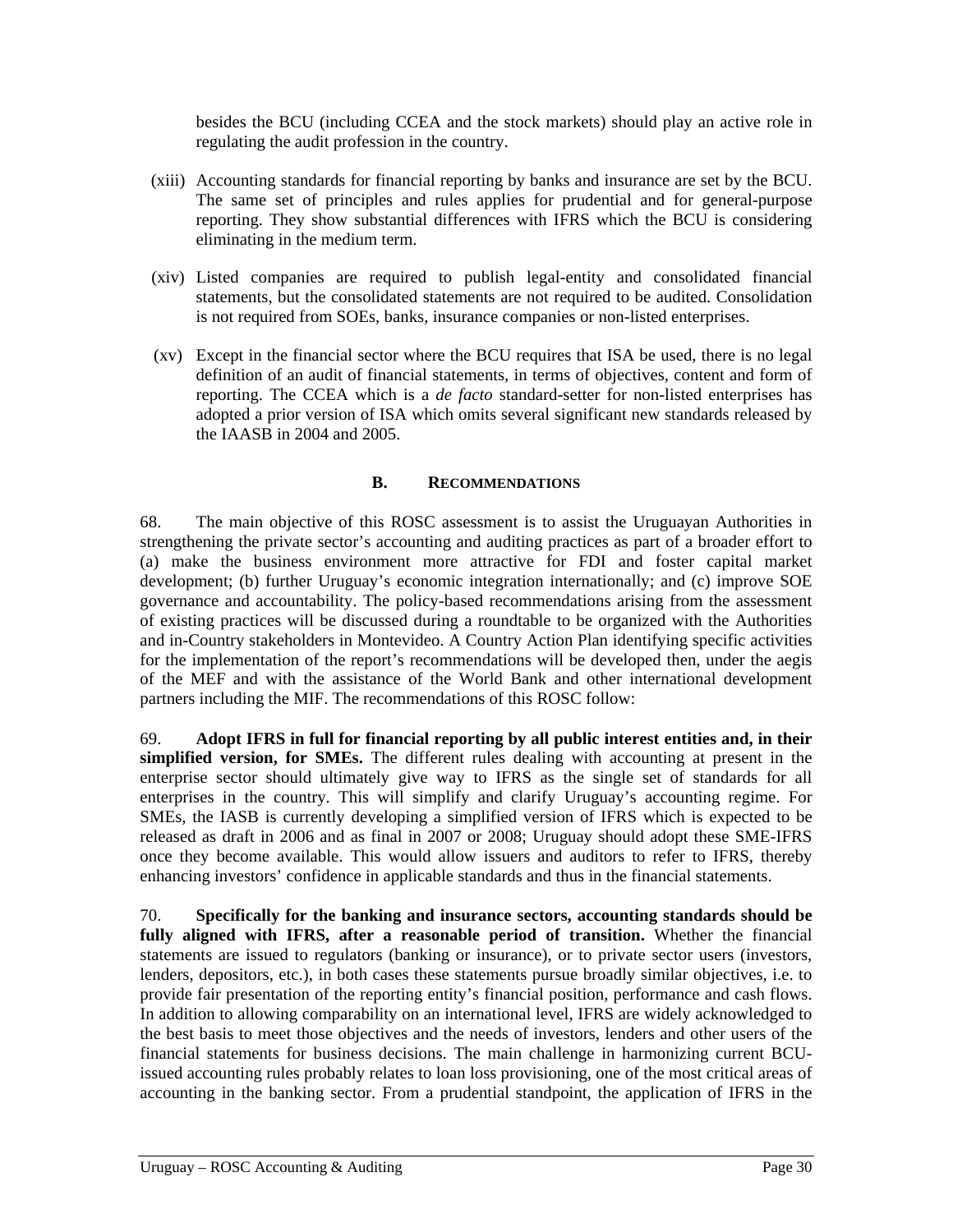<span id="page-37-0"></span>banking sector, if properly monitored, would provide the supervisor with a more accurate assessment of the credit risk based on an in-depth analysis of each bank's loan portfolio. The SIIF's project to study the impact of IFRS should serve as the initial phase in the transition toward full adoption. In the insurance sector, the fact that the IASB has yet to issue a comprehensive standard dealing with the specific features of insurance companies<sup>[46](#page-37-0)</sup> may imply a longer transition period than in the banking sector. For those who use the financial statements for business decision purposes, adopting IFRS would enhance their understanding of, and their confidence in, the general-purpose financial statements issued by Uruguayan banks and insurance companies.

71. **Make the CPNCA an effective standard-setter by granting it administrative autonomy and adequate resources, so as to streamline the adoption of IFRS in Uruguay and eliminate the current two to three-year time lag.** Even though Uruguay has decided to adopt IFRS rather than developing its own sets of standards, adopting IFRS is not an automatic step, as it involves several activities that fall naturally in the realm of CPNCA. These activities include (i) actively participating in the IASB standard-setting process, providing feedback to the IASB when it issues draft standards for comments; (ii) ensuring new or revised IFRSs or IASs are compatible with the laws of Uruguay; (iii) developing guidance to apply the standards; and (iv) interpreting specific circumstances not foreseen by the standards. Increasing CPNCA's resources—mainly thorough financial contributions from its members—would allow it to dedicate much more efforts at the early stage of the standard-setting process, when standards are being designed. Moreover, considering its limited resources, the CNPCA should cooperate with other Latin American standard-setters in order to share the cost of the standard-setting process especially with regard to the development of specific guidance. Making the CPNCA an effective standard-setter would greatly facilitate the observance of IFRS in Uruguay, which is central to the country's efforts to make its business environment more conducive to foreign investment and furthering its integration in the world economy.

72. **Strengthen the enforcement of listed companies' financial reporting obligations so as to enhance compliance with IFRS.** Desirably, the enforcement functions of AIN and BCU insofar as they relate to listed companies should be combined in a single agency with adequate resources. At a minimum, it is important that the securities market regulator (DMVCA within the BCU) and the company regulator (AIN) reach a formal agreement to coordinate their respective enforcement actions. Integrating existing resources for enforcement of listed companies' financial reporting obligations would make it possible to follow risk-based approaches to enforcement and to coordinate off-site reviews with on-site inspections. Stronger enforcement will lead to a higher level of adherence with IFRS, thus providing the market with higher quality financial information inline with the expectations of international investors. $47$ 

 $46\text{ }$ IFRS 4, *Insurance Contracts* is considered a transitional standard by the IASB itself. The IASB has announced that it would release an exposure draft for a standard dealing with insurance contacts by the end of 2006.<br><sup>47</sup> In their comments to this ROSC, both AIN and BCU have expressed the view that effective

enforcement of corporate financial reporting by listed companies could be achieved through enhanced coordination and cooperation between the two agencies, without combining their enforcement functions related to the securities market. Nonetheless, international experience, including in Argentina, suggests that AIN could be in charge of enforcement regarding non-listed companies and that the securities market regulator (i.e. currently BCU/DMVCA) be in charge of enforcement for all listed companies.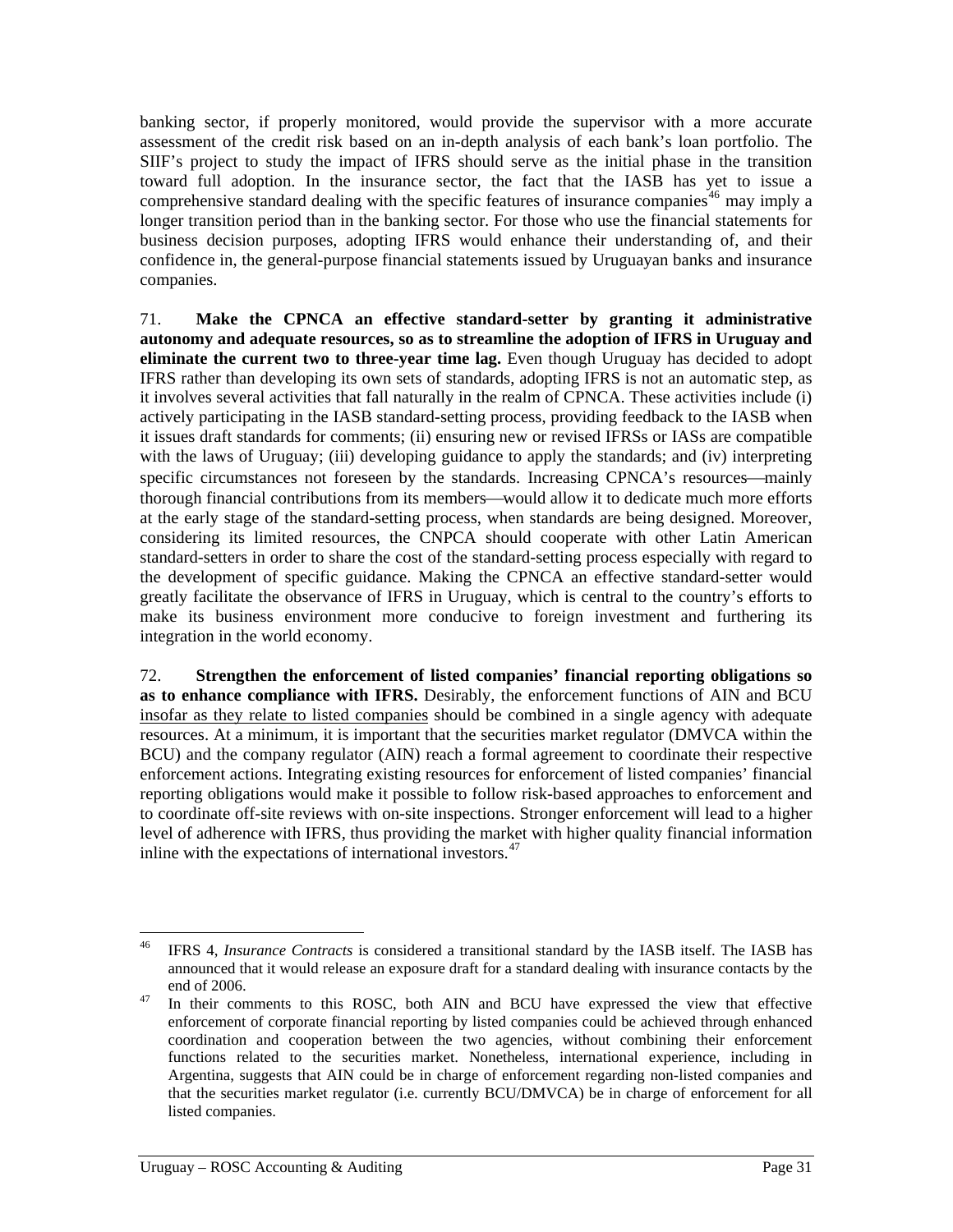<span id="page-38-0"></span>73. **Require large non-listed companies to file audited financial statements with the AIN registry (REC).** Considering the incipient stage of development of Uruguay's securities market and the objective to boost this development, improving the quality of large non-listed companies' financial reporting is critical not only to enhance the transparency of the corporate sector as whole but even more importantly, to create more favorable conditions for the future listing of these companies. Moreover, many of the large non-listed companies already provide audited statements to their banks, but those companies are not obligated to publish the audit report, which nonetheless is an essential piece of information for those who use these financial statements, which include credit bureaus, suppliers, employees, and potential investors. To determine which companies, in addition to banks, insurance companies, pension funds, and listed companies, should provide audited statements, on objective measures of their size, such as total revenues, total assets or total number of employees should be used.

74. **Update CCEA's auditing and ethical standards by adopting the most current version of ISA and IFAC's ethics code.** The CCEA should initiate the process toward adopting the ISAs issued since 2004. This will require some training especially for the standards dealing with audit risk and quality control. In addition, all audit reports issued in Uruguay should strictly comply with ISA 700 and ISA 701, including by stating that ISA are applied. Adopting IFAC's *Code of Ethics for Professional Accountants* would be particularly beneficial insofar as the code covers several important issues, including independence and conflicts of interest, which the CCEA's ethical standards of 1944 did not cover. In addition, IFAC code's guidelines help accountants solve ethical dilemmas that they are likely to face in the practice and therefore to strictly abide by the profession's fundamental principles of independence, integrity and objectivity. Adopting IFAC's code of ethics would therefore help reduce the risk of failures in audits for ethical reasons, thereby contributing to the goal of enhancing investors' and lenders' confidence in the financial information produced by Uruguayan companies.

<span id="page-38-1"></span>75. **Introduce a certification process similar to the one in place in Mexico or in the US as the basis for the registration of all statutory auditors.** Audits of financial statements for statutory purposes, including for banks, insurance companies, pension funds, listed companies, large non-listed companies, and SOEs, should meet high standards of quality which largely depends on the technical skills and competence of the persons who conduct the audit. Accordingly, there should be a formal process for qualifying auditors, consistent with IFAC's education standards, i.e. including a final examination, a requirement for minimum professional experience and continuing professional education. Although professional certification would represent a cultural change for the accounting profession Uruguay, a strong incentive for its adoption should be aligning the country's professional standards with those applied by most industrialized nations and a number of emerging economies.

76. **Establish a system of independent oversight for all statutory audits, involving BCU, CCEA, AIN and other key stakeholders.** The series of corporate failures particularly in the US has underscored the importance of independent oversight to ensure that statutory auditors not only have adequate capabilities and professional competence but also strictly comply with auditing and ethical standards, to adequately fulfill their functions. Reliance on the assurance that auditors provide on the corporate financial information is an essential component of investor confidence nowadays. Many countries have introduced such an oversight system since  $2000^{48}$  $2000^{48}$  $2000^{48}$ 

<sup>48</sup> Including the US (the Sarbanes-Oxley Act of 2002 established the Public Company Accounting Oversight Board), Canada, and most EU countries (France, Germany, the United Kingdom, etc.). In Latin America, El Salvador established an Accounting and Auditing Oversight Board (*Consejo de*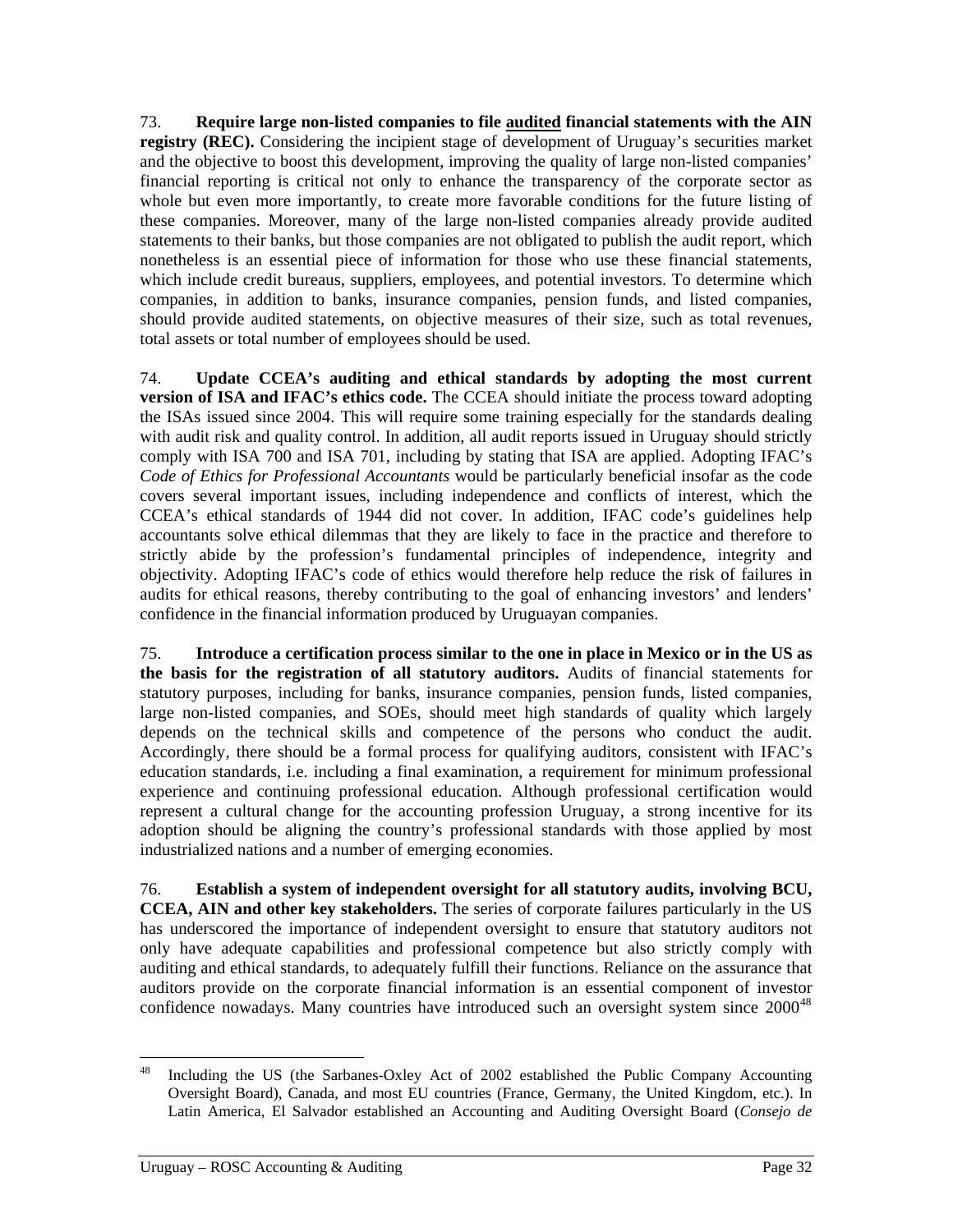<span id="page-39-0"></span>and the IFAC, the accounting profession's international body, has established one within its organization.<sup>[49](#page-39-0)</sup> The oversight system should fulfill the following main functions:

- o Qualifying statutory auditors The license to conduct audits of financial statements of all public interest entities would be awarded by the oversight board on behalf of all interested parties (BCU, AIN, etc.), on the basis of a certification process discussed above;
- o Monitoring the process for adopting ISA and the IFAC code of ethics; and
- o Quality control and enforcement of professional standards Active enforcement of auditing and ethical standards has become an essential part of a modern accounting and auditing regime, apt to enhance the confidence placed by investors and lenders in Uruguay's corporate financial reporting. The oversight board would conduct on-site reviews to ensure that statutory auditors have adequate quality assurance mechanisms in place and comply with ISA and the IFAC code of ethics. Disciplinary proceedings would be defined to address identified cases of non-compliance.

77. **The independent oversight system entails several benefits for the accounting profession, regulators and domestic companies.** From the accounting profession's standpoint, it would further establish its credibility vis-à-vis investors and lenders and the local business community and internationally. Moreover, it would provide a venue for enhanced cooperation with the BCU and AIN toward developing a single framework for auditing regulation in Uruguay. From the BCU's standpoint, the oversight would increase the accountability of external auditors outside the financial sector, especially those who audit large borrowers and are currently subject to no particular qualification or quality control requirements. It would also help free-up resources for supervision. As for the private sector, the oversight system would help strengthen confidence in the local business; this would make it easier for domestic companies to raise long-term funds at a lower cost.

78. **Different approaches to establishing independent oversight are possible.** These should be discussed between AIN, BCU's supervisory arms (SIIF, SSR and DMVCA), CCEA, stock exchanges, commercial banks, investors, etc., in order to identify which ones fits best the needs of Uruguay. Addressing this issue should be one of the priorities of the Country Action Plan. One option would be setting-up an independent agency established by law and solely accountable to the authorities (as the PCAOB in the US), although this solution involves high costs and is probably more adapted to larger economies with deep stock markets. In the UK, oversight is one of the many functions of a specialized institution (Financial Reporting Council) also charged with standard-setting and enforcement of financial reporting for all types of private entities including banks, listed and non-listed enterprises. Adopting such a model in Uruguay would require either a change in the laws or the financial sector supervisory arms' agreement to delegate some of its functions. In El Salvador, for instance, the Accounting and Auditing Oversight Board is a six-member board under the Ministry of Economy, with broad representation of all key stakeholder groups including the financial sector regulator, the government and the accounting profession.

79. **Consolidated financial statements should be systematically prepared, when applicable, and audited.** Consolidated financial statements provide a comprehensive picture of an economic group's key financial indicators whereas the "legal-entity" (i.e. unconsolidated) only

*Vigilancia de la Professional de Contaduría Pública y Auditoría*) in 2000. Spain had established one as early as in 1989 *(Instituto de Contabilidad y Auditoría de Cuentas)*. 49 Public Interest Oversight Board (PIOB).

 $\overline{a}$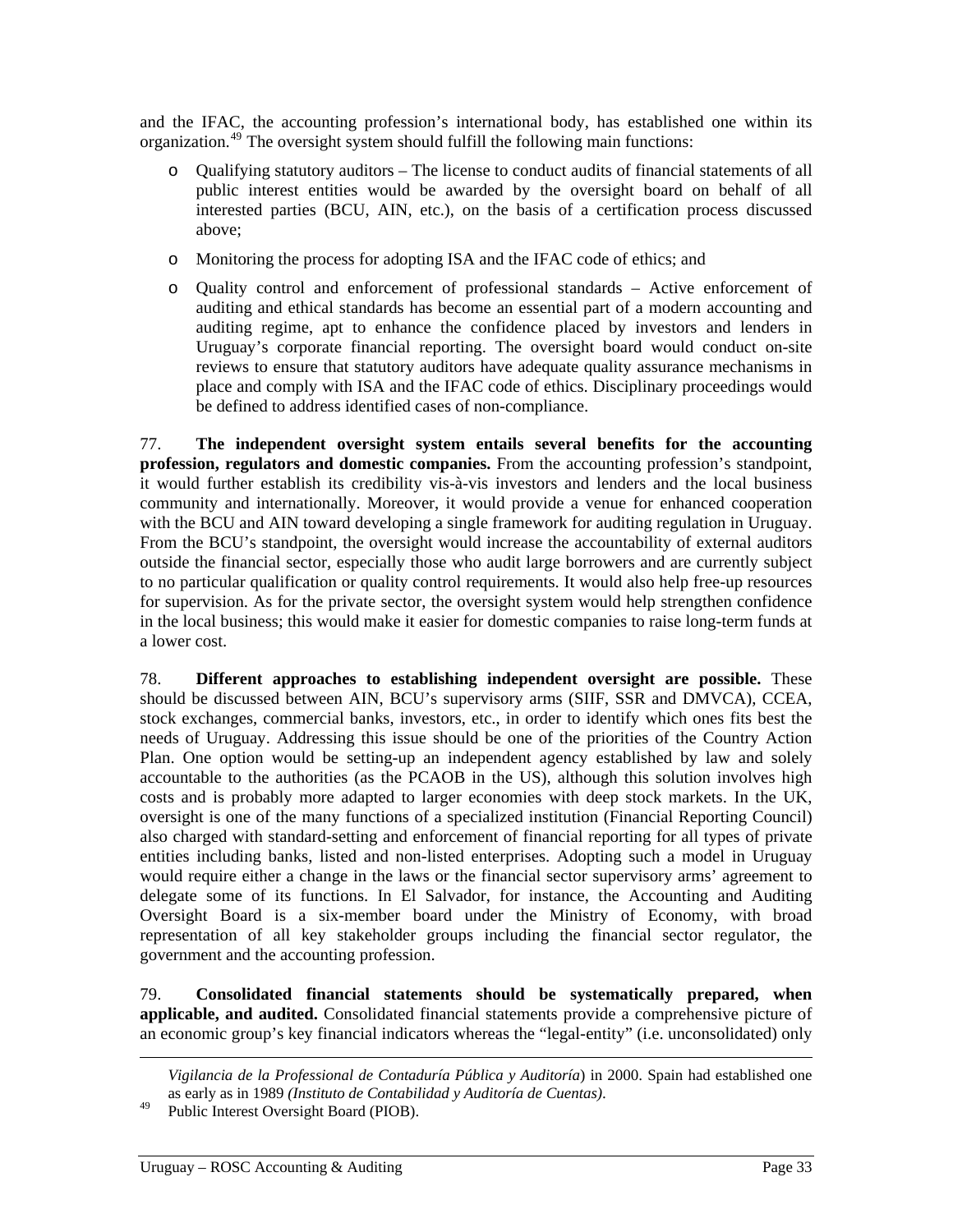<span id="page-40-0"></span>provide a partial if not distorted view. Consolidated statements are therefore considered by most investors and other users as more important than the legal-entity ones for their decision making. Article 89 of the company law (LSC) should be amended to include the explicit requirement that consolidated statements, when applicable, be audited. Moreover, other articles of the LSC dealing with financial reporting should explicitly mention that the board of director and *síndicos* are accountable for consolidated and legal-entity financial statements.

80. **Strengthen financial reporting and auditing within SOEs. In that respect, the Authorities should reach an agreement with all SOEs whereby these would have their financial statements audited by an audit firm in addition to, and in coordination with, the TCR.** The reasons for having a private accounting firm as auditor in addition to the TCR include (a) the fact that the TCR's mandate with respect to SOEs is mainly the control over budget execution, (b) the benefit of having timely audits and (c) industry expertise that can be acquired from large to medium-sized audit firms, which they in turn gain through a wide domestic clientele and the international networks they are most of the times affiliated with (by contrast, the TCR is specialized in public sector-related issues, which are less relevant to SOE audits). An ad-hoc structure could also be set up within the MEF, to monitor SOE financial reporting, follow-up on all significant issues reported by external auditors and on their timely resolution.<sup>[50](#page-40-0)</sup>

81. **Improve the effectiveness of the financial statements registry (REC) by (a) extending the obligation to submit annual financial statements to other types of companies than those covered by the LSC (b) enforcing companies' compliance with obligation to file and (c) making the financial statements accessible online.** The obligation for a business entity to publish its financial statements should be grounded on its economic significance rather than its legal form. Requiring all large to medium-sized companies to file with the registry (REC) irrespective of legal form would contribute to a level playing field in the private sector. By making financial information available for a broader array of entities to investors, banks, etc., it would also facilitate investing and lending activities in Uruguay. To encourage compliance with the obligation to file with the REC, AIN should impose fines more systematically and the Tax Authorities could require proof of filing with the REC.

82. **Any mandatory publication of financial statements in gazettes and newspapers should be foregone in favor of the use of internet.** Internet access is widely developed in Uruguay's investment, banking and business community. Moreover, the financial statements of banks, listed companies and pensions funds are already available on BCU's user-friendly website.

83. **Audit reports should be systematically published.** When a financial statement audit has been conducted at a company, it should not be allowed to publish financial statements without the audit report, as this amounts to withholding critical information that the financial statement users would need to be aware of for their decision making. This particularly applies to insurance companies and SOEs.

84. **Mandate the rotation of individual auditors and partners of audit firms in order to safeguard auditor independence.** This requirement, which is common in many countries including some within Latin America, would apply to all statutory financial statements audits. The audit firm would have to propose a new partner in charge of the audit engagement. If the

<sup>50</sup> 50 France's *Agence des Participations de l'Etat* or the UK's Shareholder Executive provide interesting examples for such structure, which would have to be tailored to Uruguay's characteristics.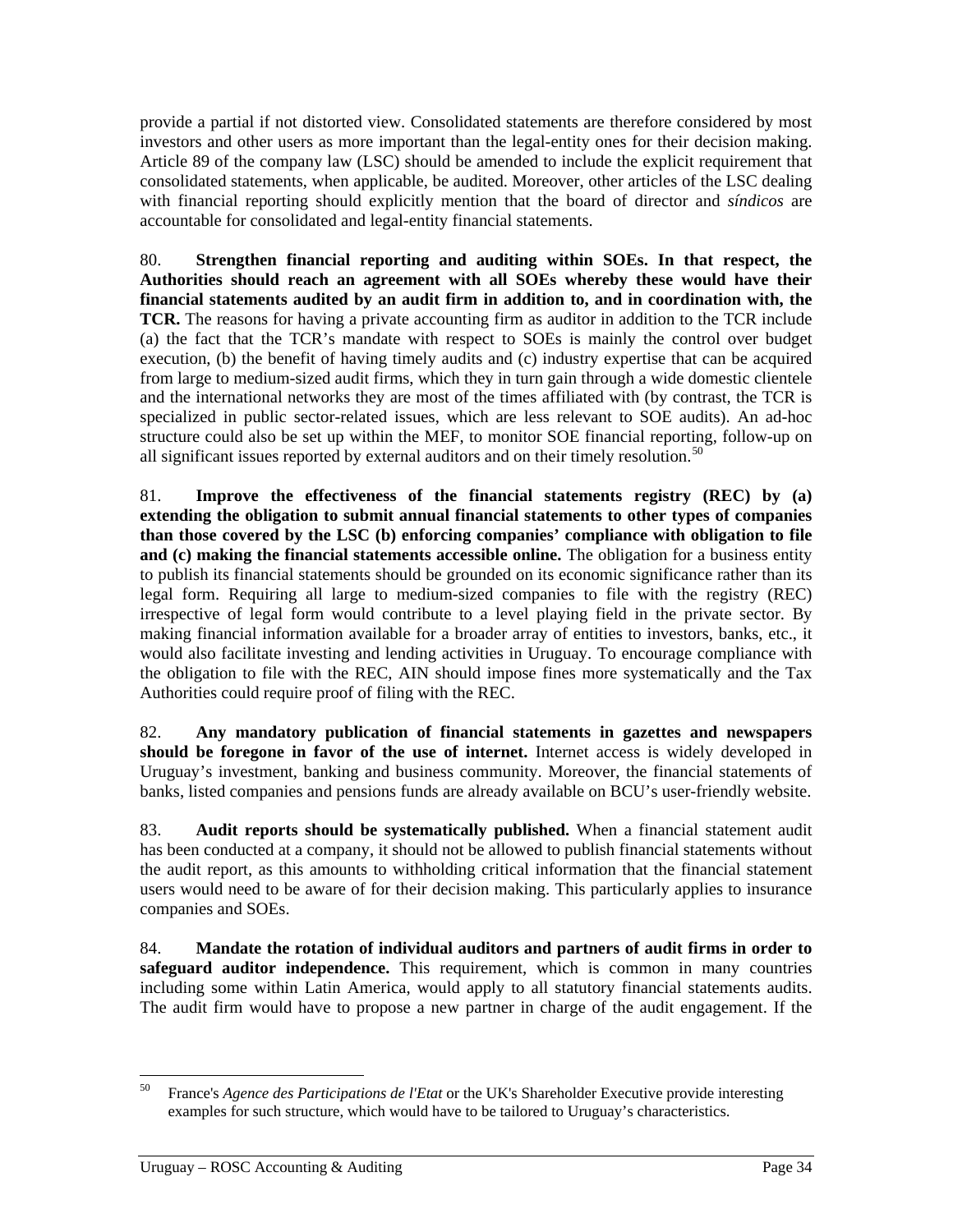<span id="page-41-0"></span>auditor is a sole practitioner, the company would need to appoint a new person or firm.<sup>[51](#page-41-0)</sup> Rotation should occur after a minimum number of years (e.g., five or six), so that the auditor could capitalize on its experience.

85. **Clarify the function of** *síndico* **or** *comisión fiscal* **and eliminate redundancy with the external auditor's role.** The current overlap between *síndicos* (or *comisiones fiscales)* and auditors is a source of confusion and redundant costs. One solution would be to combine the two functions and eliminate any role that could be seen as impairing independence. On the contrary, the *síndico* could be relieved from the responsibility to issue an opinion on the financial statements, which should be done solely by the auditors.<sup>[52](#page-41-0)</sup>

86. **Harmonize academic curricula for accounting and auditing with IFAC's education standards.** This is all the more important since the degree of *contador público* is currently the only substantial condition to practice accounting. It would be equally important in the context of the professional certification discussed in Para. [75,](#page-38-1) serving as the starting point for the certification process. Strengthening Uruguay's academic curricula would help enhance future practitioners' technical ability to operate with international standards, whether already applicable in Uruguay or to be adopted in the future.

87. **Insofar as they support the strategic objectives mentioned in Para. [68,](#page-36-0) applying the recommendations of this ROSC is expected to benefit a wide array of in-country stakeholders,** including:

- *Private enterprises* Increasing investors' confidence in corporate financial reporting will ultimately open new opportunities for local enterprises to access long-term financing at a lower cost;
- *Local investors* Full convergence with IFRS and ISA is one of the conditions to make Uruguay's stock exchanges more attractive to investors, especially those with international background. A better environment for new listings and increased levels of trading, will enhance investment opportunities for domestic investors;
- *The local banking sector* Increasing the reliability of listed and non-listed enterprises' financial statements will facilitate bank intermediation and help the banking sector better manage credit risk;
- *The public sector –* Reinforcing SOE accounting and auditing practices is an important component of the public sector's financial management agenda;
- *Uruguay's accounting profession*  Introducing quality assurance arrangements and taking vigorous actions to enhance technical competence in the accounting profession will elevate the confidence that investors and corporate entities place in the profession. This will lead to an increased recognition and perceived value of services rendered by Uruguayan professionals which in turn will facilitate an increase in revenues for these professionals. This will also enable Uruguayan accountants to gain even more exposure on an international level;

<sup>51</sup> 51 Mandatory rotation of the audit firm itself is required by very few jurisdictions (mainly Brazil and Italy). The audit profession worldwide is generally opposed to such measure, arguing that thorough knowledge of a company's business and processes is paramount to quality audits and that forcing companies to change their auditor therefore adversely affects the quality of the audits especially in the years following the change.<br><sup>52</sup> The role of the *síndico / comisión fiscal* with respect to protection of minority interests is discussed in

the Corporate Governance ROSC.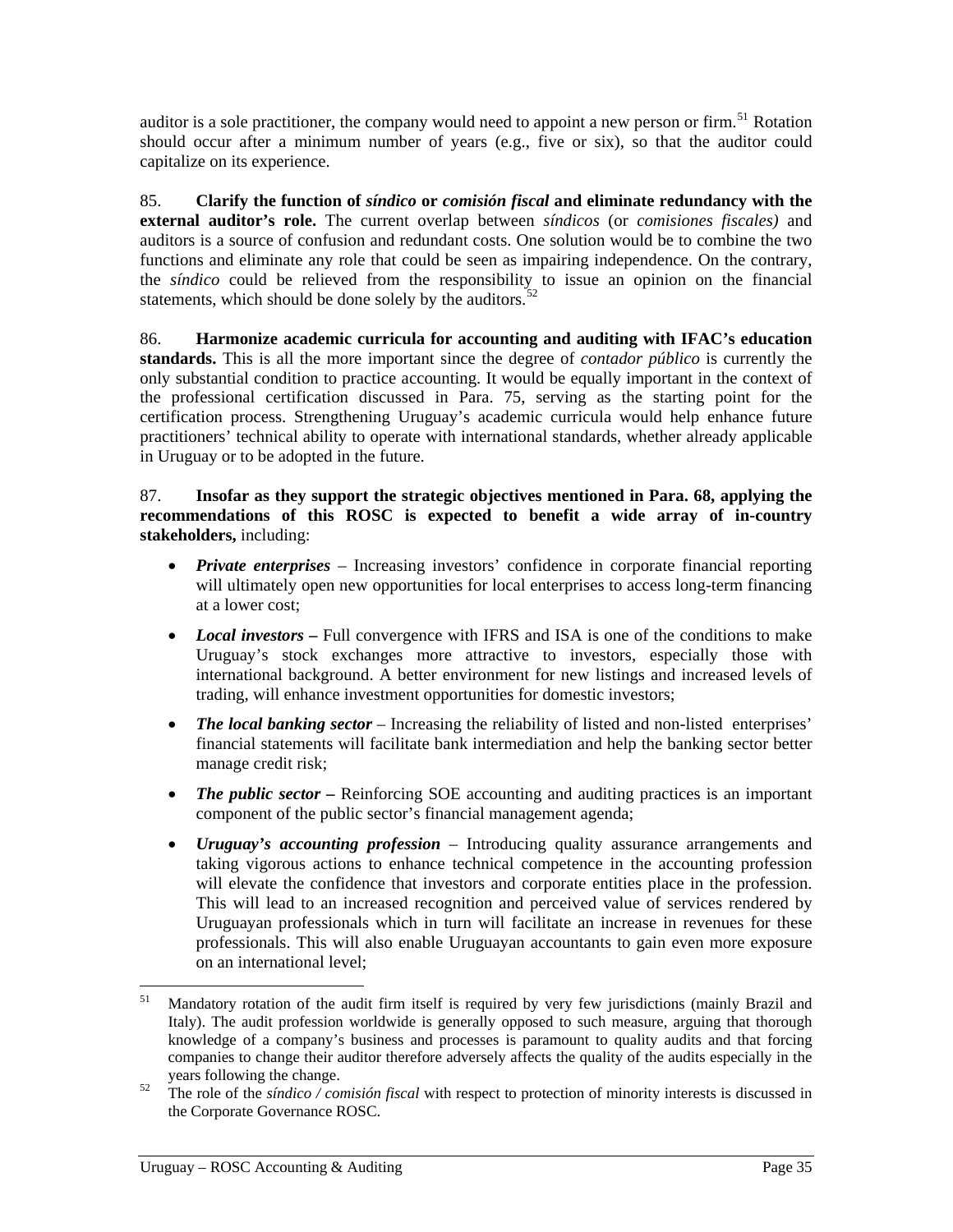• *AFAPs and Uruguayan retirees* – Pension funds would be among the main beneficiaries of fully IFRS-based and reliable financial reporting by listed companies, as an essential tool to monitor the investment they make on behalf of the pension plans' beneficiaries. Additionally, a more active securities market would allow the funds to diversify their asset portfolio and therefore their risk; in turn, better diversification of pension plans' assets would contribute to safeguarding the long-term interests of the beneficiaries of the local pension plans.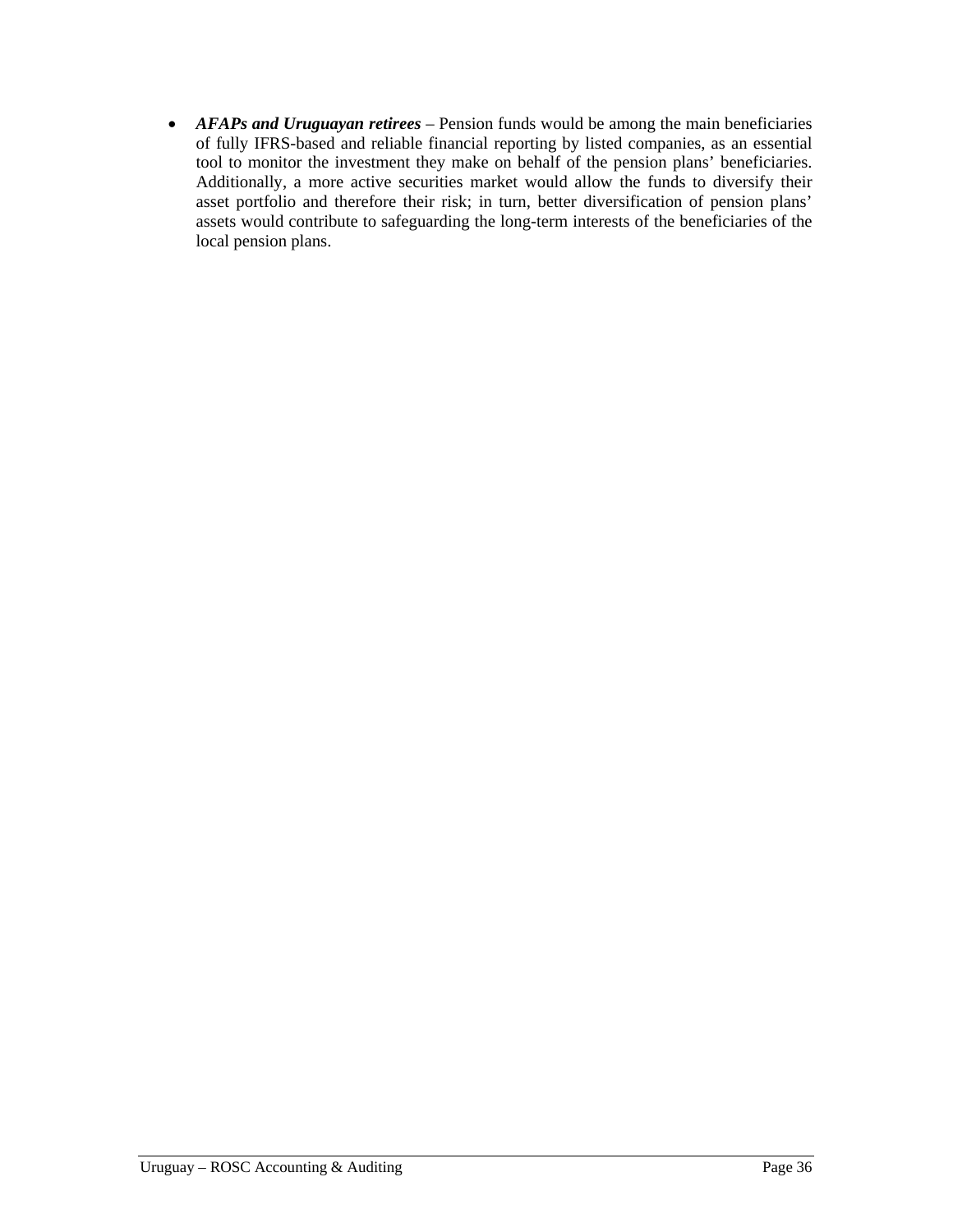# **Appendix – Timetable and Status of IAS and IFRS adoption in Uruguay**

<span id="page-43-0"></span>

| Standard Number and Title (standards issued before May 2004) |                   | Year of adoption in Uruguay                                                            |                           |                |             |
|--------------------------------------------------------------|-------------------|----------------------------------------------------------------------------------------|---------------------------|----------------|-------------|
|                                                              |                   |                                                                                        | 1991                      | 1993           | 2004        |
| <b>IAS</b>                                                   | 1                 | <b>Presentation of Financial Statements</b>                                            | $\mathsf{X}^{\mathsf{0}}$ |                | $x^*$       |
| <b>IAS</b>                                                   | $\overline{2}$    | Inventories                                                                            | $\mathsf{X}^\mathsf{O}$   |                | $x^*$       |
| <b>IAS</b>                                                   | $\overline{7}$    | <b>Cash Flow Statements</b>                                                            | $\mathsf{X}^\mathsf{O}$   |                | x           |
| <b>IAS</b>                                                   | 8                 | Accounting Policies, Changes in Accounting Estimates, and Errors                       | X                         |                | $x^*$       |
| <b>IAS</b>                                                   | 10                | Events After the Balance Sheet Date                                                    | X                         |                | $x^*$       |
| <b>IAS</b>                                                   | 11                | <b>Construction Contracts</b>                                                          |                           | $x^{\text{o}}$ | x*          |
| <b>IAS</b>                                                   | $12 \overline{ }$ | <b>Income Taxes</b>                                                                    |                           | optional       | x           |
| <b>IAS</b>                                                   | 14                | <b>Segment Reporting</b>                                                               |                           | optional       | x           |
| <b>IAS</b>                                                   | 16                | Property, Plant and Equipment                                                          |                           | x              | х*          |
| <b>IAS</b>                                                   | 17                | Leases                                                                                 |                           | X              | $x^*$       |
| <b>IAS</b>                                                   | 18                | Revenue                                                                                |                           | x              | x*          |
| <b>IAS</b>                                                   | 19                | <b>Employee Benefits</b>                                                               |                           |                | x           |
| <b>IAS</b>                                                   | 20                | Accounting for Government Grants and Disclosure ()                                     |                           |                | x           |
| <b>IAS</b>                                                   | 21                | The Effects of Changes in Foreign Exchange Rates                                       |                           |                | x           |
| <b>IAS</b>                                                   | 22                | <b>Business Combinations (superseded by IFRS 3)</b>                                    |                           |                | x           |
| <b>IAS</b>                                                   | 23                | <b>Borrowing Costs</b>                                                                 |                           |                | x           |
| <b>IAS</b>                                                   | 24                | <b>Related Party Disclosures</b>                                                       |                           |                | x           |
| <b>IAS</b>                                                   | 26                | Accounting and Reporting by Retirement Benefit Plans                                   |                           |                | x           |
| <b>IAS</b>                                                   | 27                | <b>Consolidated and Separate Financial Statements</b>                                  |                           |                | x           |
| <b>IAS</b>                                                   | 28                | <b>Investments in Associates</b>                                                       |                           |                | x           |
| <b>IAS</b>                                                   | 29                | Financial Reporting in Hyperinflationary Economies                                     |                           |                | x           |
| <b>IAS</b>                                                   | 30                | Disclosures in the Financial Statements of Banks (superseded by IFRS 7 effective 2005) |                           |                | x           |
| <b>IAS</b>                                                   | 31                | Interests In Joint Ventures                                                            |                           |                | x           |
| <b>IAS</b>                                                   | 32                | Financial Instruments: Disclosure and Presentation (a)                                 |                           |                | x           |
| <b>IAS</b>                                                   | 33                | <b>Earnings Per Share</b>                                                              |                           |                | x           |
| <b>IAS</b>                                                   | 34                | Interim Financial Reporting                                                            |                           |                | x           |
| <b>IAS</b>                                                   | 35                | Discontinuing Operations (superseded by IFRS 5 effective 2005)                         |                           |                | x           |
| <b>IAS</b>                                                   | 36                | <b>Impairment of Assets</b>                                                            |                           |                | x           |
| <b>IAS</b>                                                   | 37                | Provisions, Contingent Liabilities and Contingent Assets                               |                           |                | x           |
| <b>IAS</b>                                                   | 38                | Intangible Assets                                                                      |                           |                | x           |
| <b>IAS</b>                                                   | 39                | Financial Instruments: Recognition and Measurement                                     |                           |                | x           |
| <b>IAS</b>                                                   | 40                | <b>Investment Property</b>                                                             |                           |                | x           |
| <b>IAS</b>                                                   | 41                | Agriculture                                                                            |                           |                | x           |
| IFRS 1                                                       |                   | First-time Adoption of International Financial Reporting Standards                     |                           |                | (b)         |
| IFRS 2                                                       |                   | Share-based Payment                                                                    |                           |                | not adopted |
| IFRS 3                                                       |                   | Business Combinations (supersedes IAS 22 effective March 2004)                         |                           |                | not adopted |
| IFRS 4                                                       |                   | <b>Insurance Contracts</b>                                                             |                           |                | not adopted |
| IFRS 5                                                       |                   | Non-current Assets Held for Sale and Discontinued Operations                           |                           |                | not adopted |

"º" indicates IAS/IFRS standards adopted in Uruguay with some modifications

"\*" indicates that the standard adopted in Uruguay in 2004 have since then been modified by the IASB

(a) Disclosure provisions superseded by IFRS 7 effective 2007.

(b) Optional. Minimum first-time adoption procedures should be observed if IFRS 1 is not applied (Decree no. 90/05)

IAS 3, 4, 5, 6, 13 ,15 and 16 have been superseded by other standards and are no longer in force